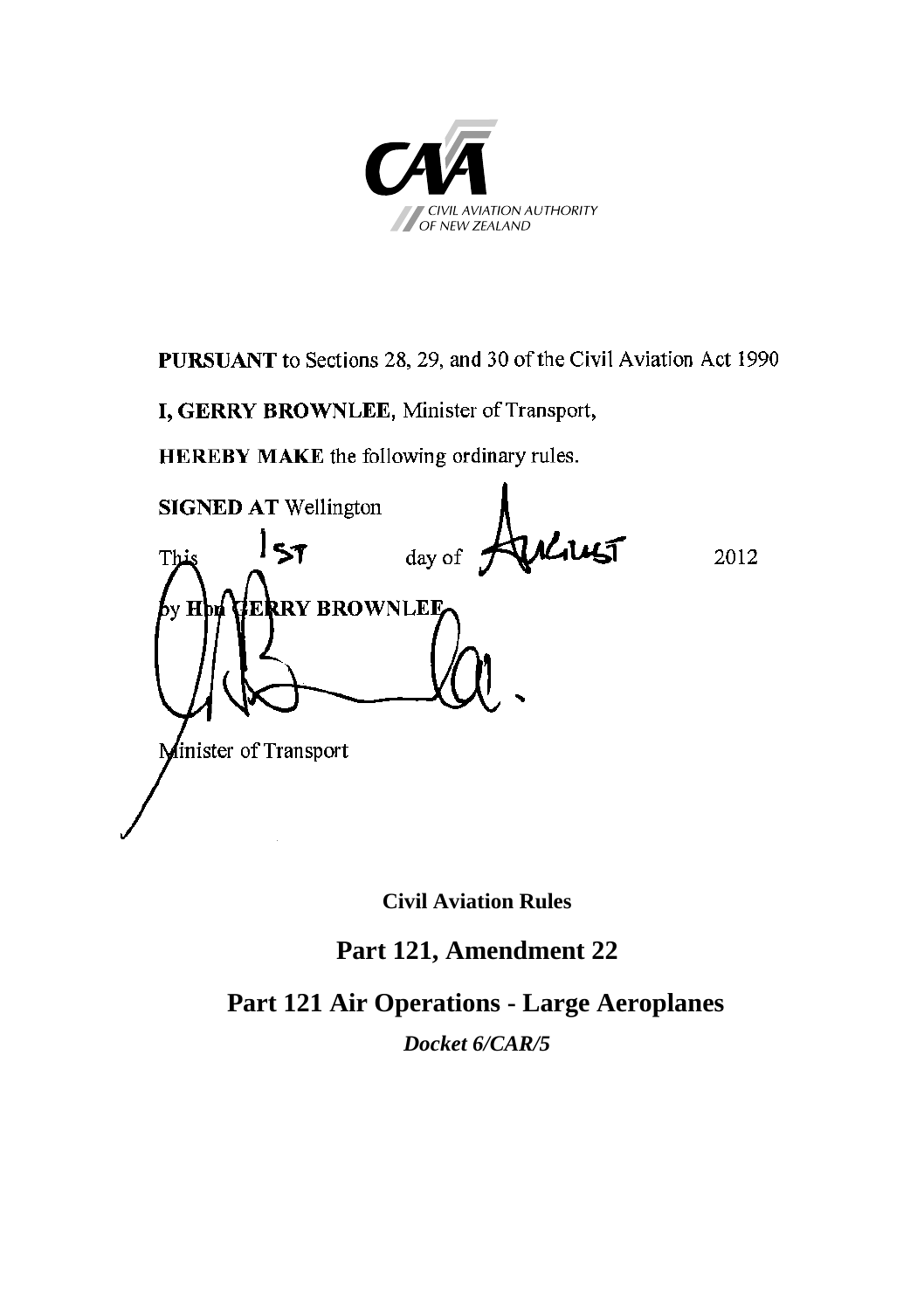# **Contents**

# **Part 121 Air Operations — Large Aeroplanes 11**

| Subpart A — General |  |
|---------------------|--|
|                     |  |

|         | Subpart H — Crew Member Requirements                           | 11 |
|---------|----------------------------------------------------------------|----|
| 121.501 |                                                                |    |
| 121.503 |                                                                |    |
| 121.505 |                                                                |    |
| 121.507 |                                                                |    |
| 121.509 |                                                                |    |
| 121.511 |                                                                |    |
| 121.513 |                                                                |    |
| 121.515 |                                                                |    |
| 121.517 | Line supervisory pilot experience requirements  16             |    |
| 121.519 |                                                                |    |
| 121.521 |                                                                |    |
| 121.523 | Simulator instructor and examiner experience requirements 18   |    |
| 121.525 | Flight attendant trainer experience requirements 19            |    |
| 121.527 | Flight attendant assessor experience requirements  20          |    |
| 121.529 |                                                                |    |
| 121.531 |                                                                |    |
| 121.533 |                                                                |    |
| 121.535 | Flight crew operating multiple aeroplane types or variants  22 |    |
| 121.537 | Flight crew conducting Category II or III precision approach   |    |
| 121.539 |                                                                |    |
| 121.541 |                                                                |    |
|         |                                                                |    |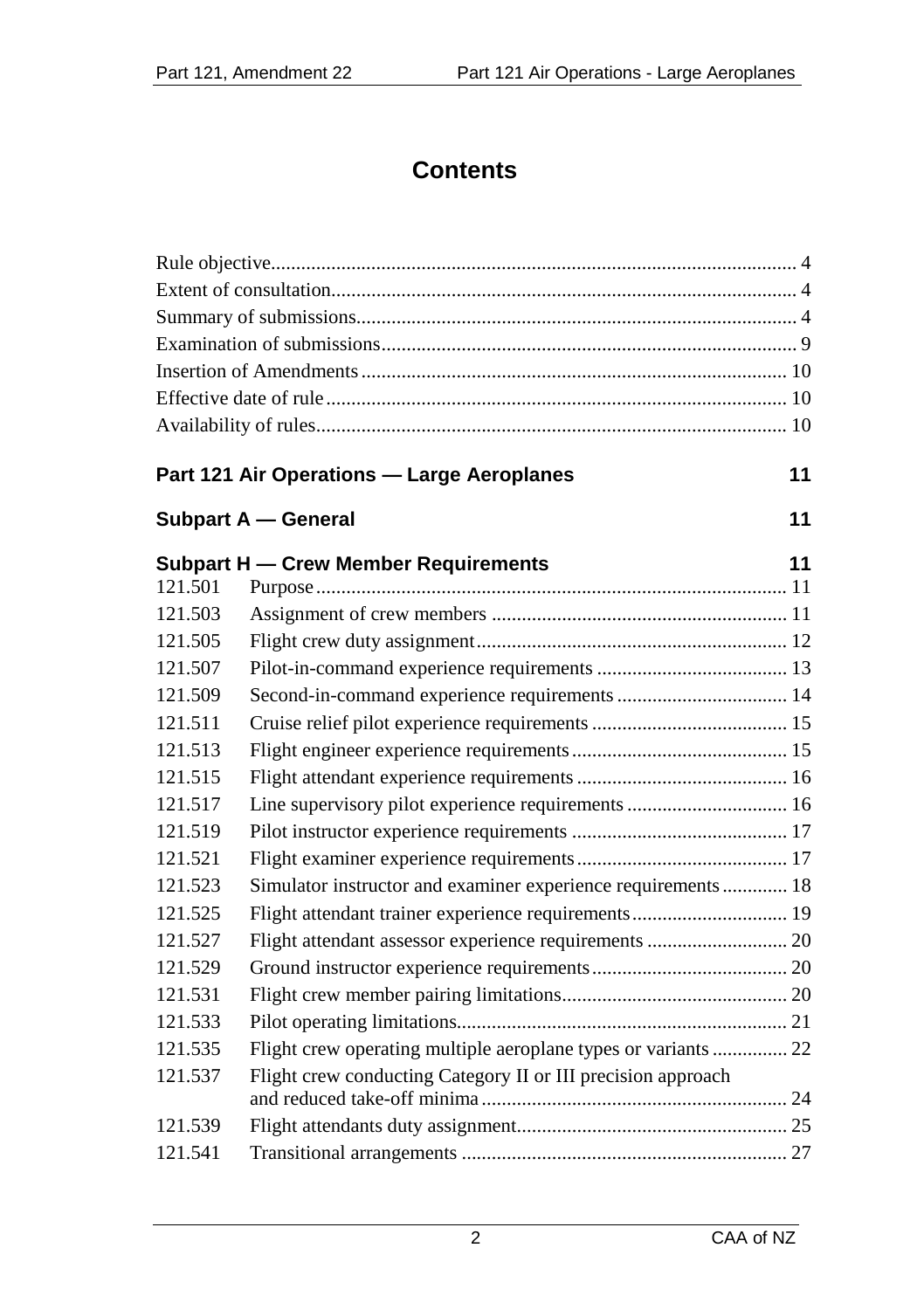|         | <b>Subpart I - Training</b>                                    | 27 |
|---------|----------------------------------------------------------------|----|
| 121.551 |                                                                |    |
| 121.553 |                                                                |    |
| 121.555 |                                                                |    |
| 121.557 |                                                                |    |
| 121.559 |                                                                |    |
| 121.561 |                                                                |    |
| 121.563 |                                                                |    |
| 121.565 |                                                                |    |
| 121.567 |                                                                |    |
| 121.569 |                                                                |    |
| 121.571 |                                                                |    |
| 121.573 |                                                                |    |
| 121.575 |                                                                |    |
| 121.577 |                                                                |    |
| 121.579 |                                                                |    |
|         | Subpart J - Crew Member Competency Requirements                | 43 |
| 121.601 |                                                                |    |
| 121.603 |                                                                |    |
|         |                                                                |    |
| 121.605 | Operational competency assessment programme                    |    |
|         |                                                                |    |
| 121.607 |                                                                |    |
| 121.609 | Pilot instructor, Line supervisory pilot, Simulator instructor |    |
| 121.611 |                                                                |    |
| 121.613 |                                                                |    |
| 121.615 |                                                                |    |
|         |                                                                |    |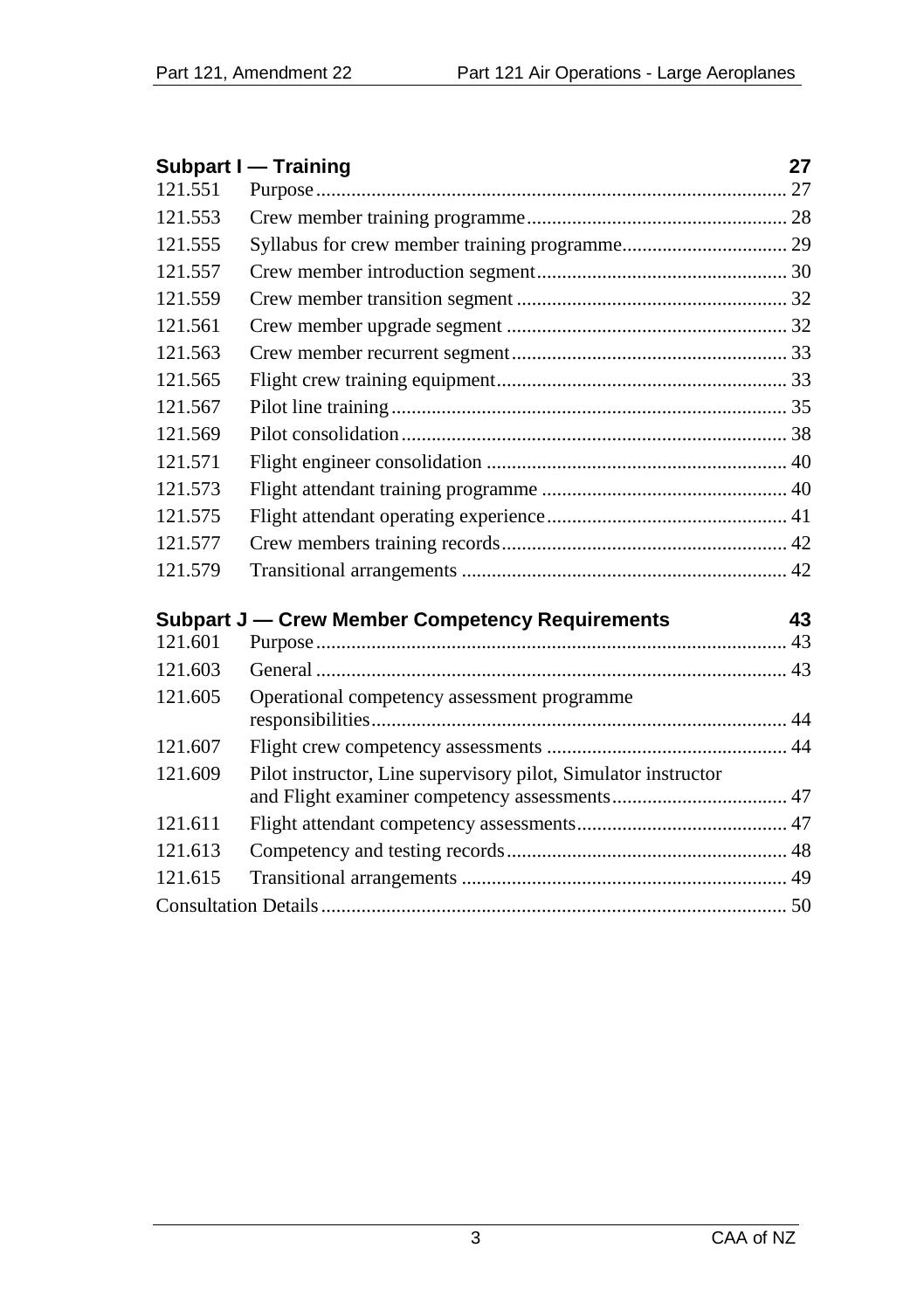# **Rule objective**

The objective of amendment 22 to Part 121 is to:

- develop and provide rules that are consistent with ICAO standards and recommended practices, as well as applicable to and suitable for industry.
- address the disparity between current rule intent and rule wordings.
- provide overall review and restructure of Subparts H, I, and J to align with current drafting style.

# **Extent of consultation**

Development of the rule amendment proposal included informal discussions, meetings and emails with Air National, Air New Zealand, Jetconnect and Pacific Blue. Prior to the publication of the notice of proposed rule making (NPRM), the rule amendment project for Part 121 was undertaken in consultation with a project working group (PWG) that consisted of representatives from the aviation industry.

NPRM 10-03, containing the proposed amendment to Part 121 was issued for public consultation under Docket 6/CAR/5 on 30 November 2010.

The publication of this NPRM was notified in the Gazette on 02 December 2010. The NPRM was published on the CAA web site and mailed to identified stakeholders including representative organisations who were considered likely to have an interest in the proposal.

A period of 36 working days was allowed for comment on the proposed rule.

# **Summary of submissions**

Two submissions (a total of 12 responses) were received on the NPRM. Some of the submissions recommended improvement on the intent of some rules while others advocated editorial changes. These changes have been made, where appropriate, to clarify the requirements of the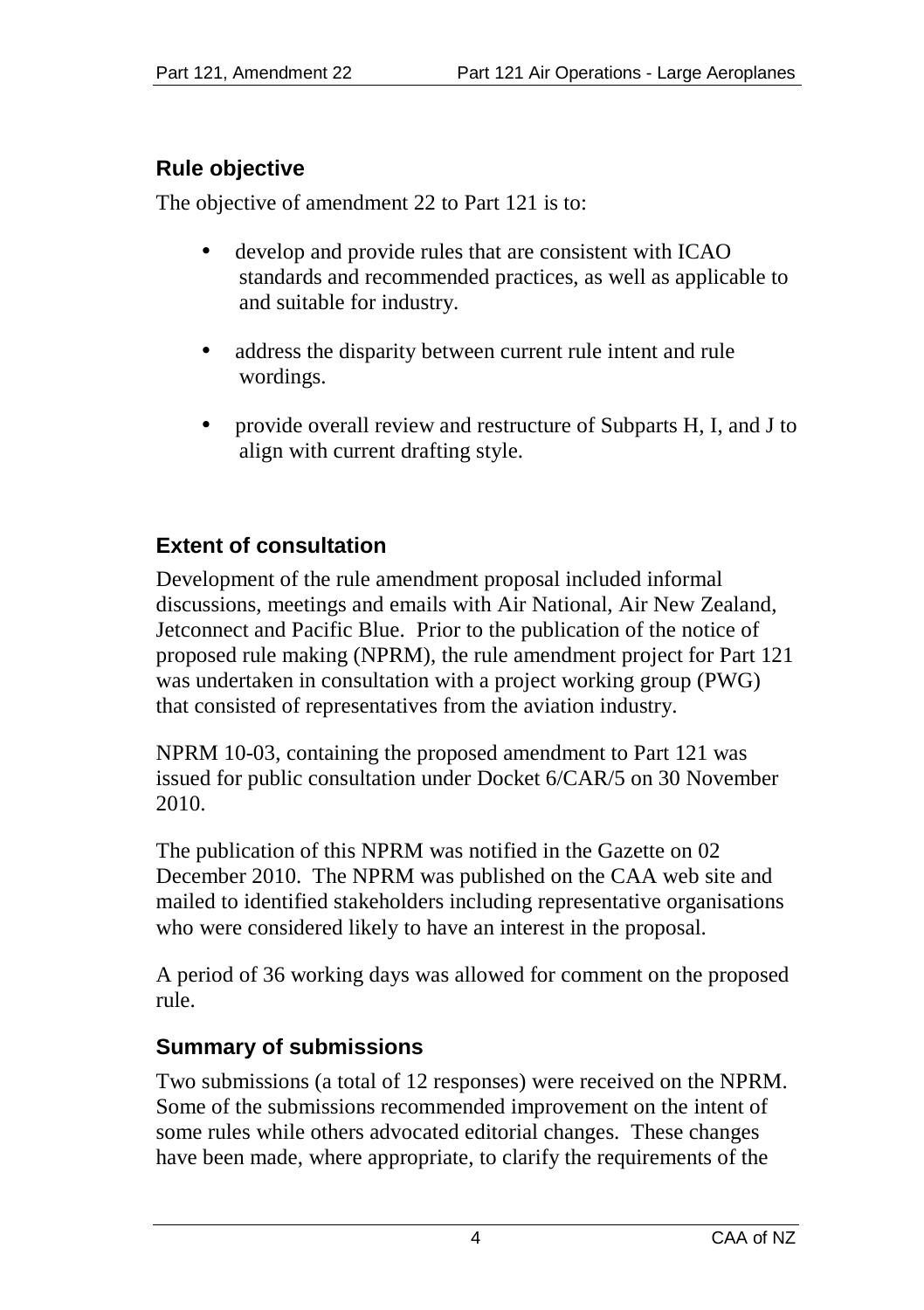rule. Furthermore, the submissions have been considered and as a result the following changes were made to the draft final rules:

# **Subpart H**

- 121.503(b)(1): Inserted 'programme' after 'training' to require the certificate holder to complete all segments of the programme.
- 121.503(b)(2): Reworded to clarify that a pilot acting as a flight crew member completing a pilot line training has completed the applicable training segments (rule 121.553(c) - introduction, upgrade, transition, and recurrent), and is assessed as competent for the particular flight crew position in accordance with Subpart I or Subpart J.
- $121.503(b)(2)(iii)$ : Removed as it is redundant.  $\blacksquare$
- 121.517(2): Removed 'current' as this is not applicable to the reference 'Category D flight instructor rating'.
- 121.519(2): Removed 'current' as this is not applicable to the reference 'Category D flight instructor rating'.
- 121.519(3)(ii): The phrase 'Category D flight instructor' is inserted as an option to 'an airline flight instructor rating'.
- 121.521: Inserted rule references to clarify the particular route checks applicable.
- 121.521(3)(i): Inserted 'Category D flight instructor rating' as an option to 'airline flight instructor rating'.
- 121.523(c): Inserted 'if a certificate holder applies to the Director in writing,' so that the Director will only approve a pilot who does not hold a medical certificate or is not a pilot instructor or a flight examiner to conduct pilot instruction or flight examination in a flight simulator upon his/her application. All other experience or qualification variables will also need to be considered by the Director before approval is granted.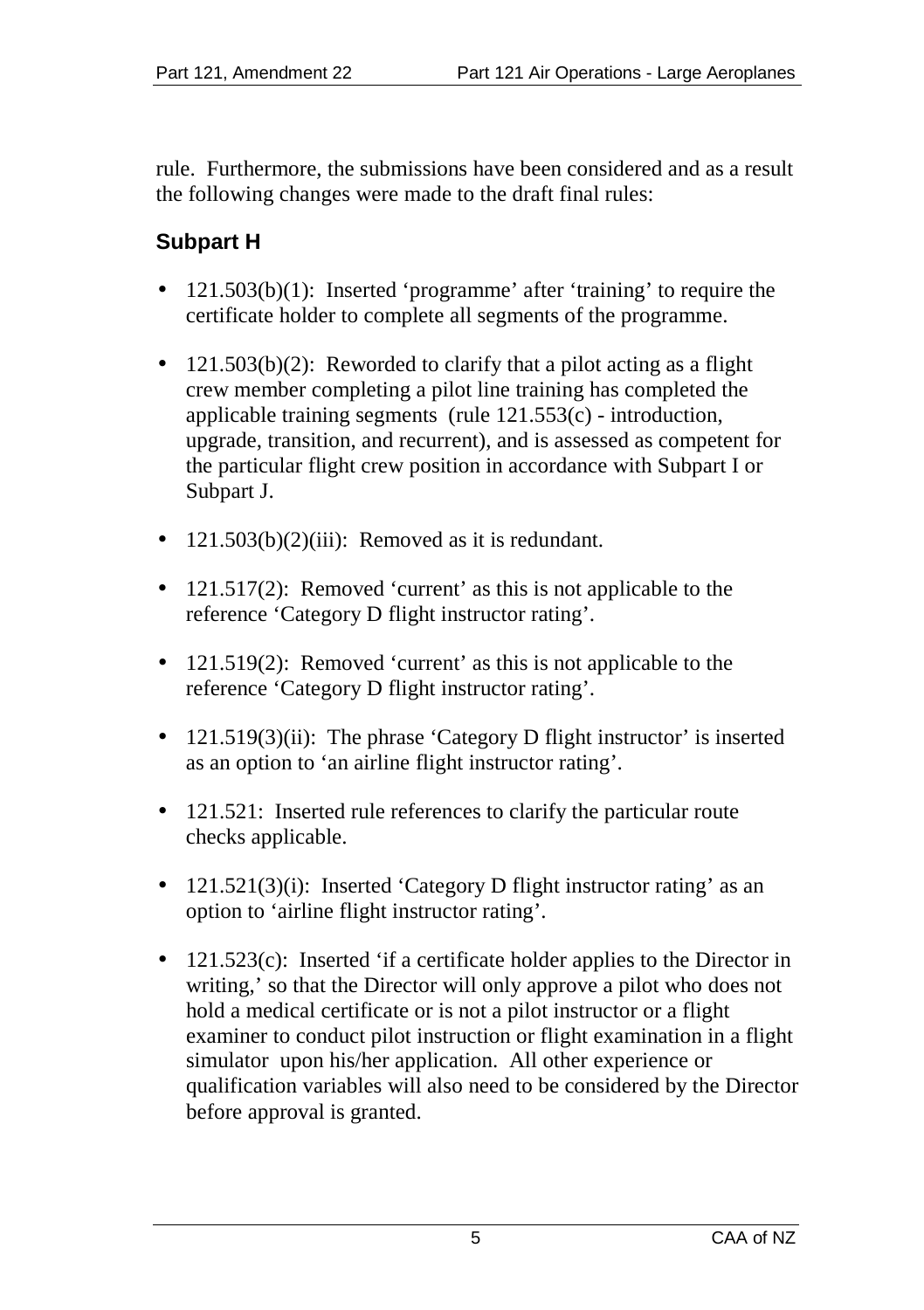- 121.523(c)(1): Removed 'pilot-in-command or second-in-command' experience to 'flight time experience in air operations' to clarify other flight time experience are included.
- 121.527(2): Reworded to clarify a flight attendant assessor must meet the requirements of a flight attendant trainer and have completed the required flight attendant operating experience specified in rule 121.575.
- 121.529(1): Inserted provision that specifies the instructional course t. to be completed by a ground instructor.
- 121.529(2): Inserted provision that specifies the human factors to be completed by a ground instructor .
- 121.529(3): Included provision to further clarify experience and qualification required of a ground instructor.
- 121.531(b)(3): Removed as it is redundant.
- $\cdot$  121.533(b)(2)(i): Reworded to clarify that supervision of pilots completing the transition or upgrade segments of the training programme will be conducted by a pilot-in-command who meets the requirements of the pairing restrictions specified in rule 121.531.
- 121.537(b): Amended to clarify operational restrictions for the conduct of a Category II or Category III precision approach procedure or departure by the pilot-in-command qualified only as pilot flying and second-in-command qualified only as the pilot nonflying.
- 121.537(c): Inserted to clarify experience requirements as options to 121.537(b).

The CAA made further amendments as follows:

121.533: This rule was restructured to clarify the rule intent. It also included procedures relating to a pilot, other than a pilot-incommand, acting as pilot flying during take-off or landing.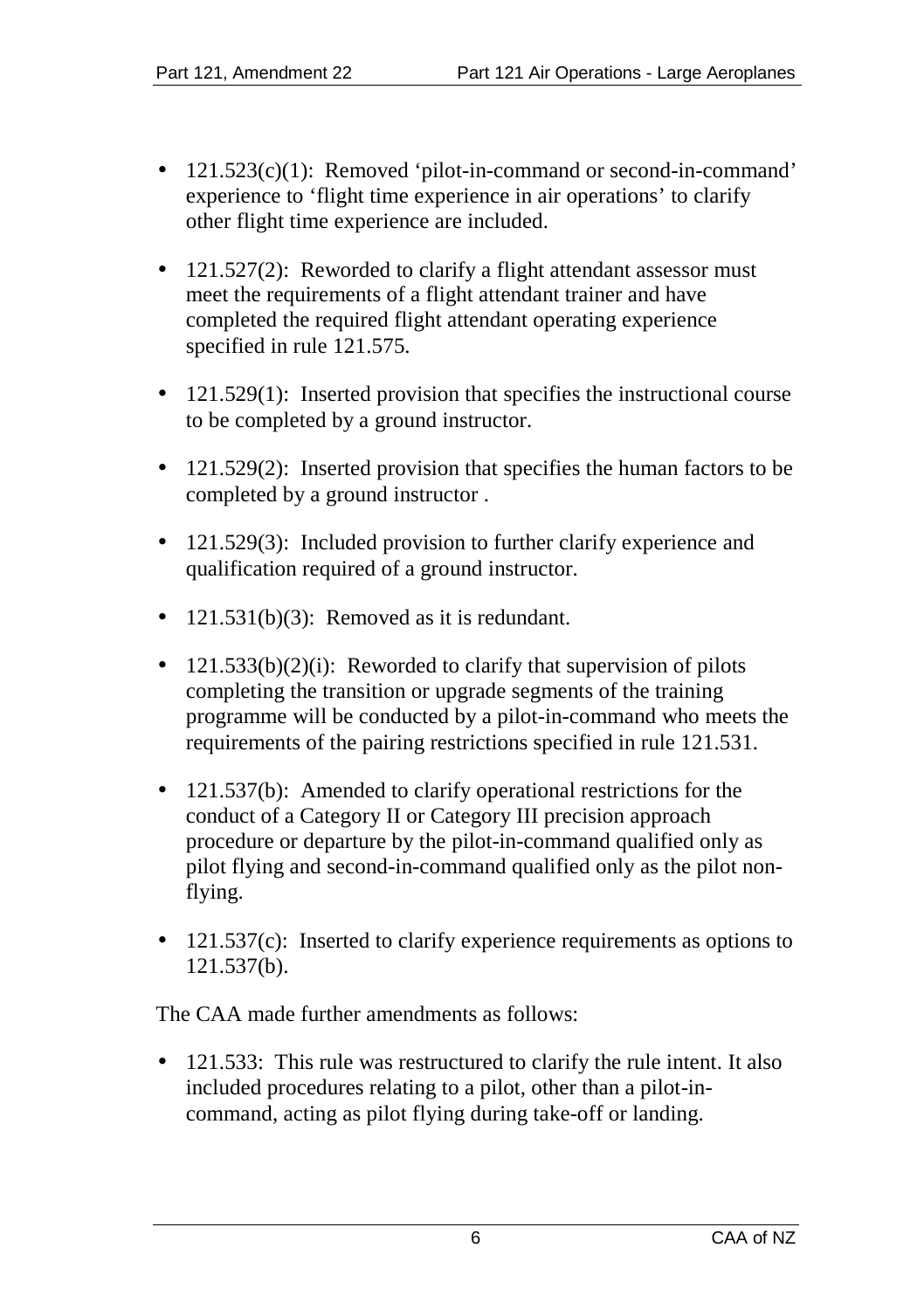- 121.535: changed to reflect current drafting practices and remove references to 'limitations' which were inadvertently included in the NPRM document.
- Added a new rule 121.541 to provide for a transitional period to allow operators time to address non-technical and human factors aspects of pilot requirements.

#### **Subpart I**

- $121.553(g)$ : Amended to clarify that a person responsible for the certificate holder's flight attendant training programme is either a flight attendant trainer, or a flight attendant assessor, or has appropriate experience acceptable to the Director.
- 121.557(b): Insertion of the following phrases— 'with prior acceptance of the Director', and 'in the holder's exposition' to clarify rule requirement.
- $121.559(a)(2)$ : Reworded to clarify that a transition training is also required if there is a change to the nature of the operation or new equipment introduced which affects the operation of the aeroplane type or variant.
- 121.561(b)(1): Insertion of 'new responsibilities' to clarify rule requirement.
- 121.563(b): New paragraph inserted to clarify recurrent training requirements for VFR and IFR air operations.
- 121.565(c)(3): Removal of 'flight crew supervisor' and replaced by 'pilot instructor' or flight examiner'.
- 121.565(g): Added to require a certificate holder conducting training ä, in an aeroplane to use a safe flight practice guide that is acceptable to the Director.
- $121.567(a)(1)$ : Inserted to clarify the requirement for a pilot to complete a competency assessment prior to commencing the pilot line training.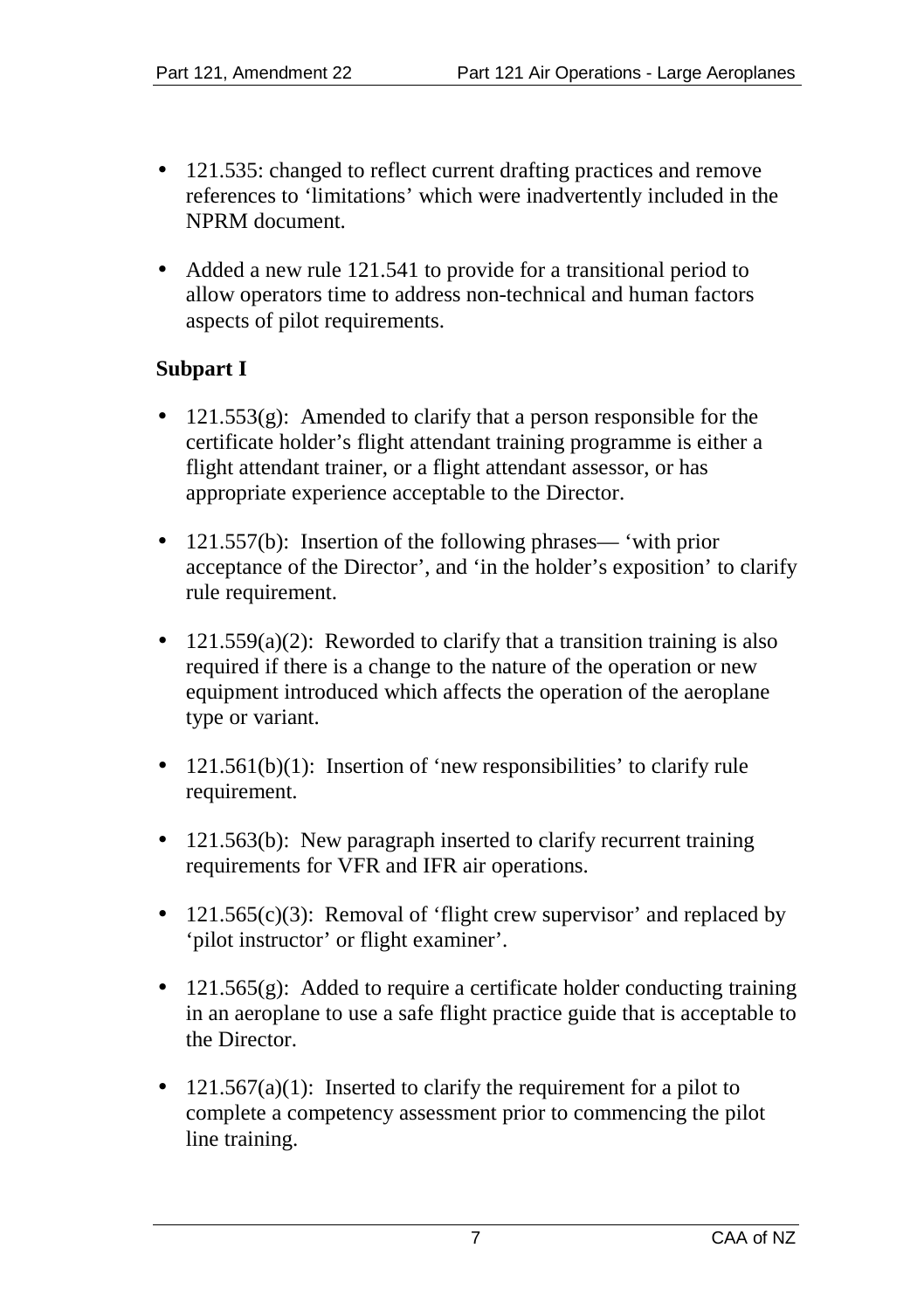- $121.567(a)(2)$ : Amended to remove the requirement to have a route check .
- $121.567(d)(2)$ : Rule wording amended to clarify that supervision is for a pilot undergoing line training for a second-in-command position.
- 121.567(d)(3): Rule wording amended to clarify that the pilot instructor must occupy a pilot station when supervising a pilot undergoing line training for a pilot-in-command position.
- 121.567(e): Removed as it is redundant.
- 121.567(f) renumbered as  $121.567(e)$ : Subparagraphs (e)(1), (e)(2), and (e)(3) added to clarify requirements for a cruise relief pilot when completing pilot line training.
- $121.567(g)$  now  $121.567(f)$ :  $121.567(f)(1)$  removed and replaced.
- 121.569(a): Paragraph is split into 3 subparagraphs and the requirement to complete a route check is added.
- 121.569(b)(3): Inserted 'operating cycles' as an option to flight time experience required in the pilot line training.
- 121.569(b)(5): Added to clarify that if a pilot is completing a transition or upgrade training, such training must be conducted with a flight crew member who meets the requirements of the pairing rule restriction.
- 121.575(b)(1): Reworded to clarify a flight attendant providing supervision must be qualified as a flight trainer.

The CAA received a late submission regarding the requirement for an instrument rating. As a result of this submission, the CAA further reviewed rule 121.557. The logical outflow arising from such submission is to amend rule 121.557 by:

121.557(d): Restructured to improve clarity, and removed the requirement regarding airline pilot training programmes.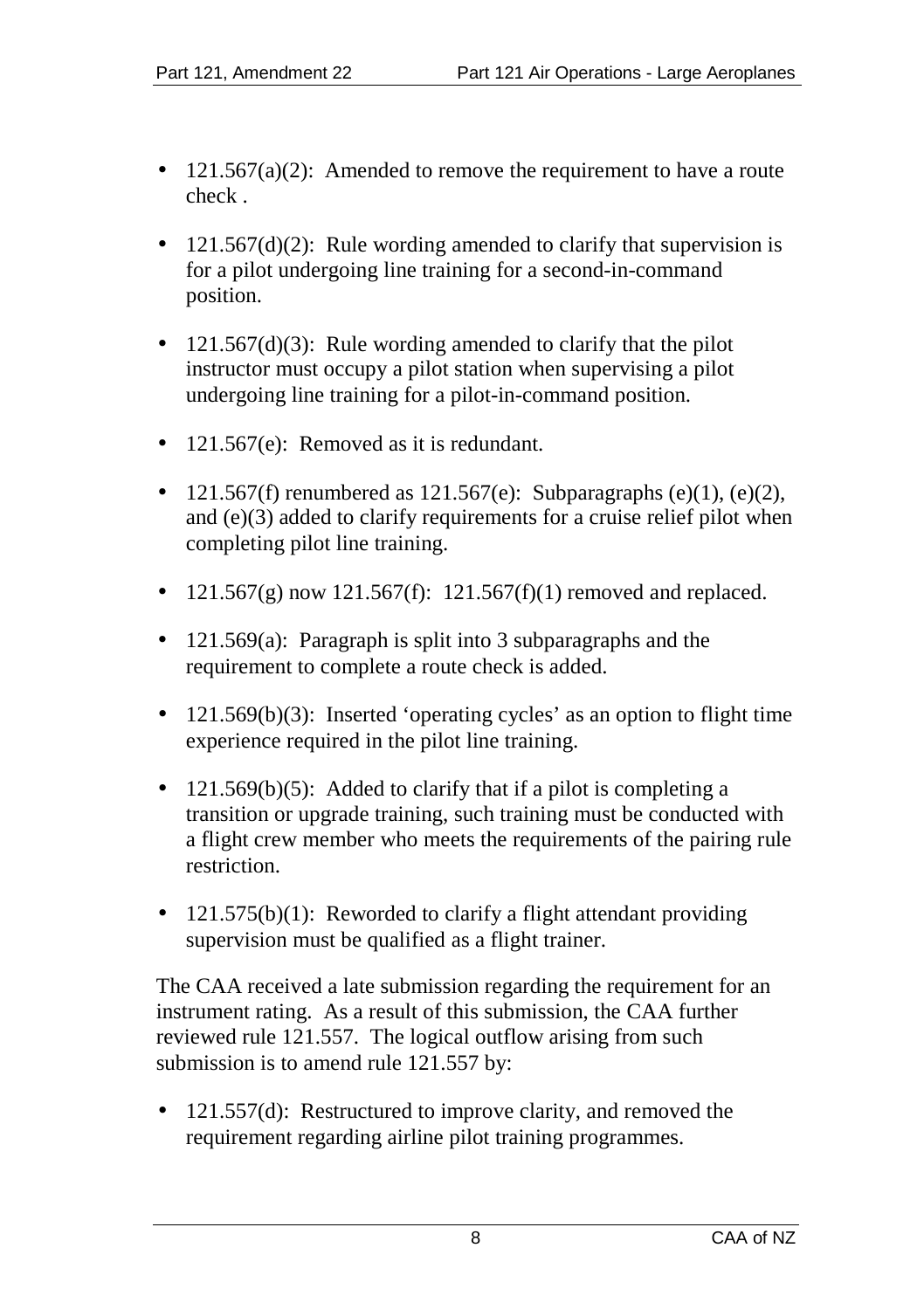- $121.557(d)(1)(i)$ : Reinstated the current requirement as an option so as not to disadvantage a pilot with hours acquired in single engine air transport operations.
- $121.557(d)(2)(i)$ : New paragraph to clarify the pilot is required to hold a current instrument rating prior to commencing the introduction segment of the training programme.
- $121.557(d)(2)(ii)$ : Amended to clarify a pilot is required to have acquired 40 hours of instrument time of which at least 10 hours are completed under the supervision of a pilot instructor.
- Added a new rule 121.579 to provide for a transitional period to allow operators time to address non-technical and human factors aspects of pilot training.

#### **Subpart J**

- 121.603(f): Added to ensure that a competency assessment conducted in an aeroplane (if a suitable flight simulator is not available) is carried out in accordance with a safe flight practice guide that is acceptable to the Director.
- 121.605(c): Removed as it is redundant. The rule is covered in rule 121.503(b).
- 121.607(5): 'Human factors and crew resource management' a. inserted.
- 121.611: Reworded to align with standard rule drafting.
- 121.613: 'Route checks' inserted.
- Added a new rule 121.615 to allow operators time to address nontechnical and human factors aspects of pilot competency requirements.

# **Examination of submissions**

Submissions may be examined by application to the Docket Clerk at the Civil Aviation Authority between 8:30 am and 4:30 pm on weekdays, except statutory holidays.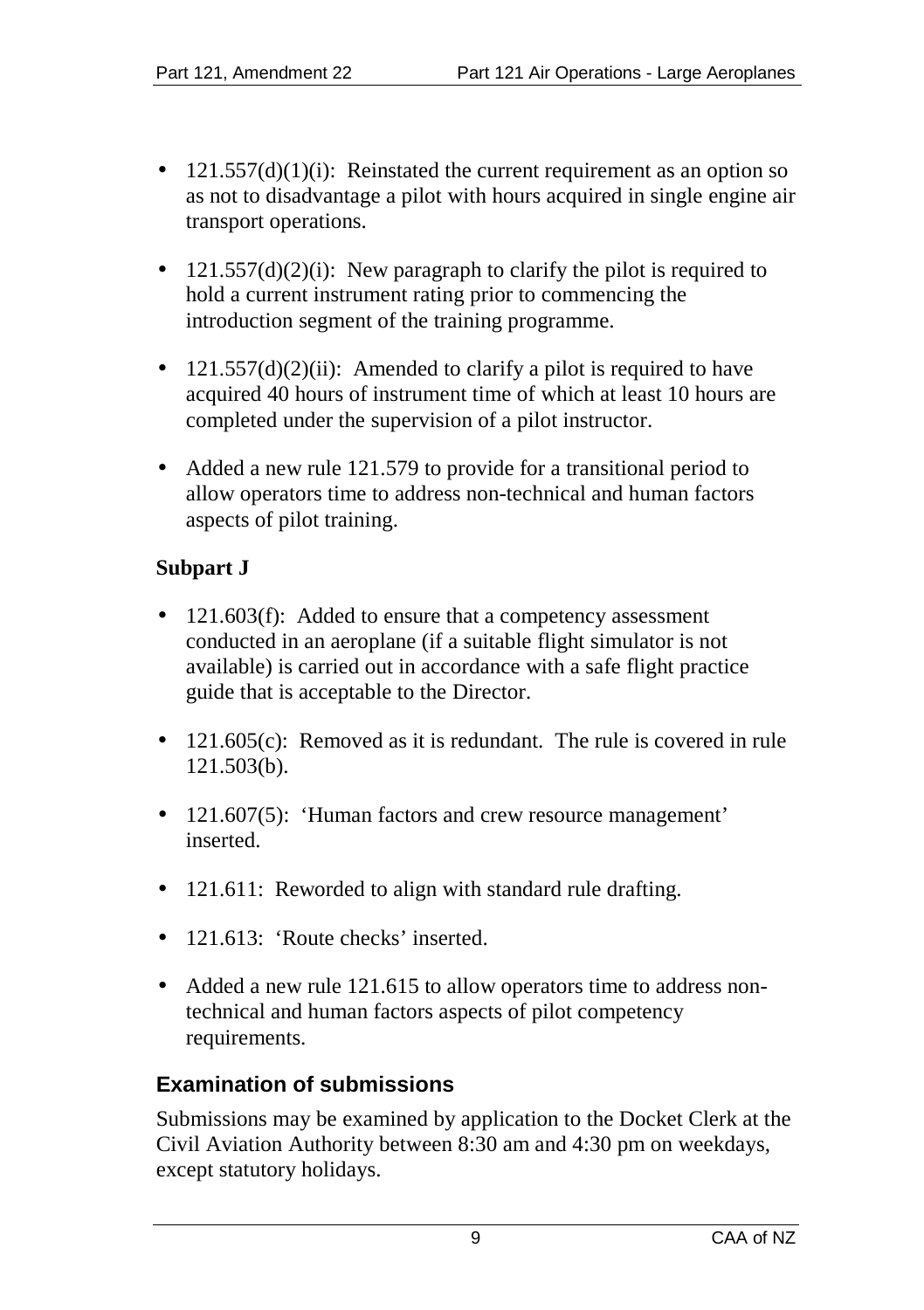## **Insertion of Amendments**

The amendments to the rules in this Part are reflected by inserting a new definition in rule 121.3, and revoking Subparts H, I, and J and replacing them with new Subparts H, I, and J.

# **Effective date of rule**

Amendment 22 to Part 121 comes into force on 06 September 2012.

# **Availability of rules**

Civil Aviation Rules are available from–

CAA web site: <http://www.caa.govt.nz/> Freephone: 0800 GET RULES (0800 438 785)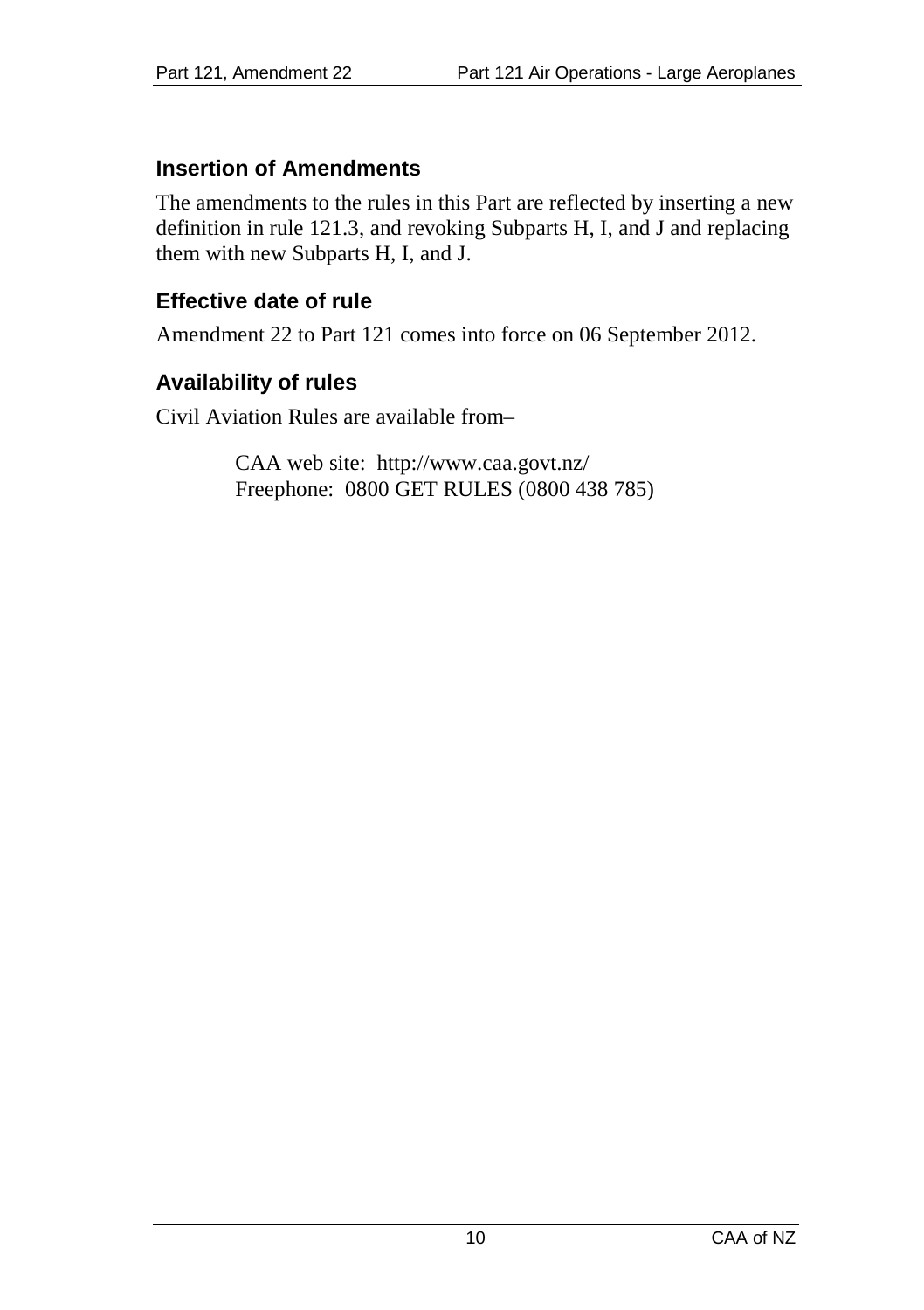# **Part 121 Air Operations — Large Aeroplanes**

# **Subpart A — General**

*Rule 121.3 is amended by inserting the following new definition after the definition of net take-off flight path, take-off flight path, take-off distance, and take-off run***:**

# **121.3 Definitions**

**Second-in-command** means a pilot, other than the pilot-in-command, who is required by the flight manual for the operation of an aircraft.

*Subpart H is revoked and replaced by the following new Subpart:*

# **Subpart H — Crew Member Requirements**

# **121.501 Purpose**

This Subpart prescribes the rules governing the assignment of crew members on an aeroplane conducting an air operation under the authority of an air operator certificate.

# **121.503 Assignment of crew members**

(a) A holder of an air operator certificate must, for each aeroplane type operated under the authority of the certificate, assign in writing to each crew member, the operational and safety functions that each crew member is to perform during an air operation.

(b) The certificate holder must ensure that a person is not assigned to perform the function of a crew member on an aeroplane operating under the authority of the certificate unless that person—

- (1) has completed the applicable training programme under Subpart I and is assessed as competent for the crew member position under Subpart J; or
- (2) if a pilot acting as a flight crew member, completing the pilot line training under rule 121.567 or pilot consolidation under rule 121.569,—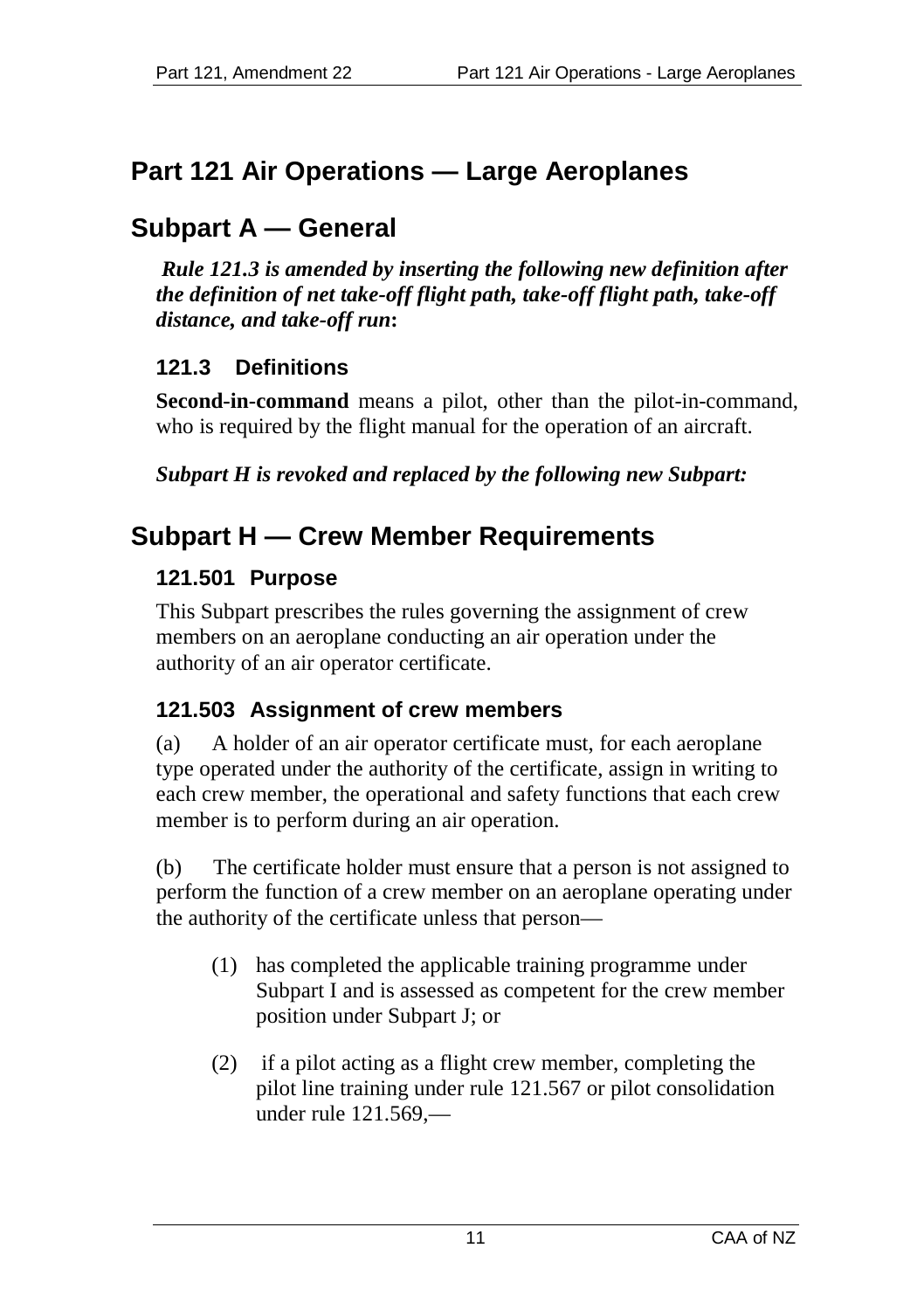- (i) has completed the applicable segments of the training programme under Subpart I; and
- (ii) is assessed as competent for the flight crew member position under Subpart J; or
- (3) is participating in, and is assessed as competent in accordance with an advanced qualification programme under Subpart M.

(c) The certificate holder must not require a crew member to perform any duty during a critical phase of a flight that is not required for the safe operation of the aeroplane.

(d) For the purpose of paragraph (c), a critical phase of a flight includes—

- (1) for flight crew members, all operations involving push back, taxi, take-off, approach and landing, and any other period when the aeroplane is operated below a height of 10 000 feet above ground level except when in cruise flight; and
- (2) for flight attendants, all ground operations after leaving the apron area to join a main taxiway, take-off until passing a height of 1000 feet above ground level on climb, and the approach and landing phase of flight after the aeroplane has descended below a height of 5000 feet above ground level.

# **121.505 Flight crew duty assignment**

(a) A holder of an air operator certificate must, for an air operation conducted under the authority of the certificate, assign in writing—

- (1) a pilot who meets the requirements referred to in rule 121.507 as the designated pilot-in-command; and
- (2) any additional pilot who is required by the flight manual for the operation of the aeroplane and who must meet the requirements referred to in rule 121.507 or rule 121.509; and
- (3) any other pilot, qualified to act as pilot-in-command or as an additional pilot under paragraph (a)(2), who is required by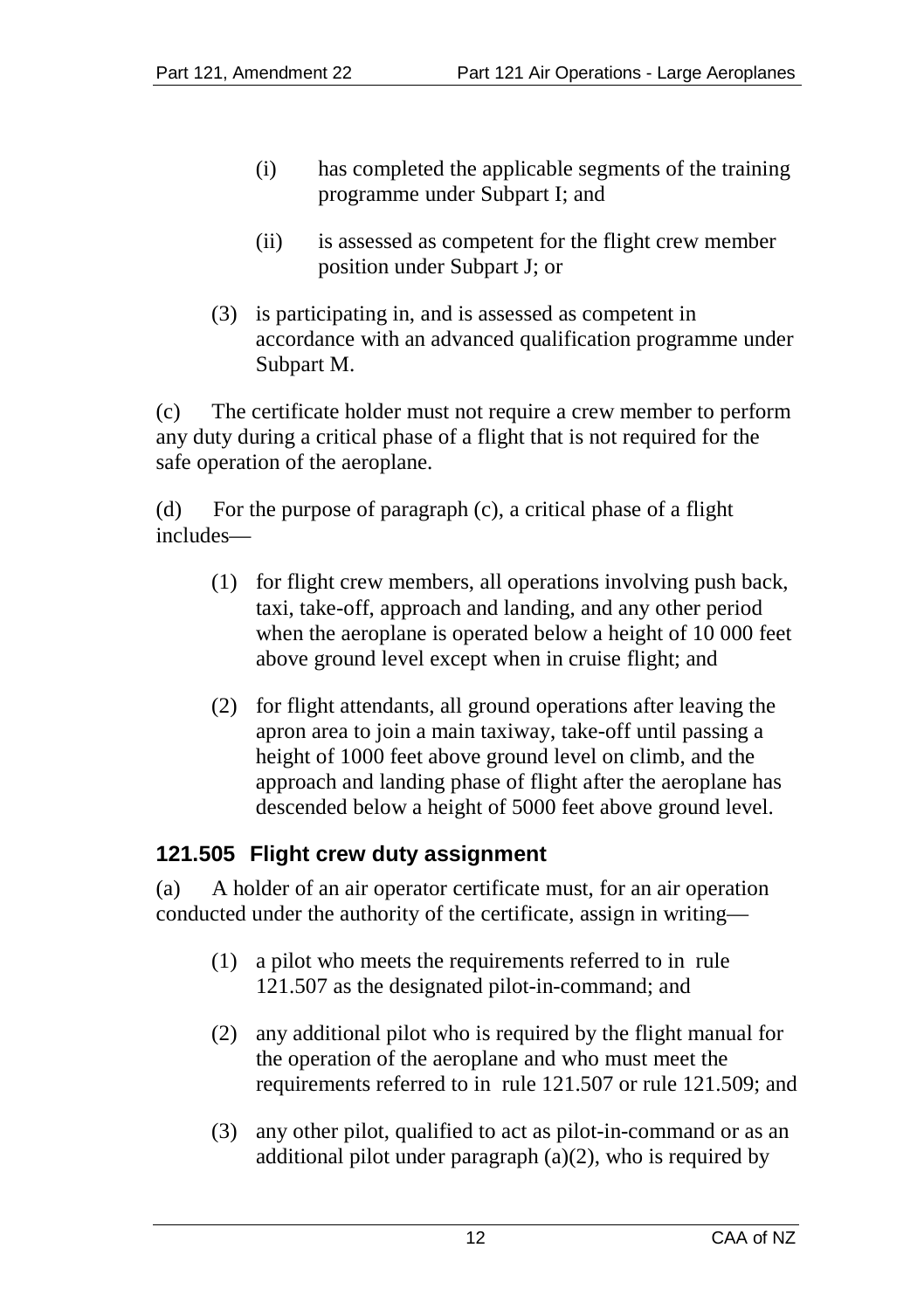the type of operation to be performed to augment the minimum flight crew specified in the aeroplane flight manual; and

- (4) if required by the type of operation, either—
	- (i) a flight engineer who meets the requirements referred to in rule 121.513; or
	- (ii) a cruise relief pilot who meets the requirements referred to in rule 121.511; or
	- (iii) both a flight engineer, and a cruise relief pilot.

(b) If the number of pilots required by paragraphs  $(a)(1)$ ,  $(2)$ , and  $(3)$ is more than 2, the certificate holder must assign in writing which of the pilots required by paragraphs (a)(2) or (3) will act as pilot-in-command if the designated pilot-in-command becomes incapacitated.

# **121.507 Pilot-in-command experience requirements**

A holder of an air operator certificate must not designate a pilot to act as pilot-in-command of an aeroplane conducting an air operation under the authority of the certificate unless the pilot—

- (1) holds a current airline transport pilot licence (aeroplane) with an applicable aircraft type rating; and
- (2) holds a current instrument rating; and
- (3) has successfully completed the applicable training and competency requirements specified in Subparts I and J, or is participating in, and is assessed as competent in accordance with an advanced qualification programme specified in Subpart M; and
- (4) has at least 1500 hours of flight time experience as a pilot, including—
	- (i) 500 hours in the type of operations to which this Part applies or in equivalent operations that are acceptable to the Director; and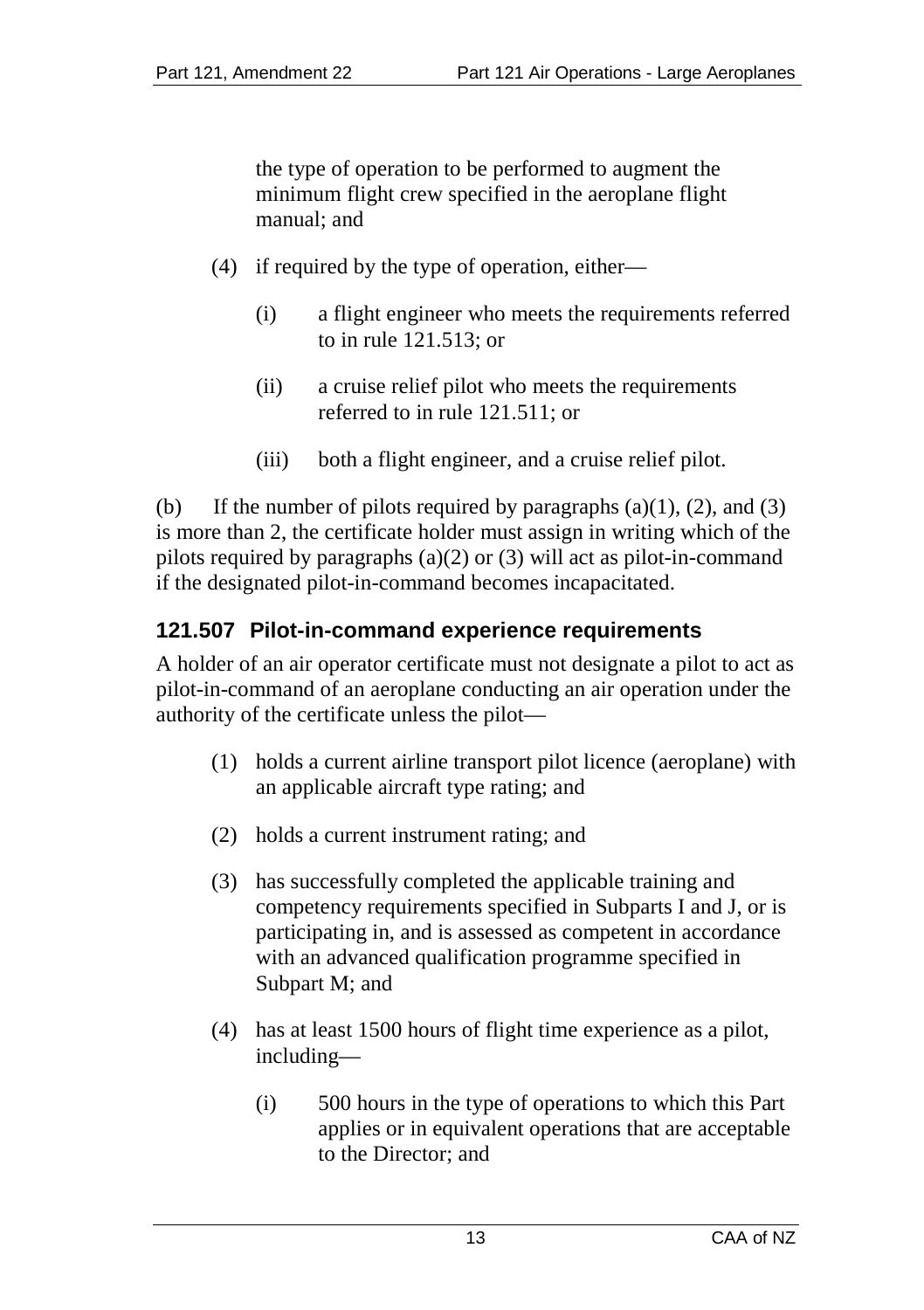- (ii) 100 hours of instrument time of which at least 50 hours must be acquired in actual flight; and
- (5) for night operations, has acquired at least 100 hours of nightflight time experience.

#### **121.509 Second-in-command experience requirements**

A holder of an air operator certificate must not designate a pilot to act as second-in-command of an aeroplane conducting an air operation under the authority of the certificate unless—

- (1) the pilot holds at least a current commercial pilot licence (aeroplane) with an applicable aircraft type rating; and
- (2) the pilot holds a current instrument rating; and
- (3) the pilot—
	- (i) has successfully completed the applicable training and competency requirements specified in Subparts I and J, or is participating in, and is assessed as competent in accordance with an advanced qualification programme specified in Subpart M; or
	- (ii) has successfully completed the applicable introduction, transition, or upgrade segment of the flight crew member training programme required by Subpart I and is assessed as competent for the flight crew member position under Subpart J, and is completing the pilot line training or pilot consolidation referred to in rules 121.567 or 121.569; and
- (4) the pilot is capable, if the pilot-in-command becomes incapacitated—
	- (i) of operating the aeroplane safely under the prevailing and anticipated forecast weather conditions; and
	- (ii) of performing the functions of the pilot-in-command; and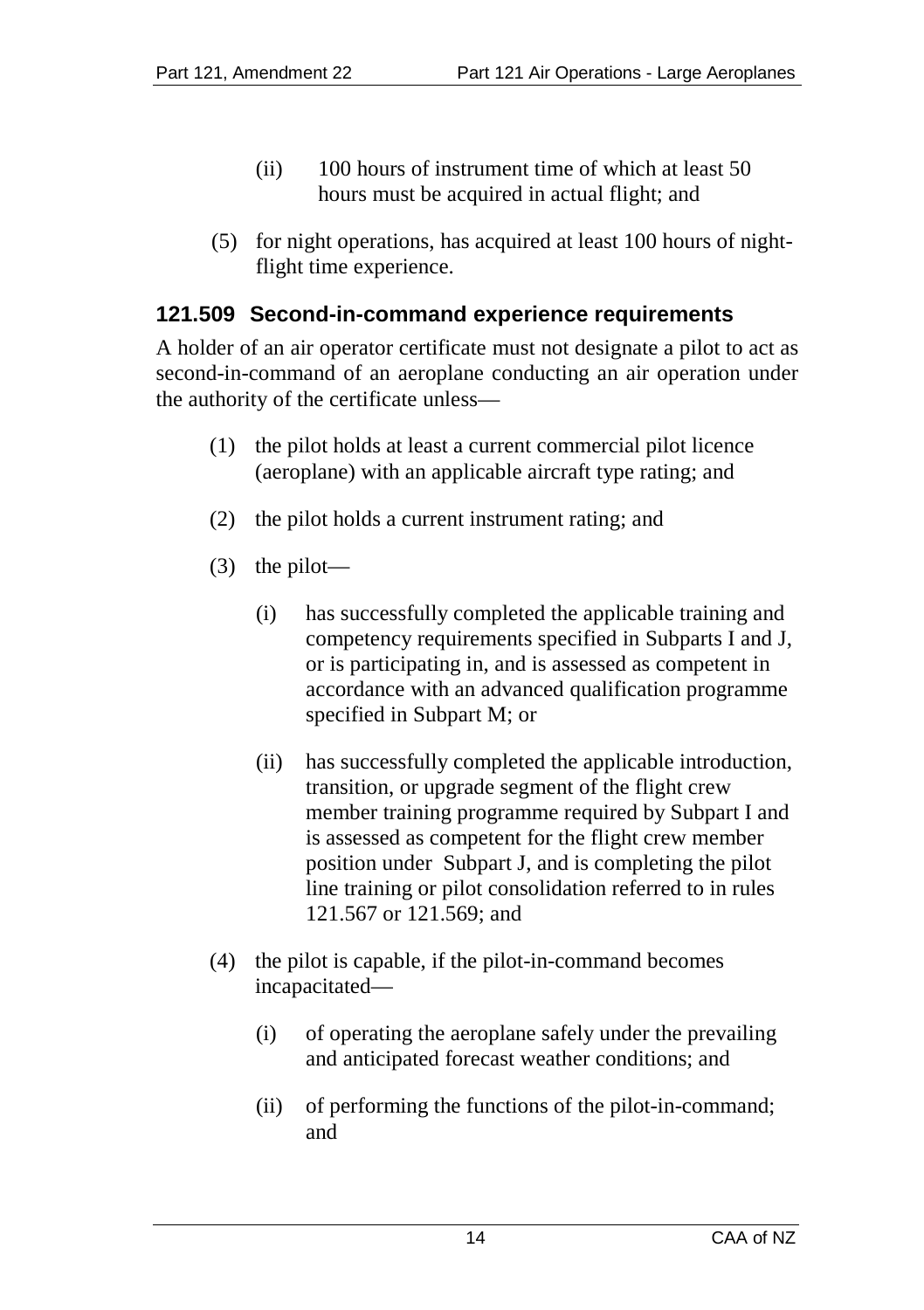(iii) of landing the aeroplane at the intended destination aerodrome or at a suitable alternate aerodrome.

## **121.511 Cruise relief pilot experience requirements**

A holder of an air operator certificate must not designate a pilot to act as cruise relief pilot conducting an air operation under the authority of the certificate unless the pilot—

- (1) holds at least a current commercial pilot licence (aeroplane) with an applicable aircraft type rating; and
- (2) holds a current instrument rating; and
- (3) has completed the applicable training and competency requirements specified in Subparts I and J; and
- (4) is capable of operating the aeroplane safely in the cruise phase referred to in rule 121.533(b) until—
	- (i) the second-in-command is summoned to the flight deck, if the pilot-in-command becomes incapacitated; or
	- (ii) the pilot-in-command is summoned to the flight deck, if the second-in-command becomes incapacitated.

#### **121.513 Flight engineer experience requirements**

A holder of an air operator certificate must not designate a person to act as a flight engineer on an aeroplane conducting an air operation under the authority of the certificate unless the person holds—

- (1) a current flight engineer licence with an applicable aircraft type rating and has successfully completed the applicable training and competency requirements specified in Subparts I and J; or
- (2) a current cadet flight engineer licence and is under the direct supervision of a flight engineer who holds a current flight engineer instructor rating with an applicable aircraft type rating and who has successfully completed the applicable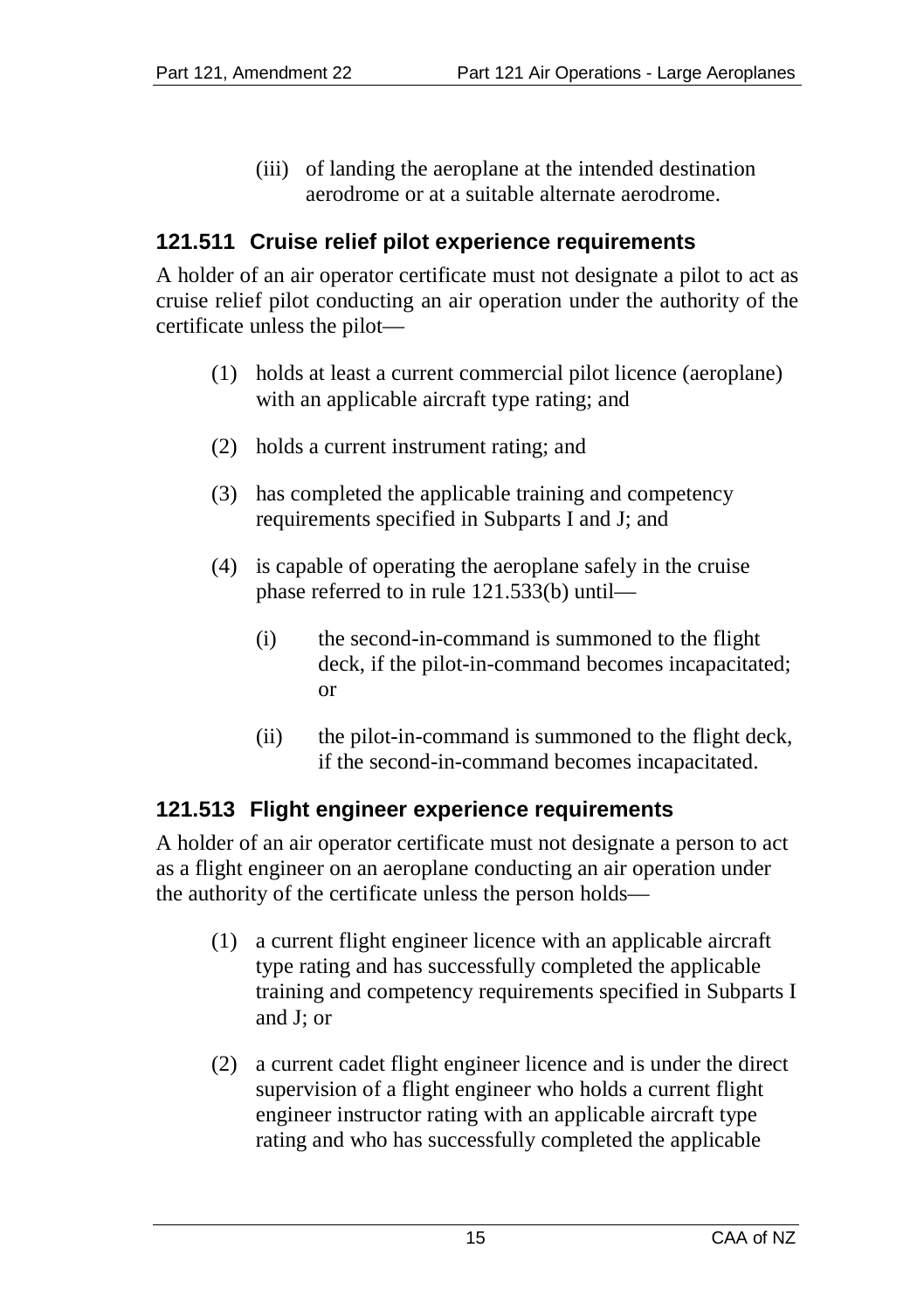training and competency requirements specified in Subparts I and J.

## **121.515 Flight attendant experience requirements**

A holder of an air operator certificate must not designate a person to perform the functions of a flight attendant on an aeroplane operating under the authority of the certificate unless the person has satisfactorily completed the appropriate segments of the crew member training programme required by rule 121.553 for the aeroplane type and the assigned crew member position.

# **121.517 Line supervisory pilot experience requirements**

A holder of an air operator certificate must not designate a person to perform the functions of a line supervisory pilot unless that person—

- (1) is qualified to act as pilot-in-command of the aeroplane type performing an air operation under the authority of the certificate; and
- (2) holds a Category D flight instructor rating or an airline flight instructor rating referred to in Part 61; and
- (3) has acquired at least 2000 hours of flight time experience as a pilot including—
	- (i) 200 hours line operating flight time experience for the particular aeroplane type involved; or
	- (ii) 100 hours exercising the privileges of an airline flight instructor rating, referred to in Part 61, supervising pilots completing consolidation in an air operation on another aeroplane type under Subpart I or Subpart M; and
- (4) has completed a training course in the methods for assessing crew member competency in the technical and non-technical aspects of aircraft operation including human factors and crew resource management.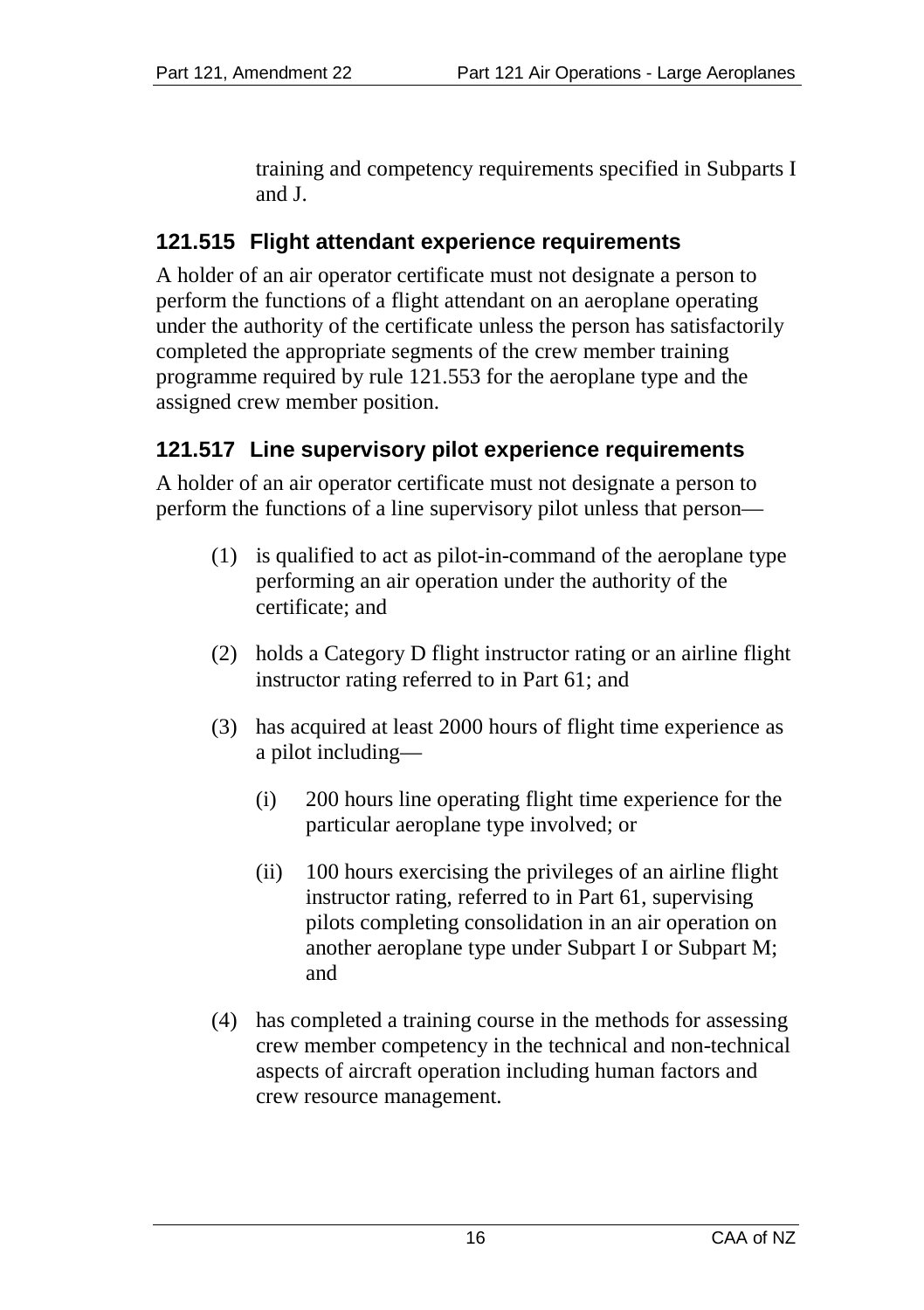# **121.519 Pilot instructor experience requirements**

A holder of an air operator certificate must not designate a pilot to perform the function of a pilot instructor in the flight crew member training programme required by this Part unless that pilot—

- (1) is qualified to act as pilot-in-command of the aeroplane type performing an air operation under the authority of the certificate; and
- (2) holds a Category D flight instructor rating, or an airline flight instructor rating referred to in Part 61; and
- (3) has acquired at least 3000 hours of flight time experience as a pilot, including—
	- (i) 500 hours line operating flight time experience for the particular aeroplane type involved; or
	- (ii) 100 hours exercising the privileges of a Category D flight instructor or an airline flight instructor rating, referred to in Part 61,instructing pilots on another aeroplane type under Subpart I or Subpart M; and
- (4) has completed a training course in the methods for assessing crew member competency in the technical and non-technical aspects of aircraft operation including human factors and crew resource management.

# **121.521 Flight examiner experience requirements**

A holder of an air operator certificate must not designate a pilot to perform the function of a flight examiner in a route check required by rule  $121.567(e)(3)$ , rule  $121.569(a)(3)$ , or in an operational competency assessment programme required by Subpart J unless that pilot—

- (1) holds a current airline flight examiner rating referred to in Part 61; and
- (2) is qualified to act as pilot-in-command of the aeroplane type performing an air operation under the authority of the certificate; and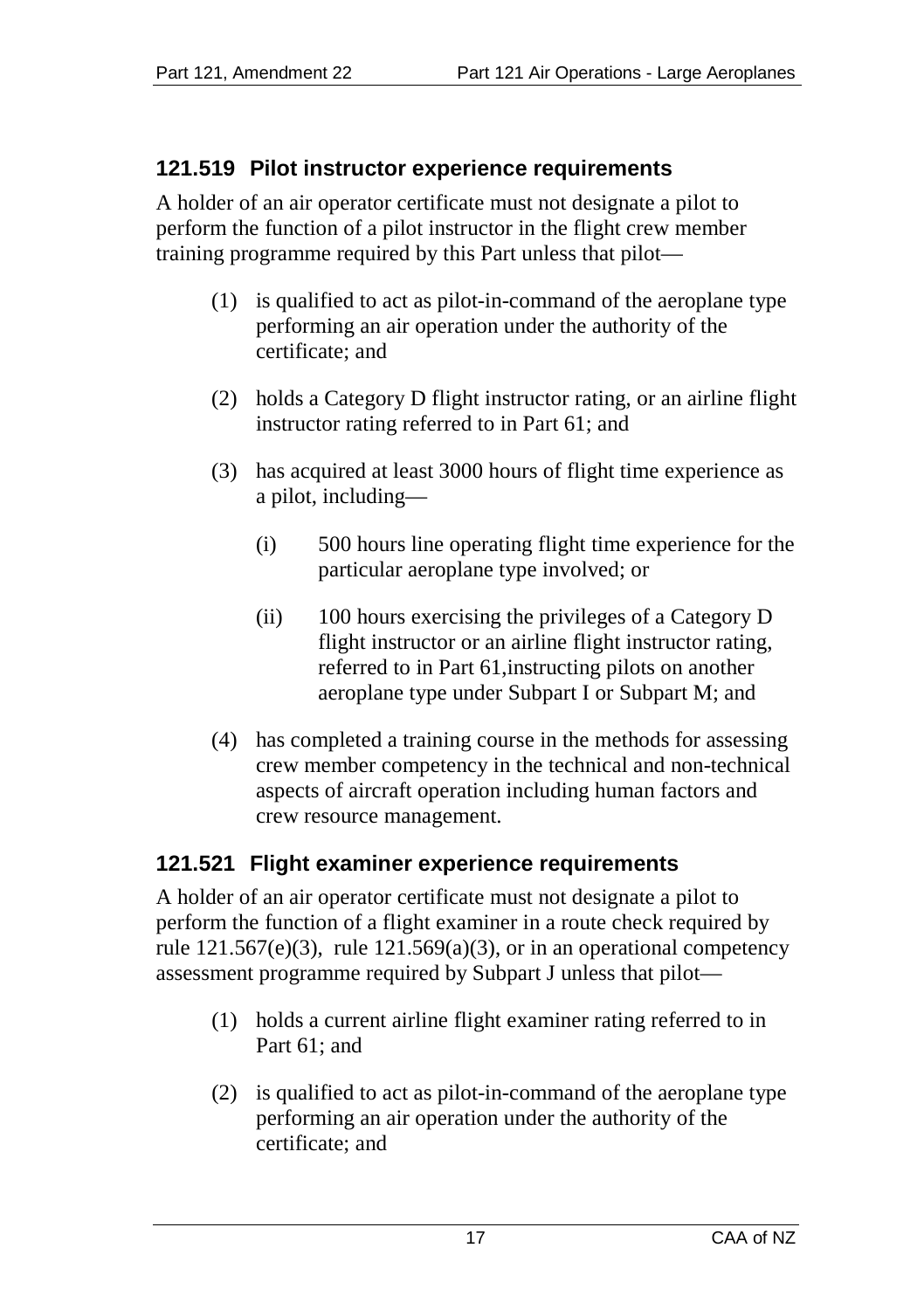- (3) has acquired—
	- (i) 200 hours exercising the privileges of Category D flight instructor rating or an airline flight instructor rating, referred to in Part 61, for the particular aeroplane type involved; or
	- (ii) 100 hours exercising the privileges of an airline flight examiner rating, referred to in Part 61, on an aeroplane type to which this Part applies; or
	- (iii) other suitable experience on an aeroplane type applicable to this Part or Part 125 as acceptable to the Director; and
- (4) has completed a training course in the methods for assessing crew member competency in the technical and non-technical aspects of aircraft operation including human factors and crew resource management.

## **121.523 Simulator instructor and examiner experience requirements**

(a) Except as provided in paragraphs (b) and (c), a holder of an air operator certificate must not designate a pilot to perform the function of a pilot instructor, or flight examiner for the purpose of giving flight instruction or conducting a flight crew member operational competency assessment in a flight simulator unless the pilot—

- (1) meets the appropriate requirements referred to in rule 121.519 or 121.521; and
- (2) demonstrates competency as pilot-in-command in the flight simulator to the standard required by Subpart J; and
- (3) has received proficiency training in the operation of the flight simulator; and
- (4) has completed a training course in the methods for assessing crew member competency in the technical and non-technical aspects of aircraft operation including human factors and crew resource management.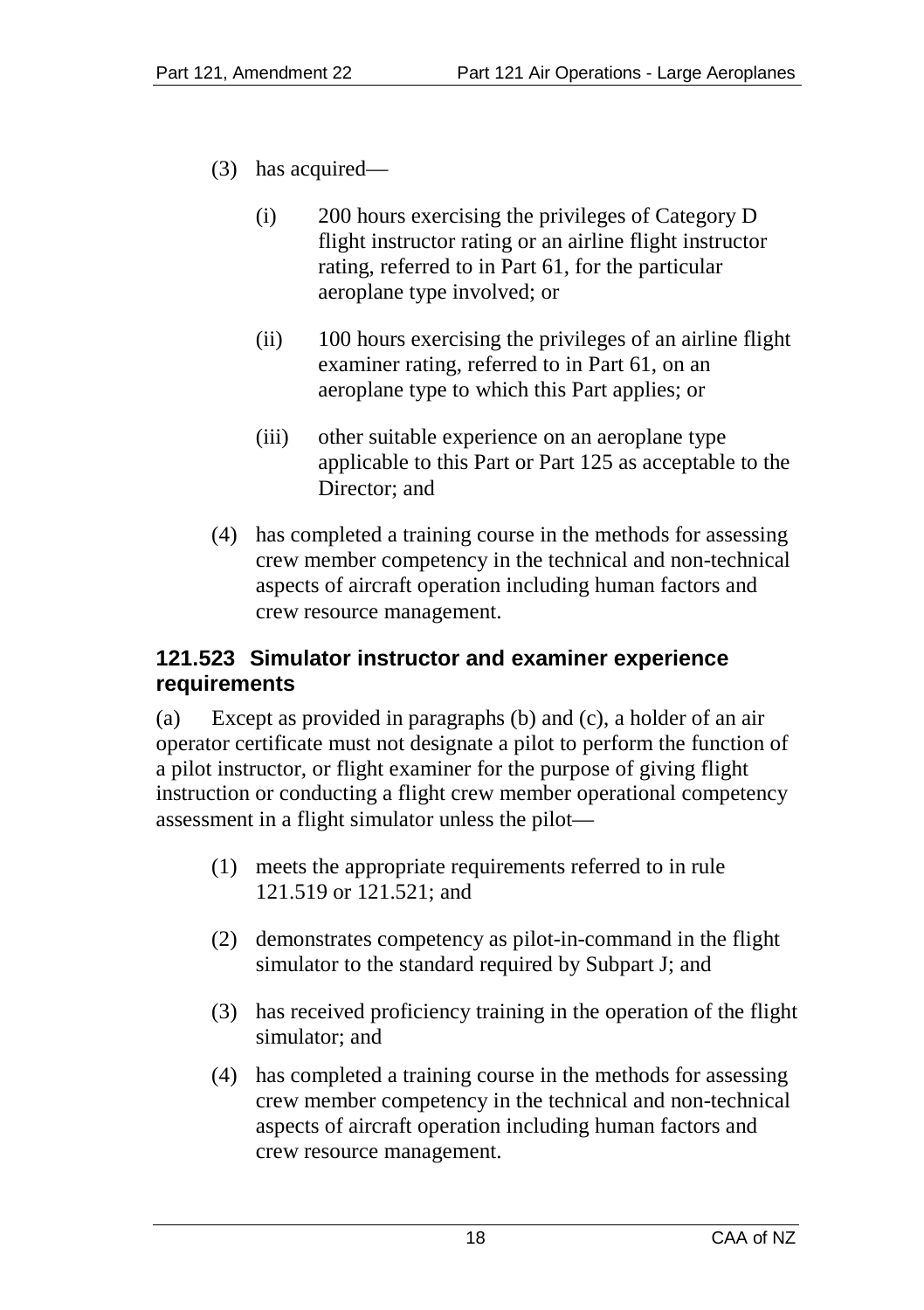(b) A pilot who has previously met the requirements referred to in paragraph (a) but who no longer holds a current medical certificate may act as a pilot instructor or flight examiner in a flight simulator if the pilot maintains competency by—

- (1) undergoing training as a flight crew member in a flight simulator in accordance with the training programme required by rule 121.553; and
- (2) completing a competency assessment under Subpart J; and
- (3) completing the applicable training requirements which are otherwise necessary to maintain the currency of an airline instructor rating, or flight examiner rating, under Part 61 and this Part.

(c) Despite paragraph (a), if the certificate holder applies to the Director in writing, the Director may approve a pilot, who does not hold a medical certificate and who has not previously met the requirements referred to in rules 121.519 or 121.521, to exercise the functions of a pilot instructor or flight examiner in a flight simulator if the pilot—

- (1) has at least 5000 hours flight time experience in air operations; and
- (2) satisfactorily completes the training and competency requirements of Subpart I and J in a flight simulator of the aeroplane type; and
- (3) satisfactorily completes a course in flight instruction or flight examination that is acceptable to the Director; and
- (4) receives proficiency training in the operation of the flight simulator; and
- (5) continues to maintain competency as specified in paragraph (b).

#### **121.525 Flight attendant trainer experience requirements**

A holder of an air operator certificate must not designate a flight attendant to perform the function of a flight attendant trainer in the flight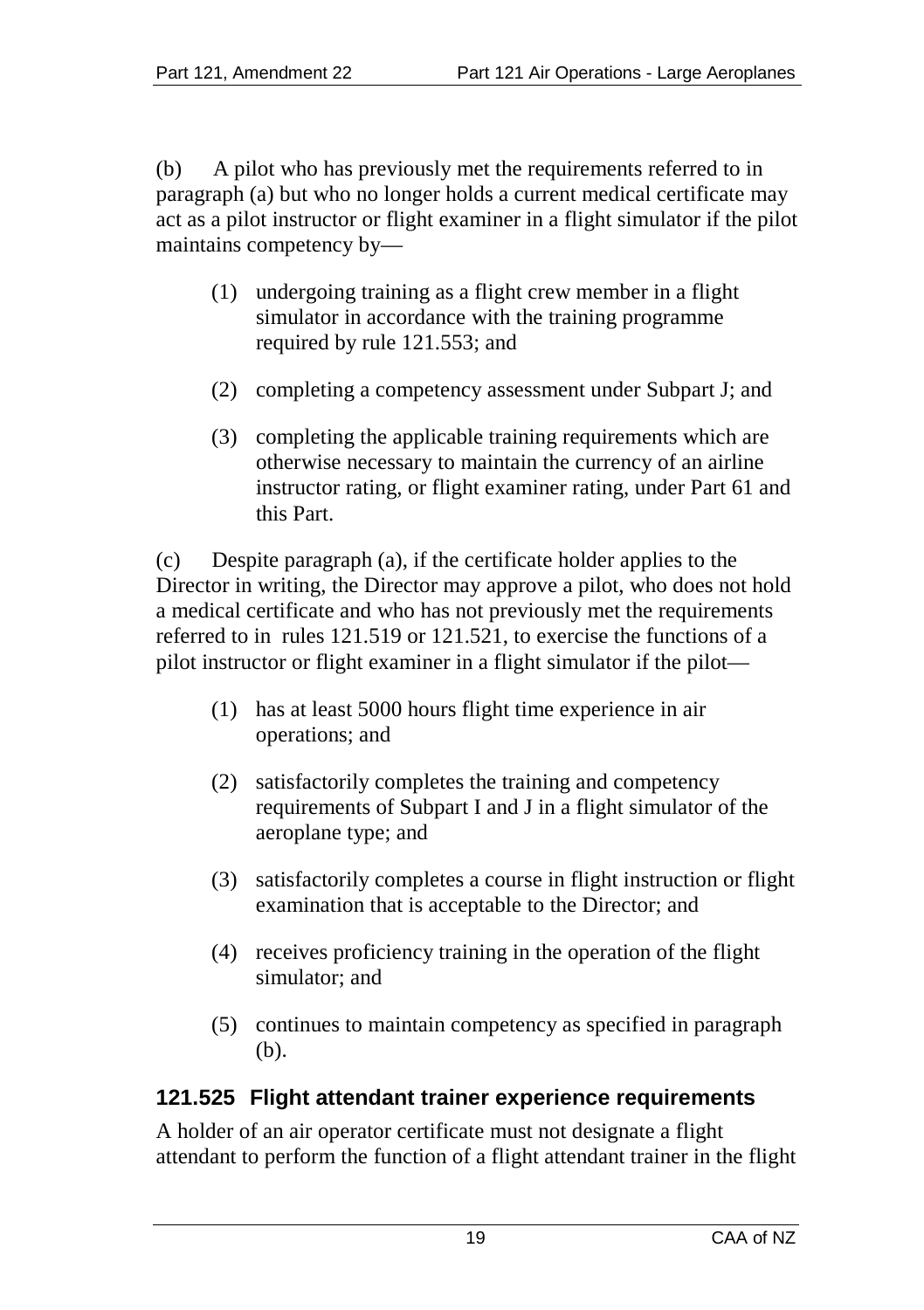crew member training programme required by this Part unless that flight attendant—

- (1) has completed applicable training segments of the crew member training programme specified in rule 121.553; and
- (2) has completed a training course in the methods for assessing flight attendant competency in the technical and nontechnical aspects of aircraft operation including human factors and crew resource management.

#### **121.527 Flight attendant assessor experience requirements**

A holder of an air operator certificate must not designate a flight attendant to perform the function of a flight attendant assessor for the purpose of rule 121.611 unless the flight attendant—

- (1) has completed the training segments and course referred to in rule 121.525; and
- (2) is qualified as specified in rule 121.575.

#### **121.529 Ground instructor experience requirements**

A holder of an air operator certificate must not designate a person to perform the functions of a ground instructor in its crew member training programme required by rule 121.553 for flight crew, unless that person has completed—

- (1) an instructional techniques course acceptable to the Director; and
- (2) human factors course acceptable to the Director; and
- (3) comprehensive training course in the subject matter area in which instruction is being provided.

#### **121.531 Flight crew member pairing limitations**

(a) Except as may be authorised under paragraph (b), a holder of an air operator certificate must ensure that an air operation is not conducted unless at least one of the flight crew members has accumulated the following flight time experience after completing the training and consolidation requirements of Subpart I—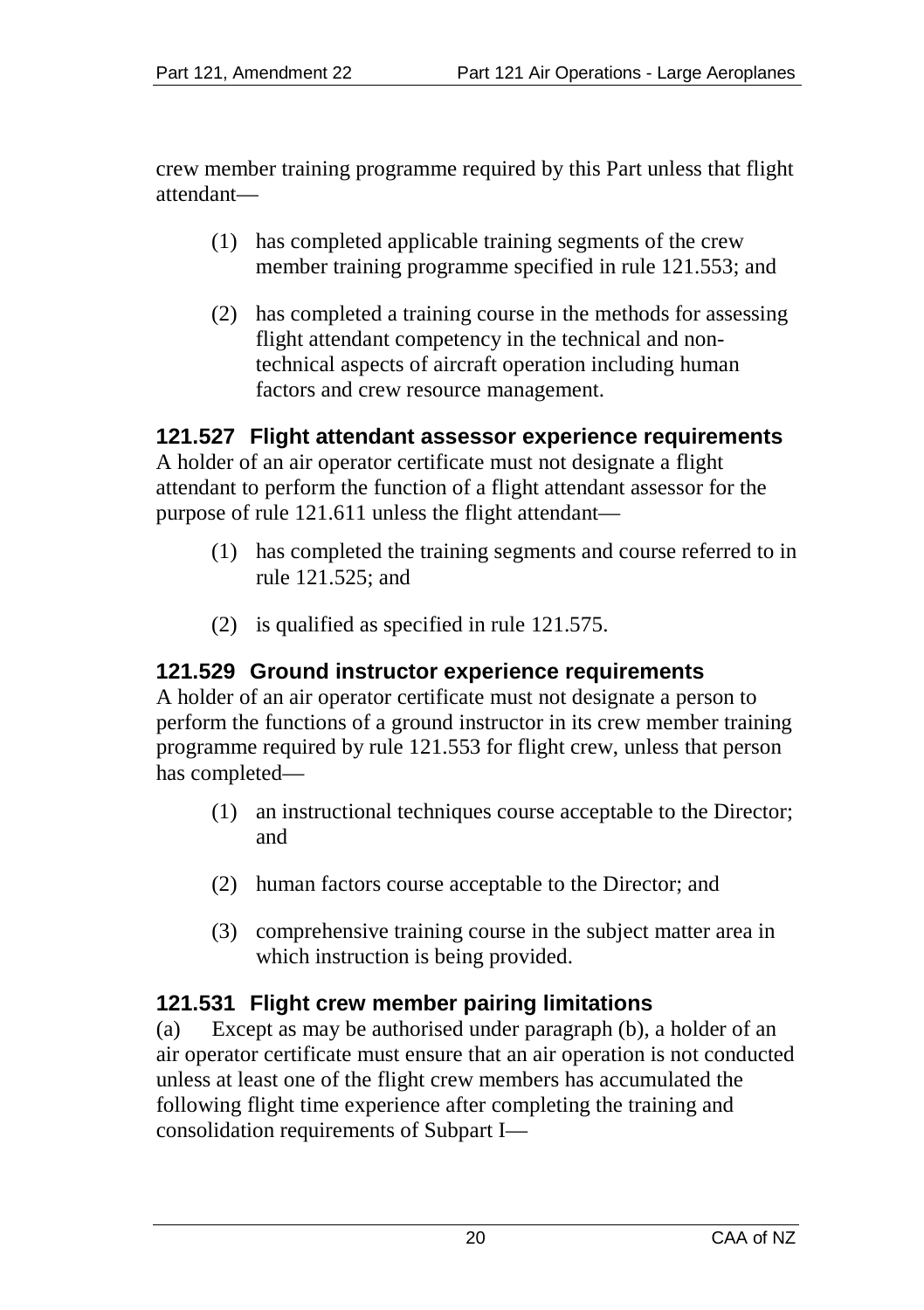- (1) 75 hours in the aeroplane type that is being operated; or
- (2) 75 operating cycles in the aeroplane type that is being operated.

(b) If a certificate holder applies to the Director in writing, the Director may authorise the certificate holder to deviate from the requirements of paragraph (a) by amending the operations specifications as appropriate in any of the following circumstances:

- (1) a new certificate holder who cannot meet the minimum requirements prescribed in paragraph (a):
- (2) an existing certificate holder acquires an aeroplane type not previously authorised by the Director for use in its operations.

(c) If a flight crew member is participating in an advanced qualification programme required by Subpart M, the flight time experience referred to in paragraph (a) apply.

# **121.533 Pilot operating limitations**

(a) A holder of an air operator certificate must ensure that for an air operation conducted under the authority of the certificate, the pilot flying during each take-off and each landing is—

- (1) the pilot-in-command; or
- (2) subject to paragraph (c), a pilot other than the pilot-incommand.

(b) If a cruise relief pilot is designated for an air operation under rule 121.505(a)(4), the holder of the air operator certificate must ensure that the cruise relief pilot does not occupy a flight crew seat—

- (1) at any time when the aeroplane is operating below FL200 or below the transition level, whichever is higher; or
- (2) at any other time during the flight unless the other flight crew seat is occupied by a pilot who is—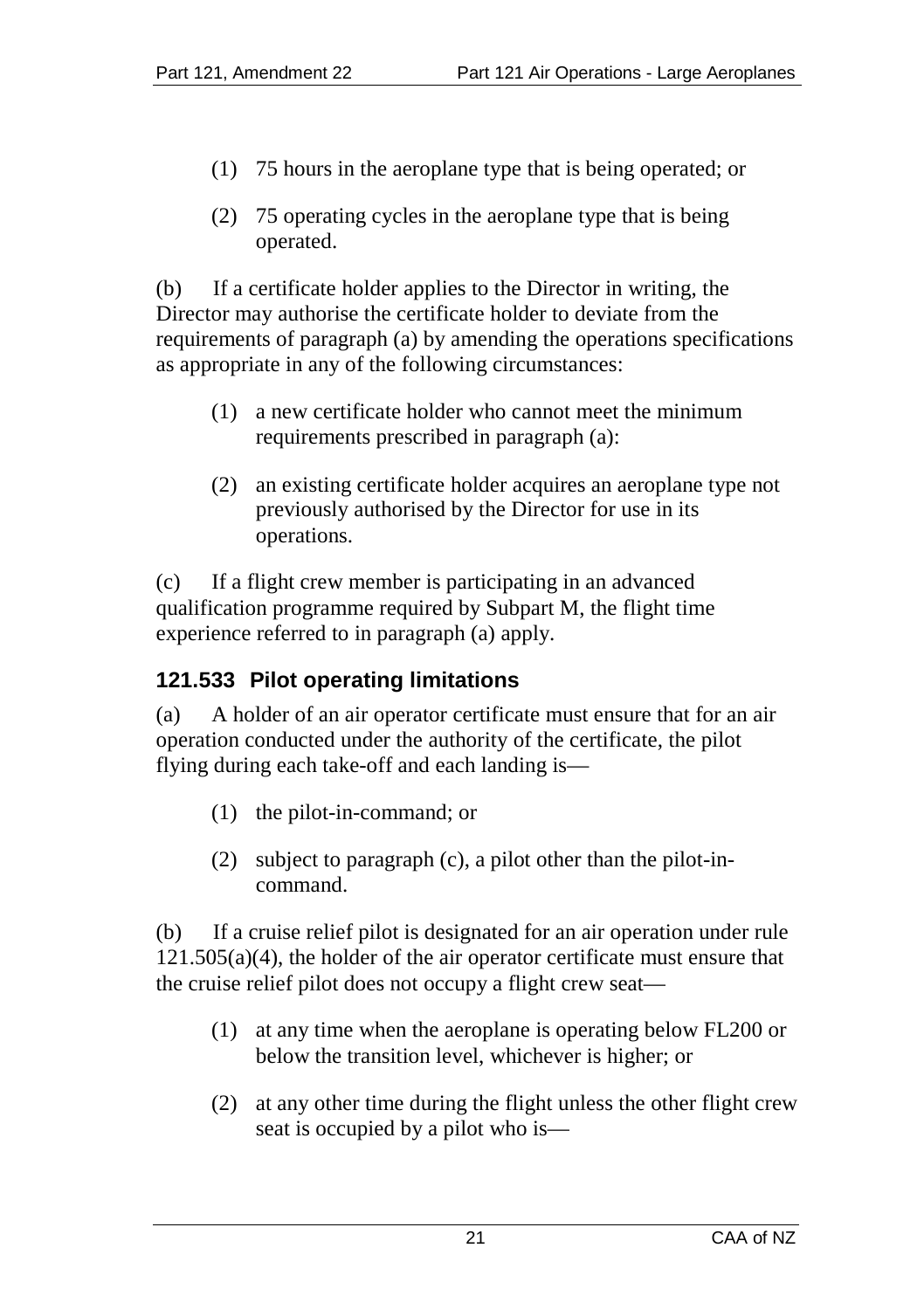- (i) the pilot-in-command; or
- (ii) designated by the pilot-in-command and qualified by the holder to act as pilot-in-command in the cruise phase of the flight while supervising a cruise relief pilot.

(c) The holder of an air operator certificate must establish procedures for ensuring that a pilot, other than the pilot-in-command, acting as pilot flying during the take-off or landing of an aeroplane is—

- (1) competent to perform the particular take-off or landing; and
- (2) supervised by the pilot-in-command.

(d) The procedures required by paragraph (a) must be based on risk management principles and take into account—

- (i) pilot-in-command qualifications:
- (ii) pilot training and experience:
- (iii) aircraft status and performance:
- (iv) runway dimensions and conditions:
- (v) cloud ceiling:
- (vi) prevailing visibility:
- (vii) crosswind component.

#### **121.535 Flight crew operating multiple aeroplane types or variants**

(a) If a holder of an air operator certificate assigns a flight crew member to operate more than one aeroplane type or more than one variant of an aeroplane type, the certificate holder must—

(1) ensure that the flight crew member is trained and qualified to operate each aeroplane type or variant; and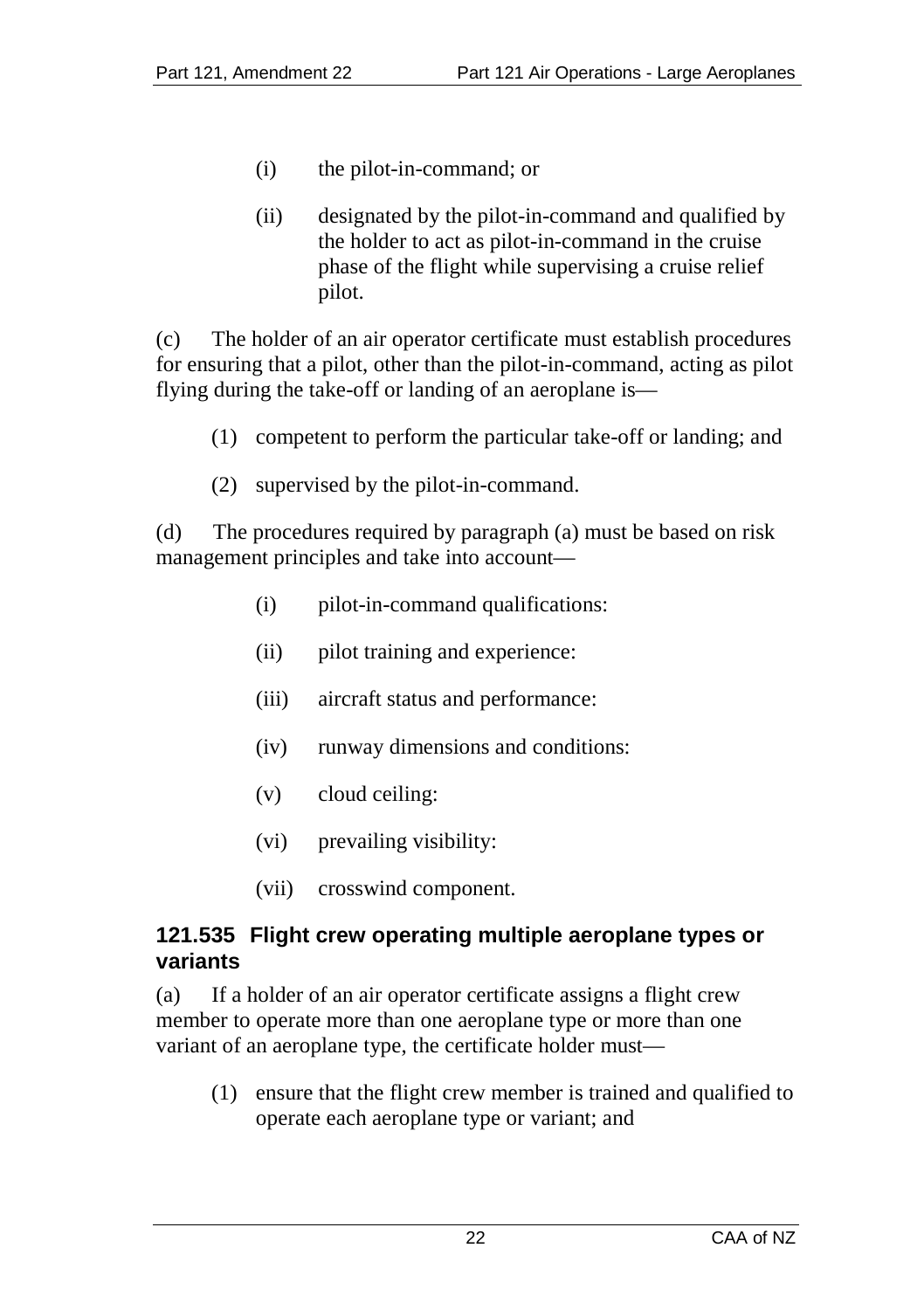- (2) establish training and competency assessment procedures acceptable to the Director, for a flight crew member to be assigned to operate more than one aeroplane type or more than one variant of an aeroplane type.
- (b) The procedures required by paragraph  $(a)(2)$  must ensure that—
	- (1) before a flight crew member is assigned to operate more than one aeroplane type or variant, the flight crew member has the relevant experience, taking into account the aircraft manufacturer's recommendations; and
	- (2) a flight crew member has the sufficient experience required on one aeroplane type or variant before beginning training for another aeroplane type or variant, taking into account the manufacturer's recommendations; and
	- (3) a flight crew member who is qualified on one aeroplane type or variant is trained and qualified on another aeroplane type or variant ; and
	- (4) a flight crew member—
		- (i) has the applicable competency and recent flight experience requirements for each aeroplane type or variant; or
		- (ii) satisfactorily completes a competency assessment on one specified aeroplane type or variant that is deemed to meet the competency standard on another specified aeroplane type or variant; and
		- (iii) for the purpose of paragraph (ii), the specified aeroplane types or variants must be recommended by the aeroplane manufacturer.

(c) The relevant experience referred to in paragraph  $(b)(1)$  must include the minimum flight time experience or operating cycles a flight crew member must complete in air operations to which this Part applies.

(d) The experience referred to in paragraph  $(b)(2)$  must include—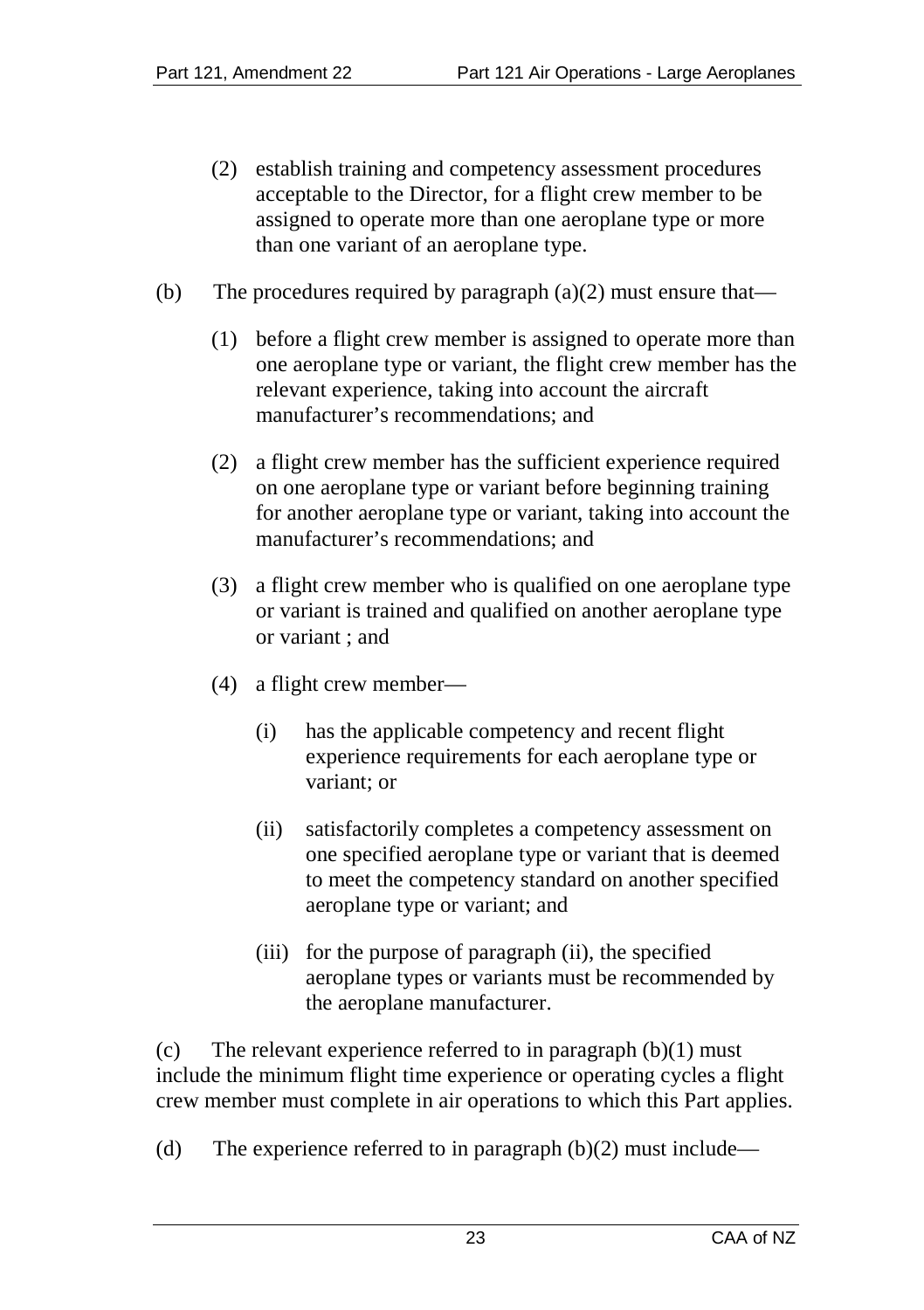- (1) the minimum flight time experience or operating cycles a flight crew member must complete in the aeroplane type already flown to which this Part applies; and
- (2) the minimum number of hours a flight crew member must complete exclusively on the new aeroplane type or variant after commencing training for the new aeroplane type or variant.

(e) The training and competency assessment procedures required by paragraph (a)(2) for a flight crew member to operate on more than one aeroplane type or different types of aeroplane with similar characteristics, must take into account at least the following:

- (1) the aeroplane operating procedures; and
- (2) the aeroplane systems; and
- (3) the aeroplane performance limitations; and
- (4) the aeroplane handling characteristics.

(f) Despite rule 61.37, a holder of an air operator certificate must ensure that a flight crew member other than a cruise relief pilot, assigned to act as a flight crew member on multiple aeroplane types or variants, meets—

- (1) the recent flight experience required by Part 61 for each aeroplane type or variant; or
- (2) the recent flight experience requirements for each aeroplane type or variant as specified in the procedures required by paragraph  $(a)(2)$ .

# **121.537 Flight crew conducting Category II or III precision approach and reduced take-off minima**

(a) A holder of an air operator certificate must ensure that the pilots of an aeroplane conducting an air operation under the authority of the certificate do not perform a Category II or Category III precision approach procedure, or a departure with reduced take-off minima, unless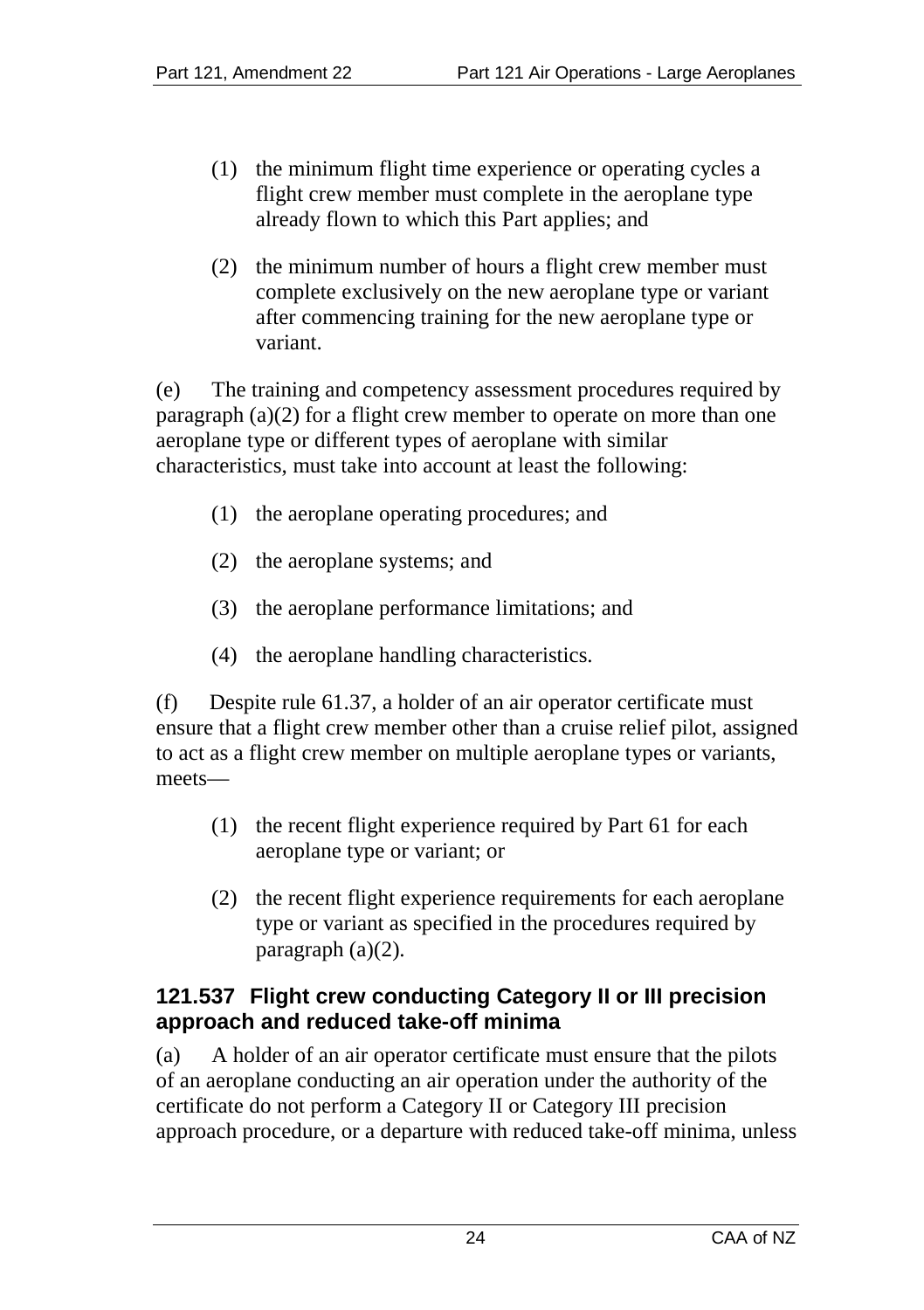both the pilot-in-command and the pilot acting as second-in-command are qualified to perform the particular approach procedure or departure.

- (b) For the purpose of paragraph (a)—
	- (1) where the pilot-in-command is qualified only as pilot flying for the Category II or III precision approach and reduced take-off minima, the pilot-in-command must conduct the particular approach procedure and reduced take-off minima departure as pilot flying; and
	- (2) where the second-in-command is qualified only as the pilot non-flying for the Category II or III precision approach and reduced take-off minima, the pilot-in-command must conduct the particular approach procedure and reduced takeoff minima departure as pilot flying.

(c) Despite paragraph (b), the pilot of an aeroplane may perform a Category II or III precision approach procedure or a departure with reduced take-off minima as pilot flying or pilot non-flying for the particular approach and take-off if —

- (1) the pilot-in-command and the second-in-command are qualified as specified in paragraph (a); and
- (2) the pilot-in-command—
	- (i) is a line supervisory pilot qualified as specified in rule 121.517; or
	- (ii) a pilot instructor qualified as specified in rule 121.519; or
	- (iii) a flight examiner qualified as specified in rule 121.521.

#### **121.539 Flight attendants duty assignment**

(a) A holder of an air operator certificate must ensure that an aeroplane is not operated on an air operation carrying passengers under the authority of the certificate unless the minimum number of flight attendants carried as crew members—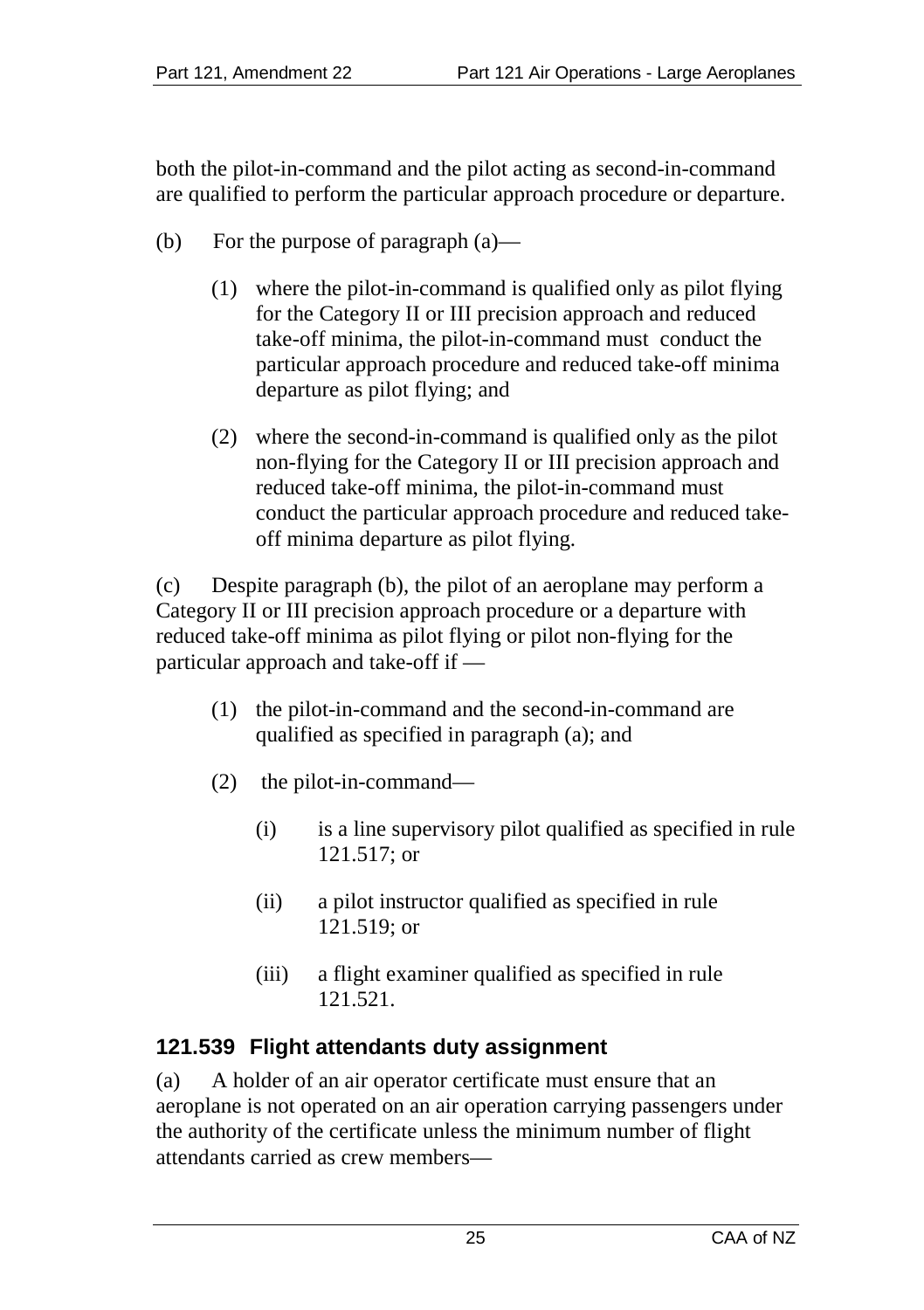- (1) is as specified by the manufacturer's recommended emergency evacuation procedures for the aeroplane configuration being used; and
- (2) is as specified by the certified design criteria for the aeroplane; and
- (3) will ensure at least 1 flight attendant is present in each occupied compartment; and
- (4) is in accordance with the minimum number specified in Table 3.

#### **Table 3. Required flight attendants**

| <b>Aeroplane Passenger Capacity:</b> | <b>Flight Attendants required</b> |
|--------------------------------------|-----------------------------------|
| 15 through 50                        |                                   |
| 51 through 100                       | 2                                 |
| 101 through 150                      | 3                                 |
| 151 through 200                      | 4                                 |
| 201 through 250                      | 6                                 |
| 251 through 300                      | 7                                 |
| 301 through 350                      | 9                                 |
| 351 through 400                      | 10                                |
| $401$ through $450$                  | 11                                |
| 451 through 500                      | 12                                |
| More than 500                        | 12 plus 1 for every additional 50 |
|                                      | passengers or component of 50     |
|                                      | passengers in excess of 500       |

- (b) The certificate holder must designate—
	- (1) for each air operation requiring 2 or more flight attendants, a senior flight attendant responsible to the pilot-in-command for the operational and safety functions of each flight attendant; and
	- (2) for each air operation requiring 6 or more flight attendants, a deputy senior flight attendant.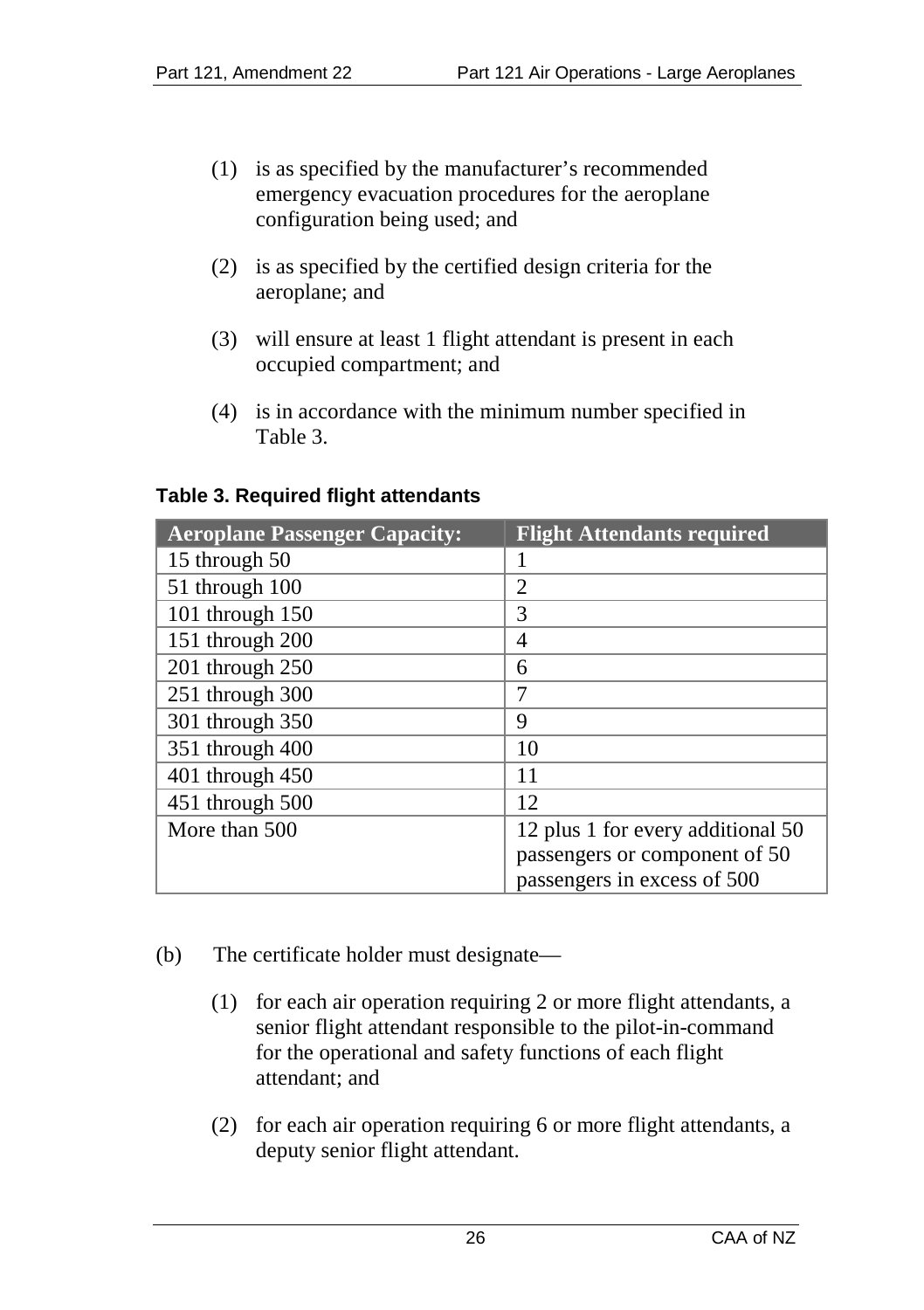(c) Despite paragraph (a)(4), the number of flight attendants required by Table 3 may be reduced by 1 to allow an air operation to continue if a required flight attendant becomes unfit because of sickness or injury during a duty period, if —

- (1) the requirements of paragraphs  $(a)(1)$ ,  $(2)$ , and  $(3)$  can be met; and
- (2) the remaining flight attendants are trained and competent to operate safely with one less flight attendant in accordance with the procedures specified in the certificate holder's exposition; and
- (3) a flight attendant meeting the requirements referred to in rule 121.515 is available to replace the unfit flight attendant at the first aerodrome of landing .

# **121.541 Transitional arrangements**

(a) Rules 121.517(4), 121.523(a)(4), and 121.525(2) do not apply to the holder of an air operator certificate until 6 September 2014.

(b) Rule 121.519(4) does not apply to the holder of an air operator certificate until 6 September 2014 provided that the holder continues to comply with rule 121.585(4) that was in force on 5 September 2012.

(c) Rule 121.521(4) does not apply to the holder of an air operator certificate until 6 September 2014 provided that the holder continues to comply with rule 121.583(5) that was in force on 5 September 2012.

# *Subpart I is revoked and replaced by the following new Subpart:*

# **Subpart I — Training**

# **121.551 Purpose**

This Subpart prescribes rules governing the establishment and implementation of training programmes specified in this Subpart for flight crew members and flight attendants who are not participating in an advanced qualification programme specified in Subpart M.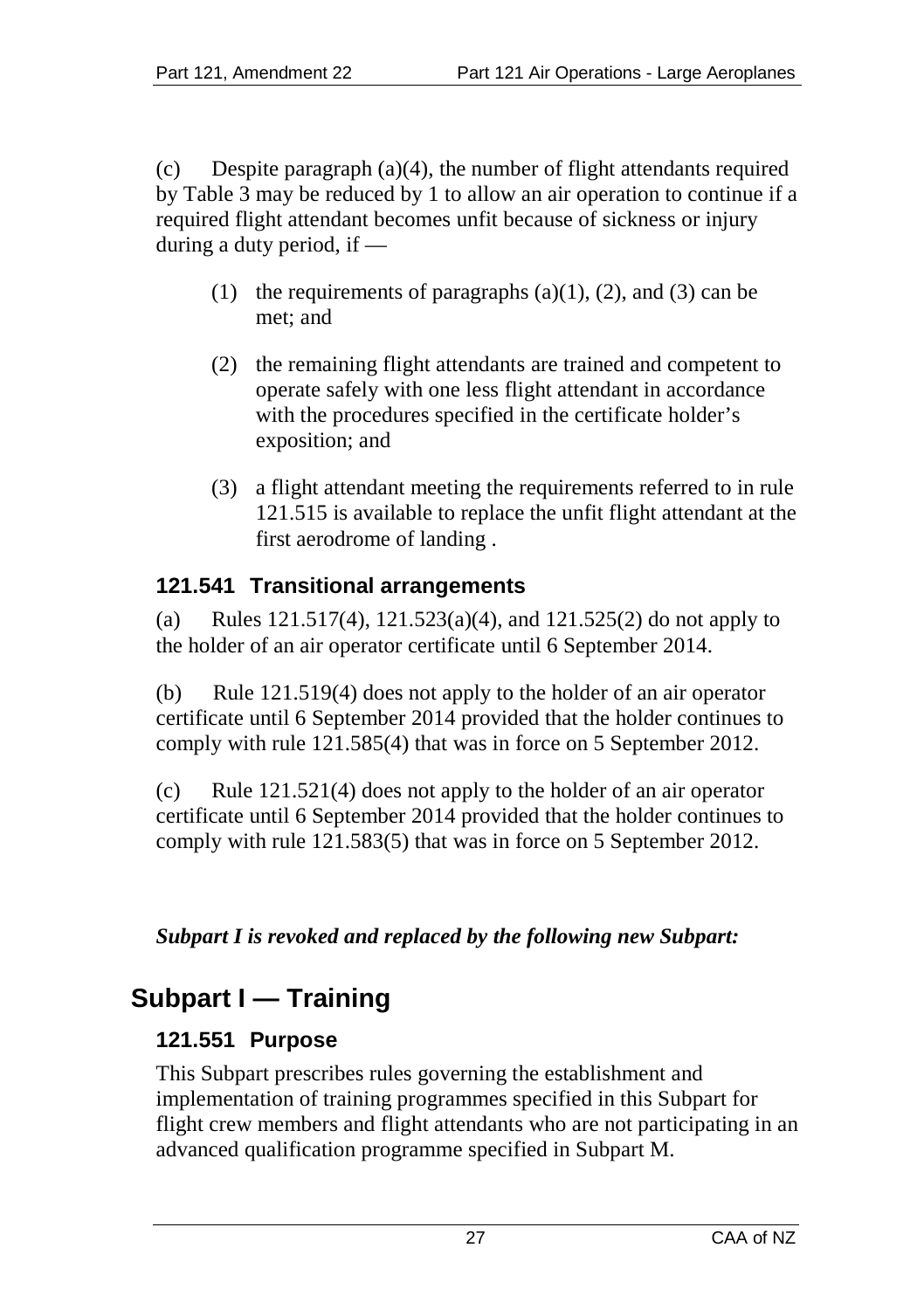## **121.553 Crew member training programme**

(a) A holder of an air operator certificate must establish a crew member training programme under this Subpart to ensure that each flight crew member and each flight attendant assigned to act as a crew member on an aeroplane conducting an air operation, and who is not participating in an advanced qualification programme specified in Subpart M, is trained to perform their assigned functions.

(b) The certificate holder must ensure that the training programme required by paragraph (a) is conducted safely, in a structured manner, and without unacceptable risk to the equipment and personnel, or third parties.

(c) The certificate holder must ensure that the training programme required by paragraph (a) contains the following segments—

- (1) introduction training:
- (2) transition training:
- (3) upgrade training:
- (4) recurrent training.

(d) The certificate holder must ensure that the training programme required by paragraph (a) includes human factors as an integral component in every training segment referred to in paragraph (c).

(e) The certificate holder must ensure that a pilot who completes an introduction training segment, a transition training segment, or an upgrade training segment also completes the pilot line training requirements specified in rule 121.567, and the pilot consolidation requirements specified in rule 121.569.

(f) The certificate holder must ensure that the person responsible for its flight crew training programme holds a flight examiner rating.

(g) The certificate holder must ensure that the person responsible for its flight attendant training programme is qualified as specified in rule 121.525, or rule 121.527, or has appropriate qualifications and experience that are acceptable to the Director.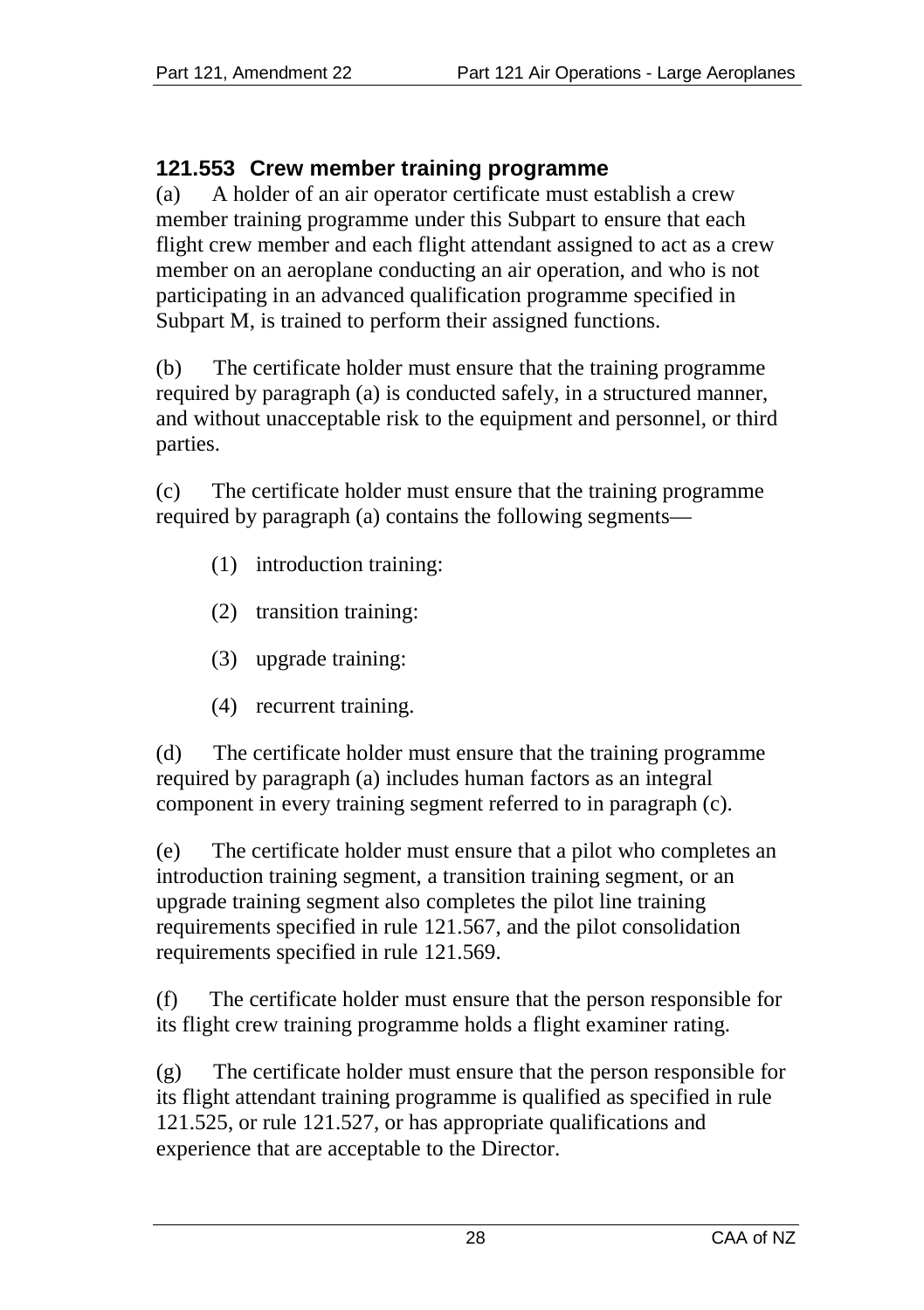(h) The certificate holder is responsible for controlling the training programme required by paragraph (a).

- (i) The certificate holder may—
	- (1) conduct the training in accordance with the training programme required by paragraph (a); or
	- (2) contract with the holder of an aviation training organisation certificate issued under Part 141, to conduct the training in accordance with the training programme required by paragraph (a) if the Part 141 certificate authorises the holder to conduct that type of training; or
	- (3) for a training conducted outside New Zealand, contract with an organisation that meets a standard equivalent to that specified in Part 141 to conduct the training in accordance with the training programme required by paragraph (a) for flight crew members.

(j) The certificate holder must ensure that when a crew member completes a training segment of the training programme—

- (1) the training record for that crew member is updated with the details of the qualification acquired; and
- (2) the training record and details of the qualification referred to in paragraph (1) are kept in accordance with the procedures referred to in rule 119.67; and
- (3) the crew member is informed of the qualification.

#### **121.555 Syllabus for crew member training programme**

(a) A holder of an air operator certificate must ensure that each segment of the training programme for flight crews and flight attendants includes a syllabus that is applicable to the certificate holder's operations and is acceptable to the Director.

(b) Each syllabus required by paragraph (a) must include at least the following elements as applicable to—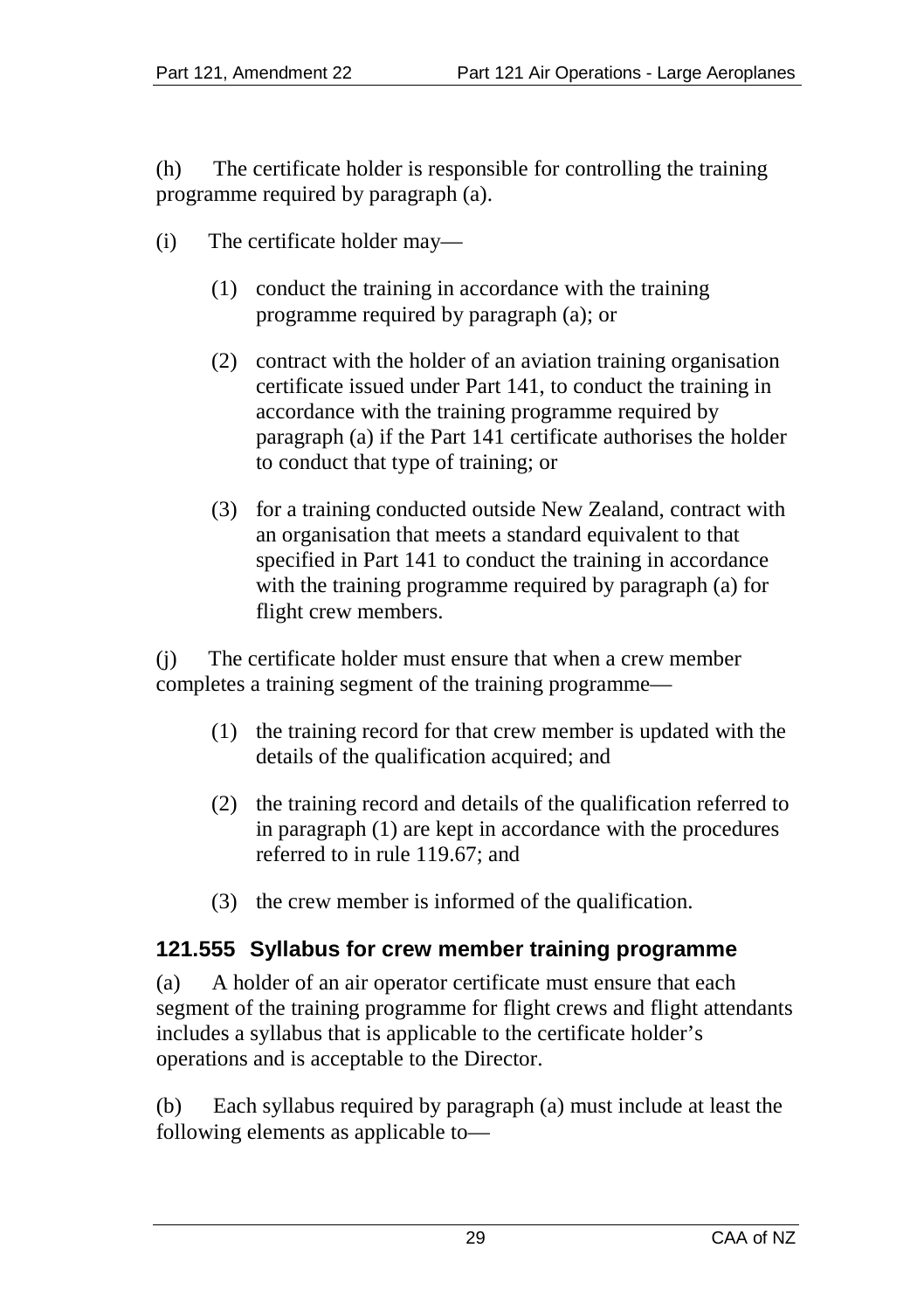- (1) the aeroplane type to be used, including special equipment fitted for the intended operation:
- (2) the routes and aerodromes appropriate to the intended operation:
- (3) the crew member assignments, functions, responsibilities, and the relationship of these to the assignments, functions and responsibilities of other crew members, particularly in regard to abnormal or emergency procedures:
- (4) training in all types of emergency and abnormal situations or procedures caused by power plant, airframe or system malfunctions, fire or other abnormalities:
- (5) the location and operation of emergency equipment available for use by crew members:
- (6) the location and use of oxygen equipment:
- (7) the location and use of all normal and emergency exits, including evacuation slides and escape ropes:
- (8) training on human factors and crew resource management:
- (9) training in strategies to manage risks including threat and error management:
- (10) the requirements of Part 92 regarding the carriage of dangerous goods:
- (11) security training in accordance with the air operator security programme required by rule 119.75:
- (12) the certificate holder's policies and procedures appropriate to its air operations.

# **121.557 Crew member introduction segment**

(a) Subject to paragraphs (b) and (c), a holder of an air operator certificate must ensure that a pilot or flight attendant who is not qualified and currently serving as a crew member in an air operation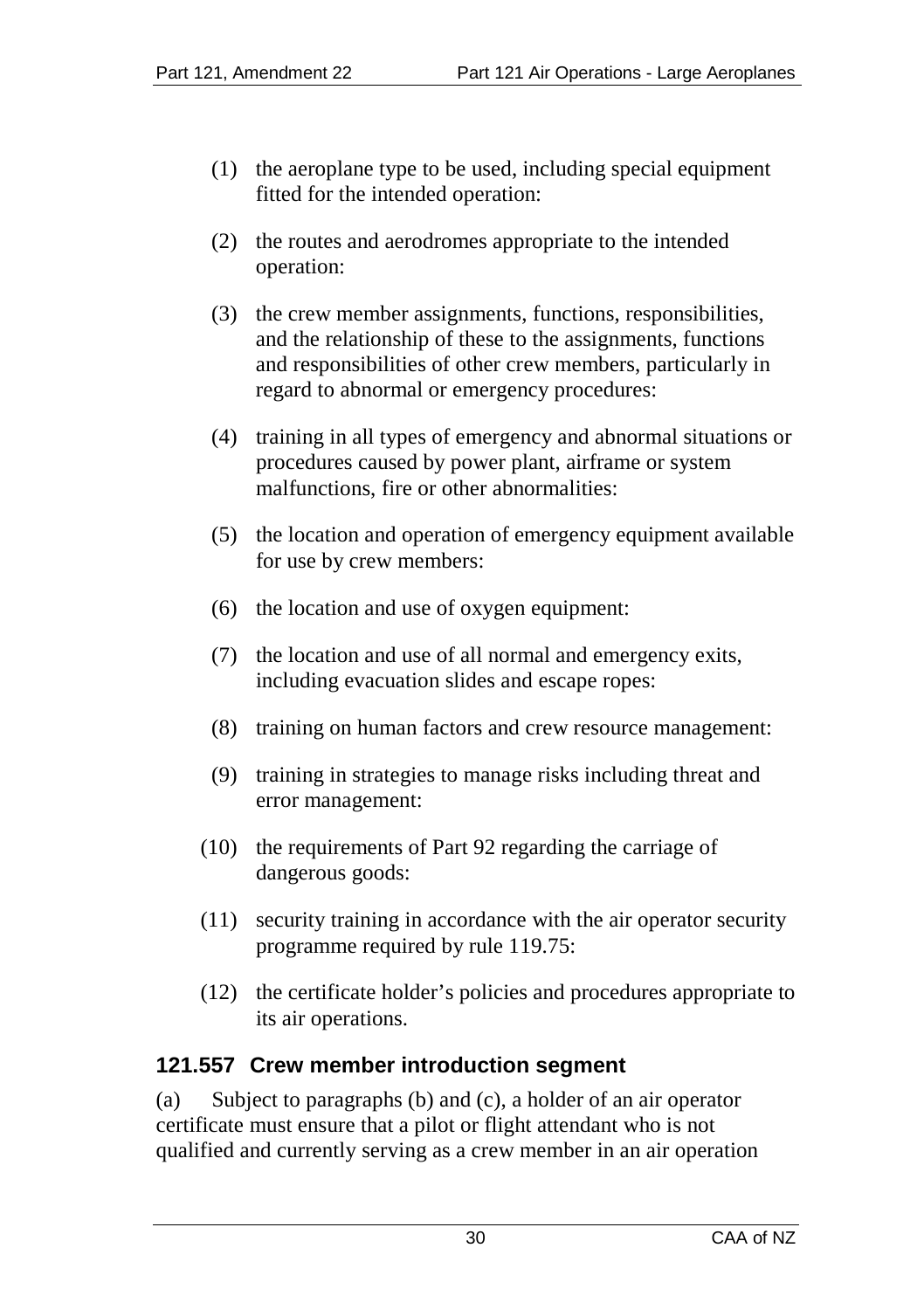under the authority of the certificate, completes the introduction segment of the training programme required by rule 121.553, and in accordance with the syllabus required by rule 121.555.

(b) The certificate holder may, with prior acceptance of the Director, vary the syllabus of the introduction segment of the training programme in the holder's exposition for a crew member if details of the variation and the reasons for the variation are recorded and certified in the crew member's record of training.

(c) The certificate holder must ensure that the introduction segment of the training programme includes training on human factors, and crew resource management.

(d) A pilot may not commence an introduction segment of the training programme under paragraph (a) unless—

- (1) the pilot—
	- (i) has acquired at least 500 hours of flight time experience as pilot, including at least 100 hours of flight time in air operations; or
	- (ii) has acquired at least 500 hours of flight time experience as a pilot on a multi-engine aeroplane type; and
- (2) the pilot—
	- (i) holds a current instrument rating; and
	- (ii) has acquired at least 40 hours of instrument time of which at least 10 hours were completed under the supervision of an appropriately qualified flight instructor; and
- (3) the pilot has acquired at least 25 hours of night flight time experience for air operations at night.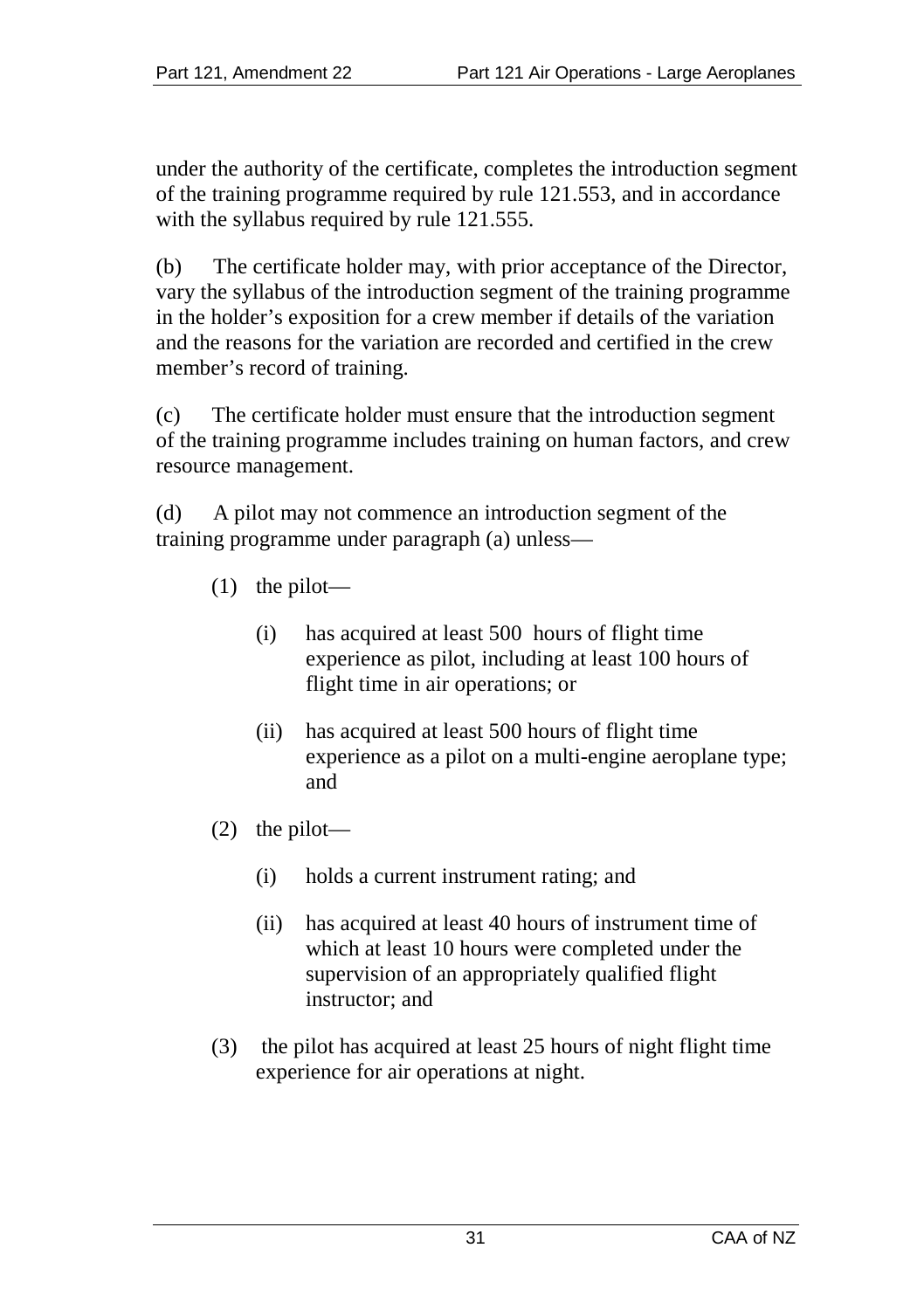## **121.559 Crew member transition segment**

(a) Subject to paragraph (b), a holder of an air operator certificate must ensure that a pilot or flight attendant who is qualified and currently acting as a crew member on an air operation under the authority of the certificate completes the transition segment of the training programme required by rule 121.553 if—

- (1) the crew member is changing from one aeroplane type or variant to another type or variant ; or
- (2) there is a change to the nature of the operation, or new equipment is introduced, which affects the operation of the aeroplane type or variant.

(b) The transition segment of the training programme referred to in paragraph (a) must address at least the following—

- (1) the use of all safety and emergency equipment and procedures applicable to the aeroplane type or variant; and
- (2) new procedures or equipment introduced on the existing aeroplane type or variant; and
- (3) any required human factors and crew resource management training brought about by the different aeroplane, equipment, or procedures.

#### **121.561 Crew member upgrade segment**

(a) Subject to paragraph (b), a holder of an air operator certificate must ensure that a pilot or flight attendant who is qualified and currently acting as a crew member on an air operation conducted under the authority of the certificate completes the upgrade segment of the training programme required by rule 121.553 on the same aeroplane type if—

- (1) for pilots, the crew member is changing from one crew position to a more responsible crew position, and;
- (2) for flight attendants, the flight attendant is upgrading to a role of increased responsibility.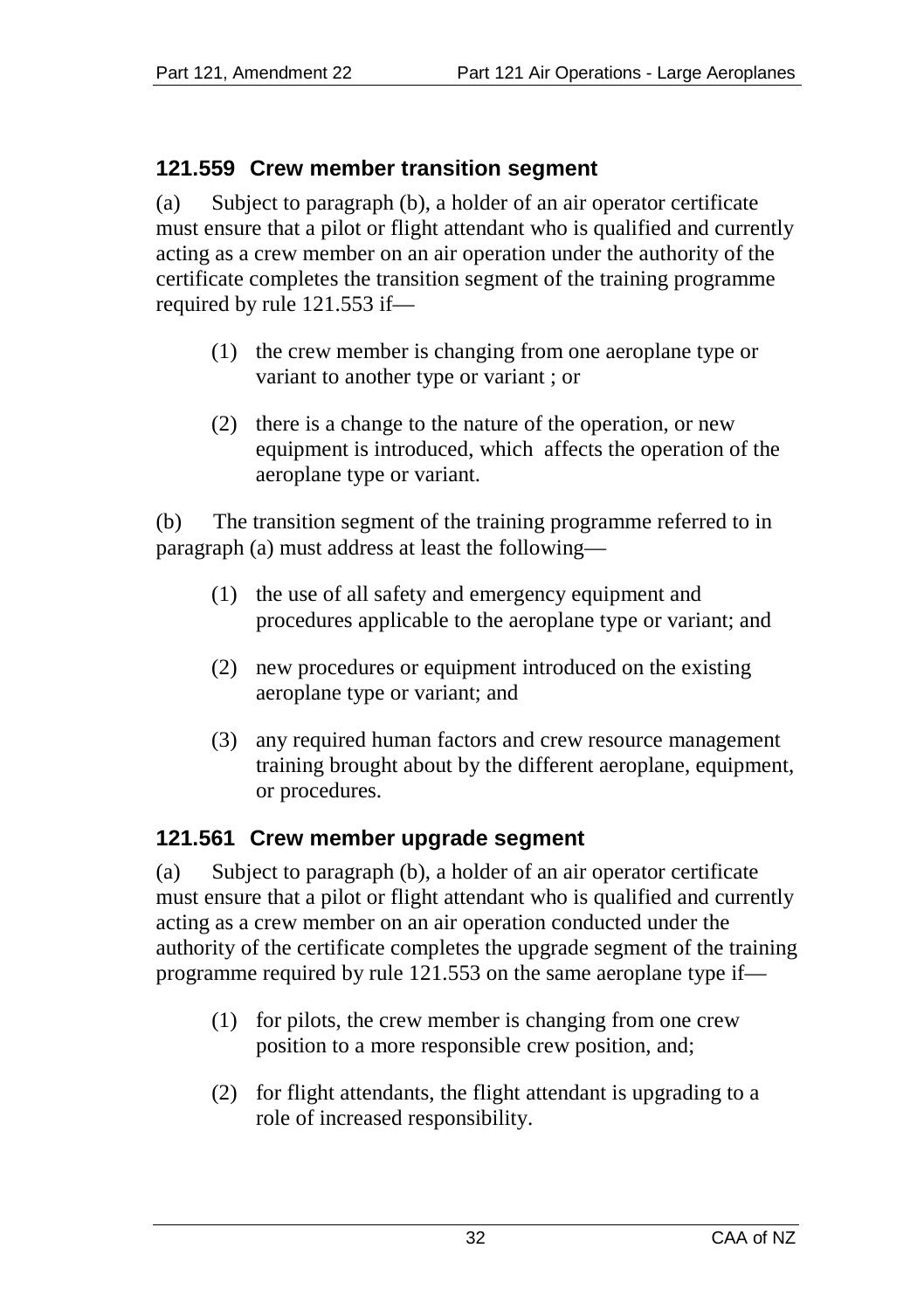(b) The upgrade training must address the use of all safety and emergency equipment and procedures applicable to the new flight crew position for pilots, and the more responsible role for flight attendants on the aeroplane for which the upgrade is sought and must—

- (1) include training on human factors, and crew resource management, with particular emphasis on the changes brought about by the different flight crew position and new responsibilities; and
- (2) include training in supervisory skills.

#### **121.563 Crew member recurrent segment**

(a) A holder of an air operator certificate must ensure that a pilot or flight attendant of an aeroplane operating under the authority of the certificate completes the recurrent segment of the training programme required by rule 121.553 in order for the crew member to be current, and proficient on the aeroplane type, crew member position, and type of operation in which the crew member serves.

(b) The holder of an air operator certificate must ensure that the recurrent segment includes flight training for flight crew members—

- (1) every 6 months for an air operation conducted under IFR; and
- (2) every 12 months for an air operation conducted under VFR.

(c) The holder of an air operator certificate must ensure that an air operator completes a recurrent segment of the training programme using the training equipment specified in rule 121.565.

(d) The holder of an air operator certificate must ensure that the recurrent segment of the training programme addresses training on human factors and crew resource management.

#### **121.565 Flight crew training equipment**

(a) A holder of an air operator certificate must ensure that the crew member training programme required by rule 121.553 for flight crew members includes both ground and flight instruction using—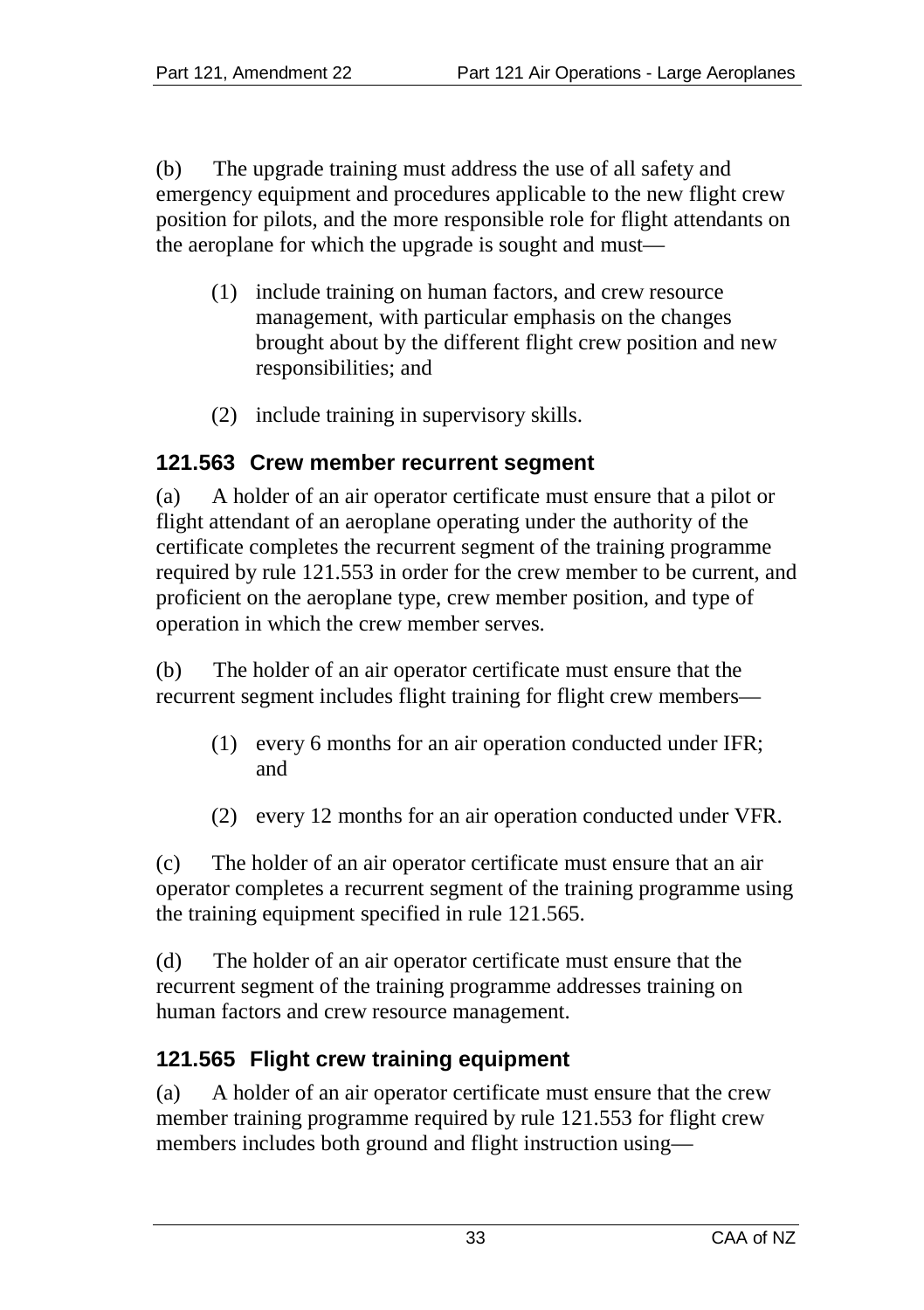- (1) training devices; and
- (2) a flight simulator for the aeroplane type being used.

(b) The certificate holder must ensure that each flight simulator and each training device that is used in its training programme is—

- (1) approved for use by the certificate holder; and
- (2) approved for the aeroplane type, and if applicable, the particular variant within that type, for which the training or check is being conducted; and
- (3) approved for the particular manoeuvre, procedure, or crew member function involved; and
- (4) specified in the exposition required by rule 119.81.

(c) The certificate holder must ensure that any flight simulator or training device used for flight training in the training programme, —

- (1) maintains the performance, functional, and other characteristics that are required for approval; and
- (2) is modified to conform with any modification to the aeroplane being simulated that results in changes to performance, functional, or other characteristics required for approval; and
- (3) is given a functional pre-flight check before being used, and any discrepancy detected during use is logged by the appropriate pilot instructor or flight examiner at the end of each training or flight assessment.

(d) When flight crew training is conducted using equipment or resources that are not used solely for training, the certificate holder must ensure that sufficient access is available to the equipment or resource to enable the training to be completed—

(1) without unplanned interruption; and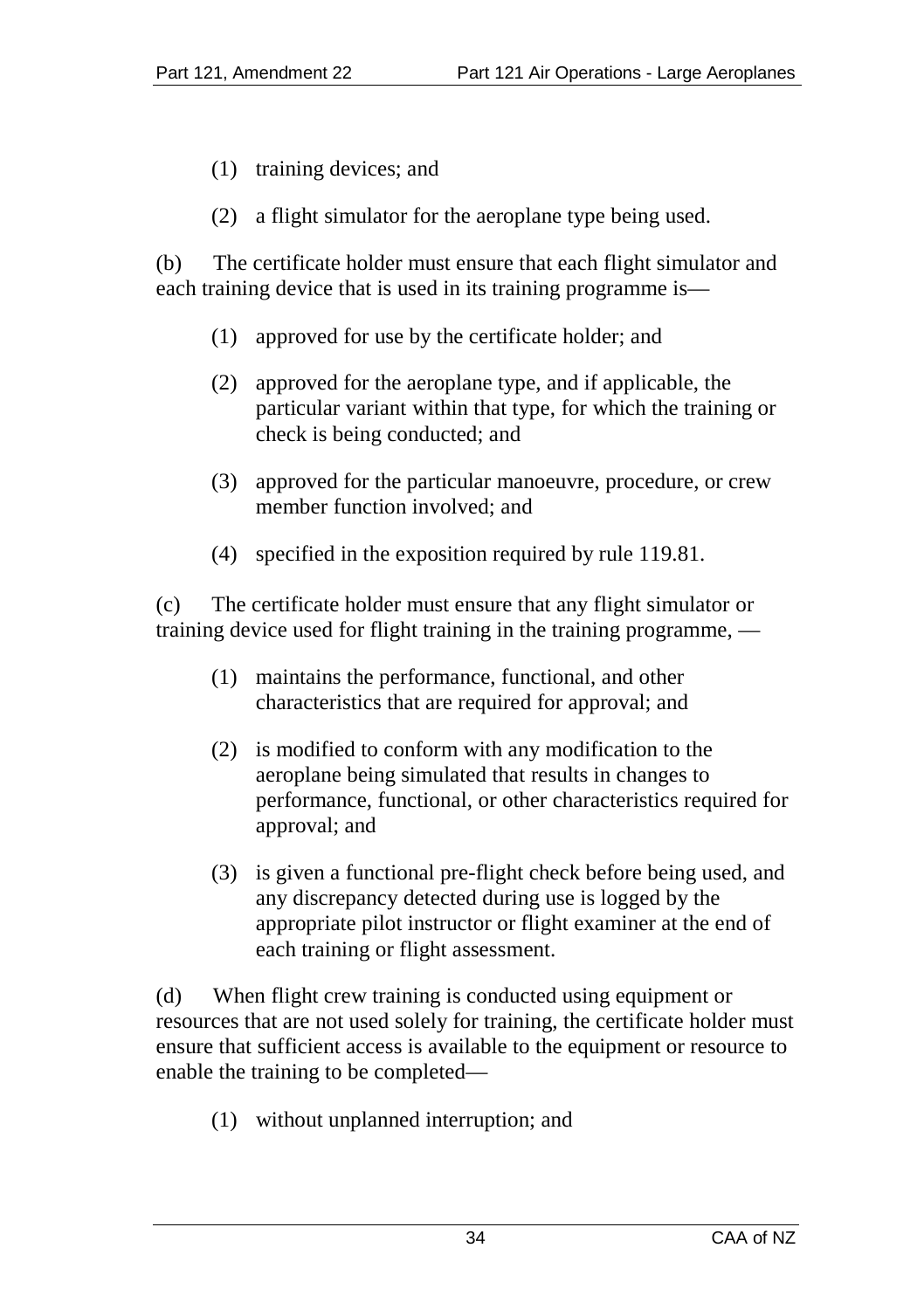(2) in an environment that is conducive to the objective and safety outcome of the training task.

(e) The certificate holder must ensure that for each aeroplane type operated under the authority of the certificate, a flight simulator for that aeroplane type is used for the flight crew training components of the training programme.

(f) Despite paragraph (e), if a flight simulator for a particular aeroplane type is not available, the certificate holder may apply to the Director to amend the training programme to conduct training in an aeroplane.

(g) The certificate holder must ensure that training conducted in an aeroplane referred to in paragraph (f) is carried out in accordance with a safe flight practice guide that is acceptable to the Director.

# **121.567 Pilot line training**

(a) A holder of an air operator certificate must ensure that a pilot, other than a cruise relief pilot, who under rule 121.557 completes the introduction segment, or under rule 121.559 completes the transition segment, or under rule 121.561 completes the upgrade segment of the training programme required by rule 121.553—

- (1) completes a competency assessment under Subpart J before commencing the pilot line training specified in paragraph (b); and
- (2) completes the pilot line training specified in paragraph (b).

(b) The pilot line training required by paragraph  $(a)(2)$  must comprise of:—

- (1) following introduction training segment—
	- (i) for multi-engine turbo prop powered aeroplanes  $-20$ hours including 10 take-offs and landings of which at least 6 take-offs and landings must be as pilot flying; and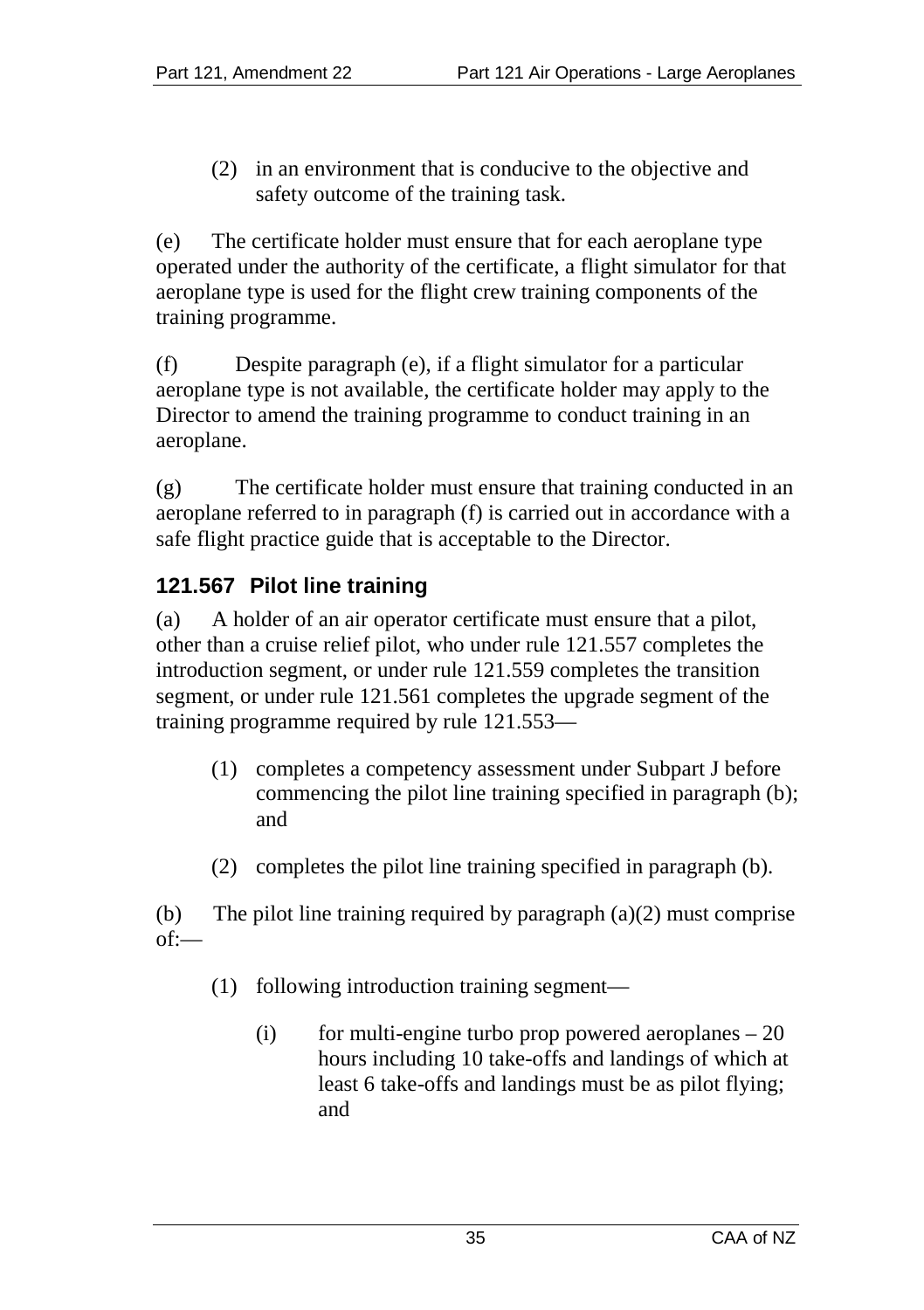- (ii) for turbojet and turbofan powered aeroplanes  $-25$ hours including 10 take-offs and landings of which at least 6 take-offs and landings must be as pilot flying; and
- (iii) for all aeroplanes, including those referred to in paragraphs (i) and (ii)  $-4$  operating cycles of which at least 2 must be as pilot flying:
- (2) following the transition or upgrade training segment—
	- $(i)$  for multi-engine, turbo prop powered aeroplanes  $-12$ hours including 10 take-offs and landings of which at least 6 take-offs and landings must be as pilot flying; and
	- (ii) for turbojet and turbofan powered aeroplanes  $-20$ hours including 10 take-offs and landings for the pilot-in-command of which 6 take-offs and landings must be as pilot flying; or 10 hours including 10 takeoffs and landings for second-in-command of which 6 take-offs and landings must be as pilot flying; and
	- (iii) for all aeroplanes, including those referred to in paragraphs (i) and (ii)  $-4$  operating cycles of which at least 2 must be as pilot flying.
- (c) The pilot line training specified in paragraph (b) must be—
	- (1) acquired in an aeroplane conducting an air operation; and
	- (2) conducted under the supervision of an instructor—
		- (i) who meets the requirements referred to in rule 121.519; or
		- (ii) who is approved by the Director to conduct specific training for the introduction of a new aeroplane type.

(d) For the purpose of paragraph  $(c)(1)$ , the pilot instructor required by paragraph  $(c)(2)$ —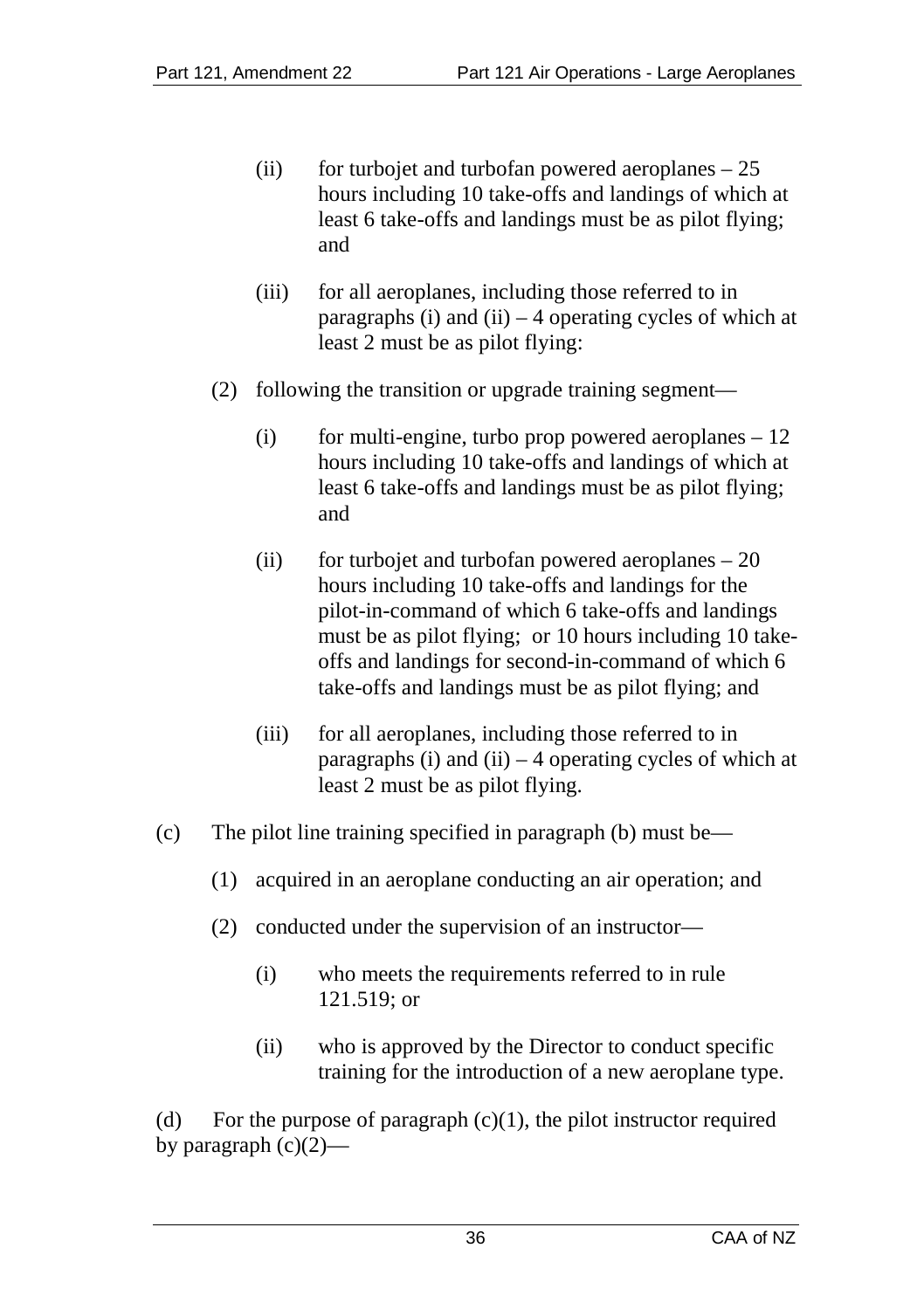- (1) must act as pilot-in-command at all times; and
- (2) must occupy a pilot station when supervising a pilot undergoing line training for a second-in-command position; and
- (3) must occupy a pilot station when supervising a pilot undergoing line training for a pilot-in-command position, until the pilot acquiring the experience has—
	- (i) made at least 2 take-offs and landings as pilot flying in the aeroplane type for which the pilot-in-command qualification is required; and
	- (ii) demonstrated to the pilot instructor the ability to perform the duties of a pilot-in-command for that aeroplane type; and
- (4) may occupy the observer's seat if the requirements of paragraph (3) are met.

(e) A holder of an air operator certificate must ensure that a cruise relief pilot, completes the introduction segment referred to in rule 121.557, or completes the transition segment referred to in rule 121.559—

- (1) completes a competency assessment under Subpart J before commencing the pilot line training specified in paragraph (b); and
- (2) completes at least 6 operating sectors as a cruise relief pilot occupying either pilot station; and
- (3) completes a route check under Subpart J following the pilot line training specified in paragraph (2).

(f) The pilot line training required by paragraph  $(e)(2)$  for a cruise relief pilot must be conducted—

(1) under the supervision of a pilot instructor who meets the requirements referred to in rule 121.519; and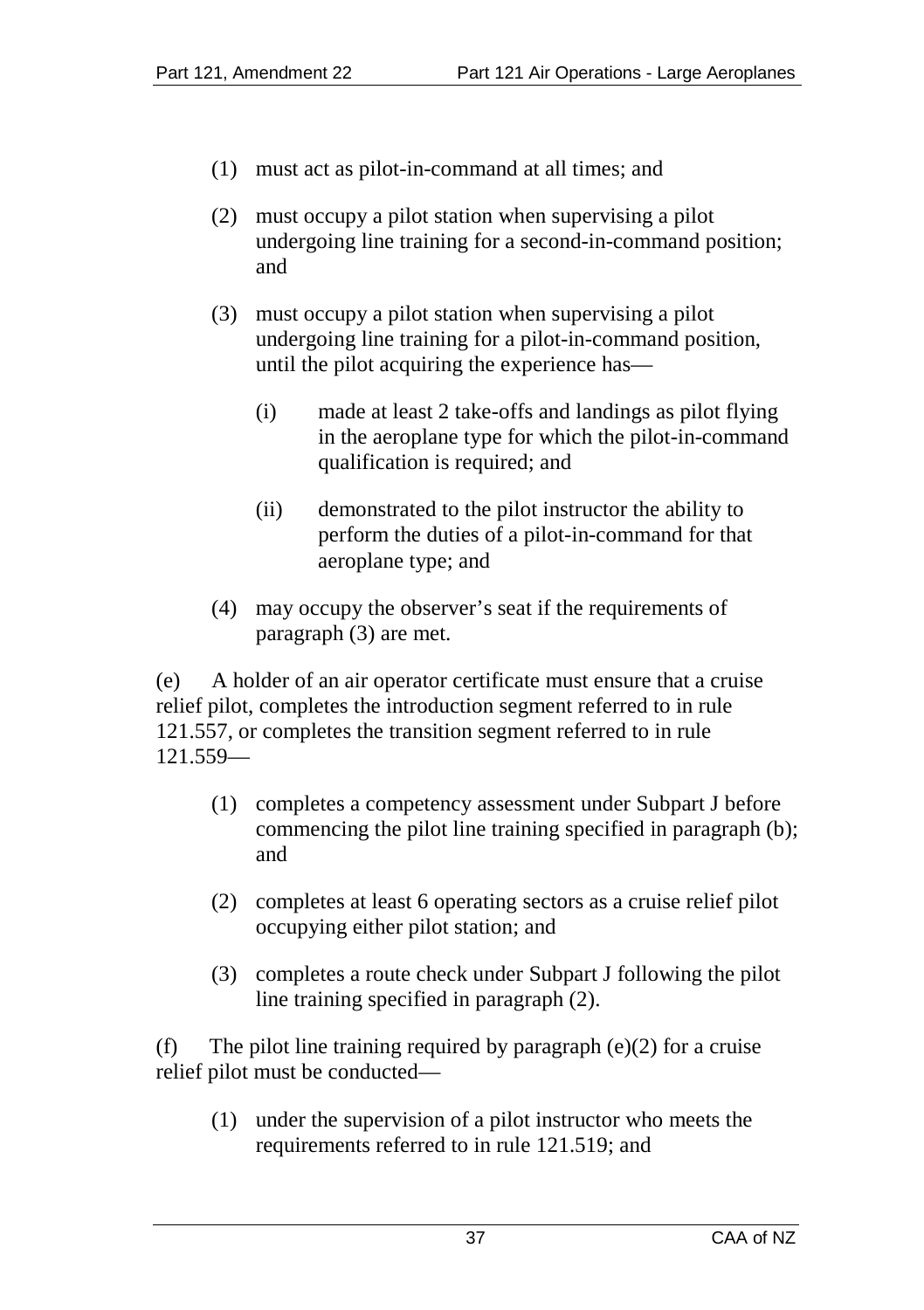(2) on air operations in the particular aeroplane type that the training relates to.

# **121.569 Pilot consolidation**

(a) A holder of an air operator certificate must ensure that a pilot, other than a cruise relief pilot, who completes an introduction segment required by rule 121.557, a transition segment required by rule 121.559, or an upgrade segment required by rule 121.561 of the training programme required by rule 121.553—

- (1) completes the applicable pilot line training required by rule 121.567, and a route check under Subpart J for the transition and upgrade segments, before commencing the consolidation specified in paragraph (b); and
- (2) completes at least 100 hours of flight time experience or 75 operating cycles in the applicable crew position under paragraphs (b) and (c) for consolidation of a pilot's knowledge and skills; and
- (3) completes a route check under Subpart J following consolidation for an introduction segment.

(b) A pilot undergoing consolidation of knowledge and skills required by paragraph (a)—

- (1) must complete the 100 hours of flight time or 75 operating cycles within 120 days from the completion of the introduction or transition segment of the training; and
- (2) must operate exclusively during the consolidation period on the one aeroplane type that the training relates to; and
- (3) may count the flight time or operating cycles accumulated for the pilot line training required by rule 121.567 towards meeting the requirement under paragraph (a); and
- (4) if the pilot is undertaking the consolidation following the completion of an introduction segment of the training programme, the flight experience required by paragraph (a) must be conducted under the supervision of—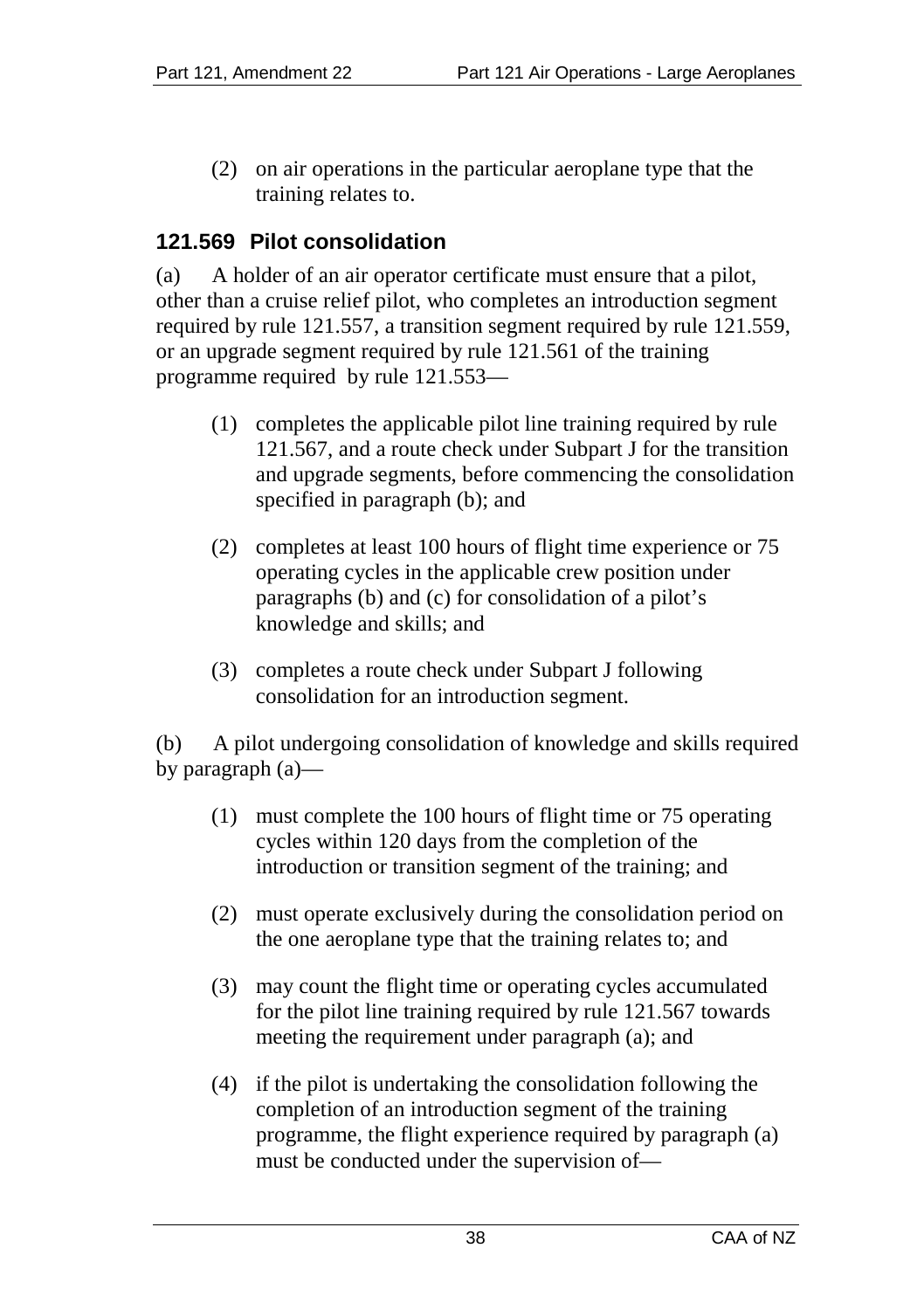- (i) a line supervisory pilot who meets the requirements referred to in rule 121.517; or
- (ii) a pilot instructor who meets the requirements referred to in rule 121.519; or
- (5) if the pilot is undertaking the consolidation following the completion of a transition or an upgrade segment of the training programme, the flight experience required by paragraph (a) must be conducted with—
	- (i) a flight crew member who meets the requirements referred to in rule 121.531(a); or
	- (ii) a line supervisory pilot who meets the requirements referred to in rule 121.517; or
	- (iii) a pilot instructor who meets the requirements referred to in rule 121.519.

(c) If the consolidation of the pilot's knowledge and skills cannot be completed within the 120 days as required by paragraph  $(b)(1)$ , the period for completing the consolidation may be extended by up to 30 days if the pilot—

- (1) continues to meet all other requirements of the training programme; and
- (2) satisfactorily completes a refresher course acceptable to the Director or a line operating flight supervised by—
	- (i) a line supervisory pilot who meets the requirements referred to in rule 121.517; or
	- (ii) a pilot instructor who meets the requirements referred to in rule 121.519; or
	- (iii) a flight examiner who meets the requirements referred to in rule 121.521.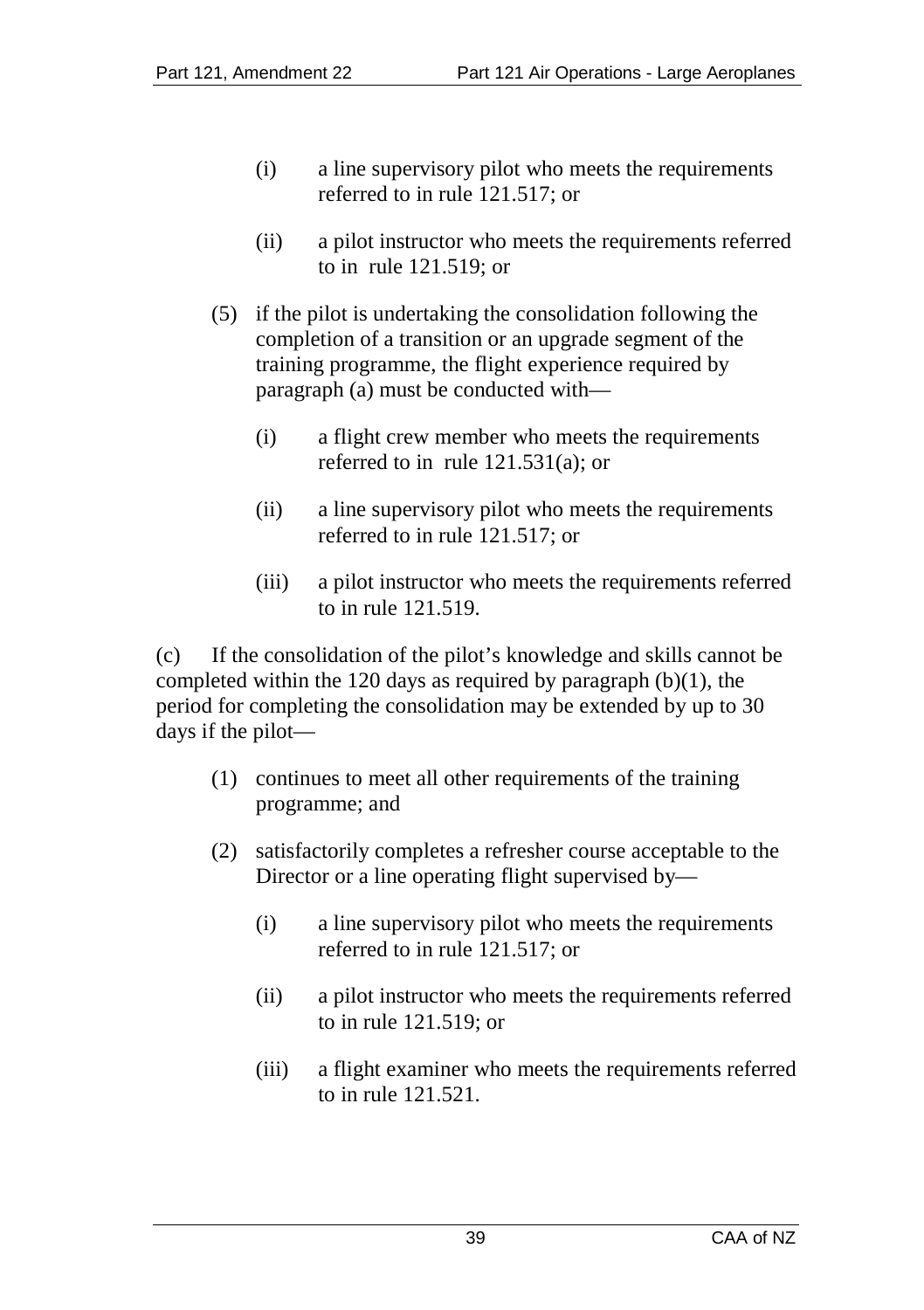# **121.571 Flight engineer consolidation**

(a) A holder of an air operator certificate must ensure that a flight engineer, who completes an introduction segment required by rule 121.557 or a transition segment required by rule 121.559 of the training programme required by rule 121.553, completes consolidation in accordance with the consolidation programme established by the certificate holder.

- (b) The consolidation programme required by paragraph (a) must—
	- (1) specify a minimum number of flying hours or operating cycles to be completed exclusively on the particular aeroplane type; and
	- (2) specify a maximum period of time for completing the consolidation; and
	- (3) specify supervisory requirements during the period of consolidation; and
	- (4) include a competency assessment requirement at the completion of the consolidation.

(c) The consolidation programme required by paragraph (a) must be acceptable to the Director and be included in the certificate holder's exposition.

# **121.573 Flight attendant training programme**

A holder of an air operator certificate must ensure that the crew member training programme required by rule 121.553 for flight attendants addresses at least the following—

- (1) the authority structure of the aeroplane crew members:
- (2) training on human factors and crew resource management as may be applicable to the tasks assigned to the flight attendant position:
- (3) crew member assignments, functions, and responsibilities during emergency situations: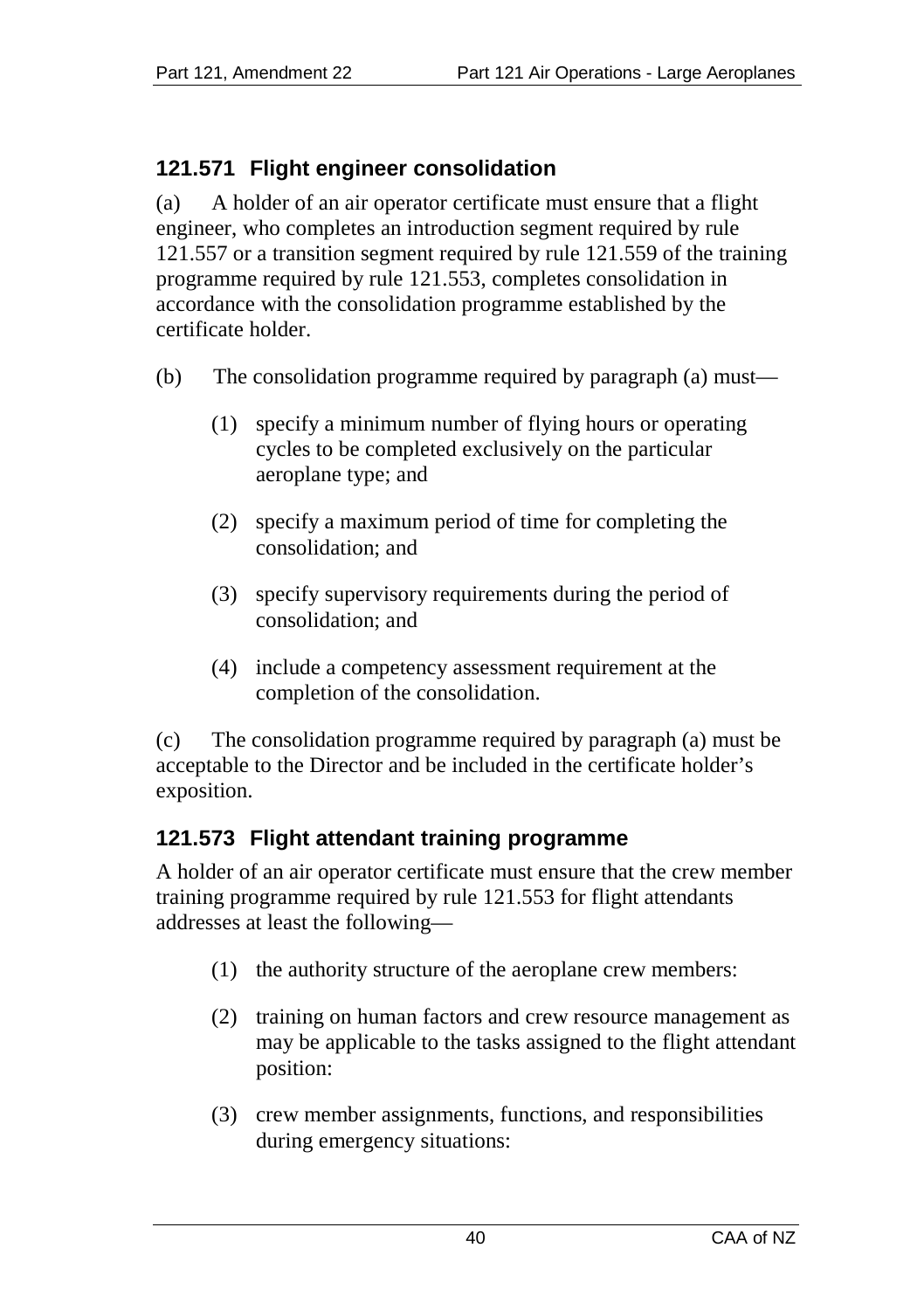- (4) procedures for passenger handling, including emergency procedures and procedures to be followed in dealing with special classes of passengers according to the certificate holder's exposition:
- (5) the briefing of passengers:
- (6) the location and operation of emergency equipment available for use by flight attendants or other crew members:
- (7) the correct use of cabin equipment and controls:
- (8) the location and use of oxygen equipment:
- (9) the location and use of all normal and emergency exits, including evacuation slides and escape ropes:
- (10) first aid training in accordance with ICAO Doc 7192-AN/857 Part E-1 Cabin Attendants' Safety Training Chapter 8:
- (11) the certificate holder's documentation and procedures:
- (12) applicable Civil Aviation Rules and supporting documentation.

# **121.575 Flight attendant operating experience**

(a) A holder of an air operator certificate must ensure that a person is not designated to perform the functions of a flight attendant on an aeroplane being operated under the authority of the certificate unless that person—

- (1) has completed the applicable segment of the crew member training programme as required by rule 121.553; and
- (2) immediately following the completion of an introduction segment required by rule 121.557 or a transition segment required by rule 121.559 of the training programme specified in rule 121.553—
	- (i) completes 5 hours line operating flight time experience, including at least 2 operating cycles, on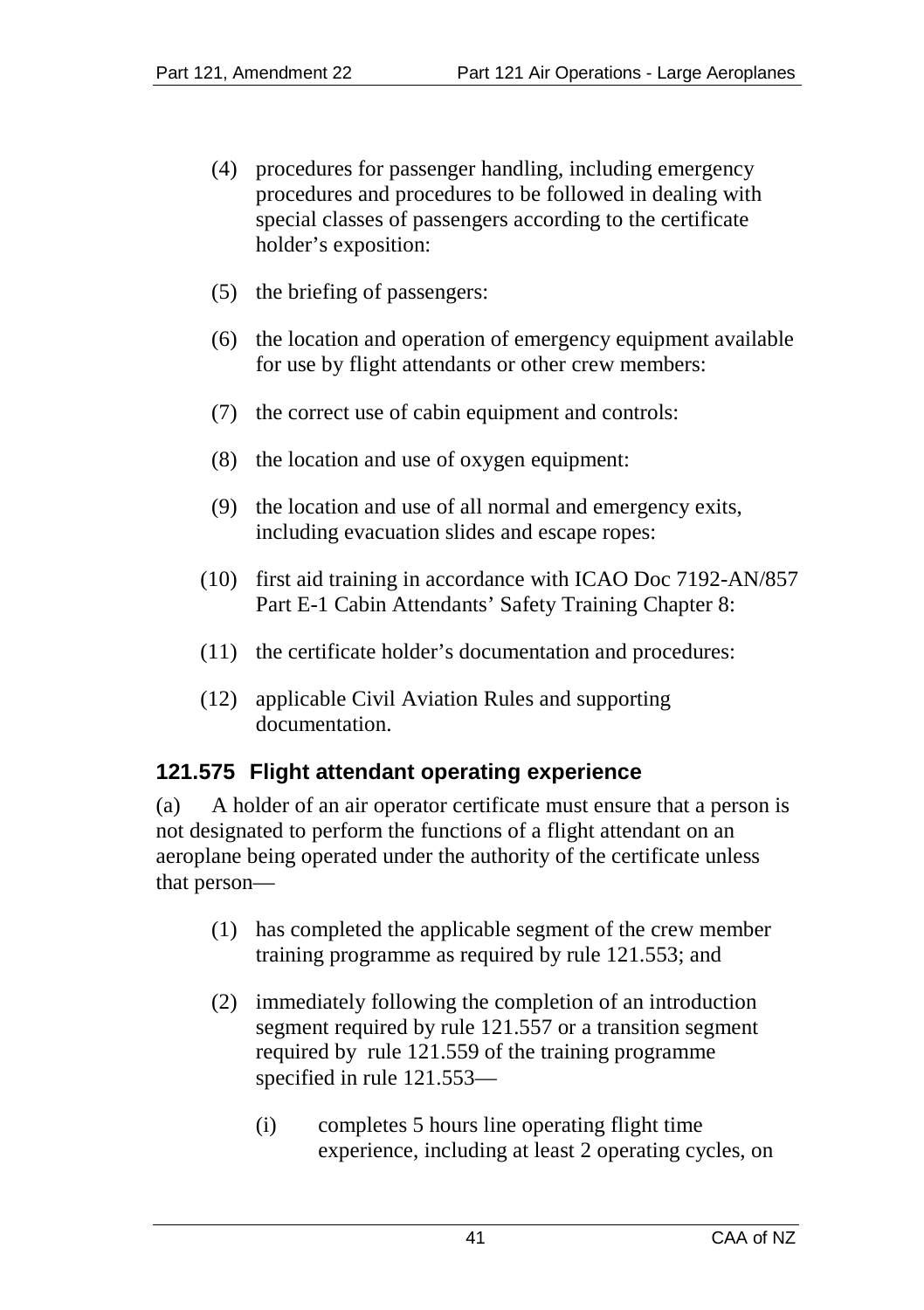the aeroplane type, and in the crew member position that the person is assigned to serve in; or

(ii) has appropriate flight attendant operating experience acceptable to the Director on another aeroplane type operating under this Part, and in the crew member position that the person is assigned to serve in.

(b) The line operating flight time experience required by paragraph  $(a)(2)(i)$ —

- (1) must be accumulated under the supervision of a person who meets the requirements referred to in rule 121.525; and
- (2) may include not more than 2.5 hours flight time experience conducted in a full scale, type specific, cabin training device acceptable to the Director.

# **121.577 Crew members training records**

A holder of an air operator certificate must maintain a record of all training and consolidation required by this Subpart that each of its crew members undertakes as specified in rule 119.67.

#### **121.579 Transitional arrangements**

The following rules do not apply to the holder of an air operator certificate until 6 September 2014:

- (1) 121.553(d):
- (2) 121.555(b)(8):
- (3) 121.557(c):
- (4) 121.559(b)(3):
- (5) 121.563(d):
- (6) 121.573(2).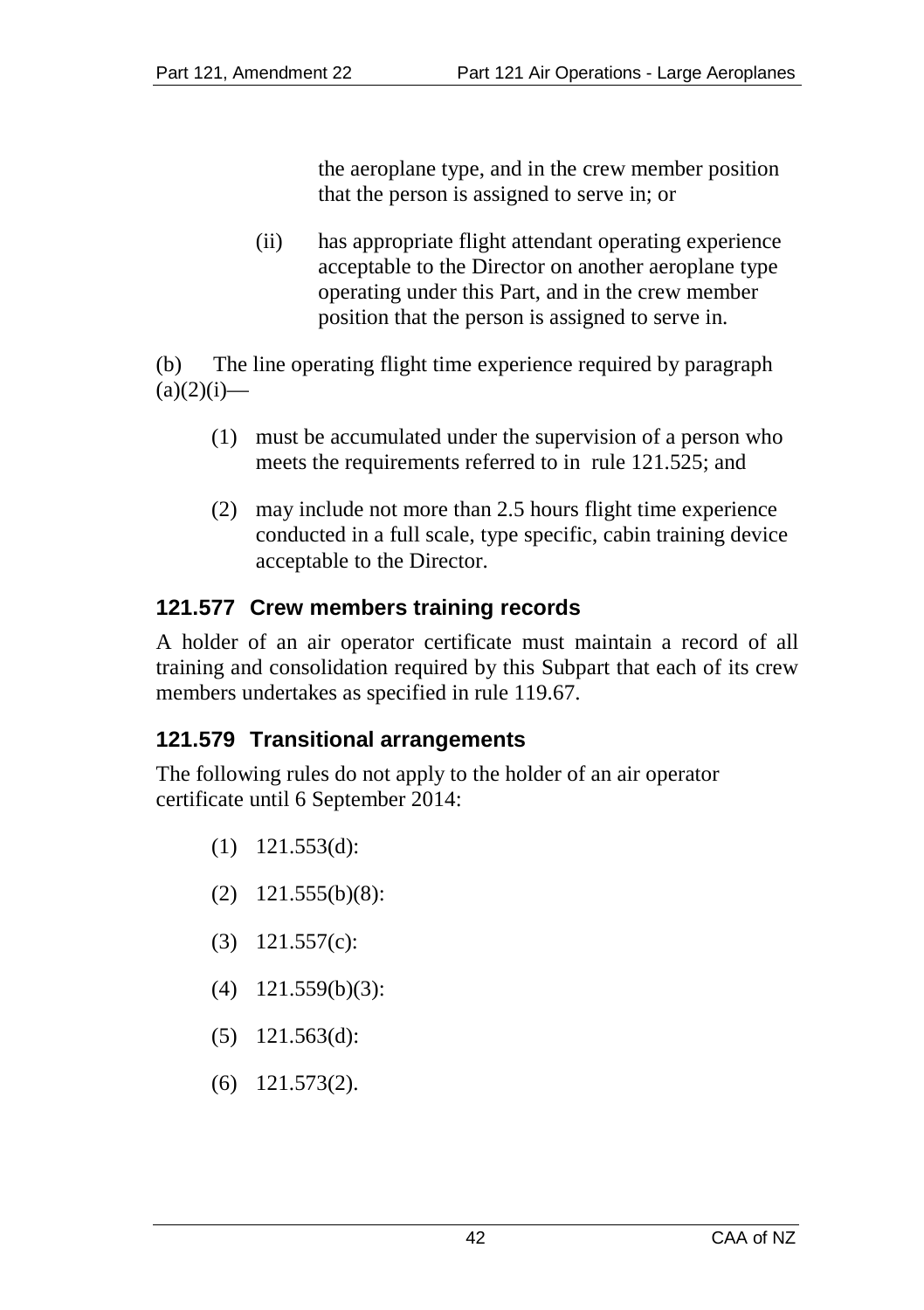*Subpart J is revoked and replaced by the following new Subpart:*

# **Subpart J — Crew Member Competency Requirements**

# **121.601 Purpose**

This Subpart prescribes the rules governing the operational competency assessment of flight crew members and flight attendants who are trained under Subpart I.

# **121.603 General**

(a) A holder of an air operator certificate must establish a crew member operational competency assessment programme under this Subpart to ensure that each person who is assigned to perform the function of a crew member on an aeroplane operating under the authority of the certificate is competent to perform his or her assigned crew member function.

- (b) The crew member operational competency programme must be—
	- (1) acceptable to the Director; and
	- (2) controlled by the certificate holder; and
	- (3) specific to each aeroplane type or variant; and
	- (4) completed in a flight simulator when completing flight crew competency assessments required by rules 121.607 (2), (3) and (5).
- (c) The certificate holder may—
	- (1) implement the crew member operational competency assessment programme required by paragraph (a) under the authority of the certificate; or
	- (2) contract with the holder of an aviation training organisation certificate issued under the Act and Part 141, to conduct the operational competency assessments in accordance with the crew member competency assessment programme required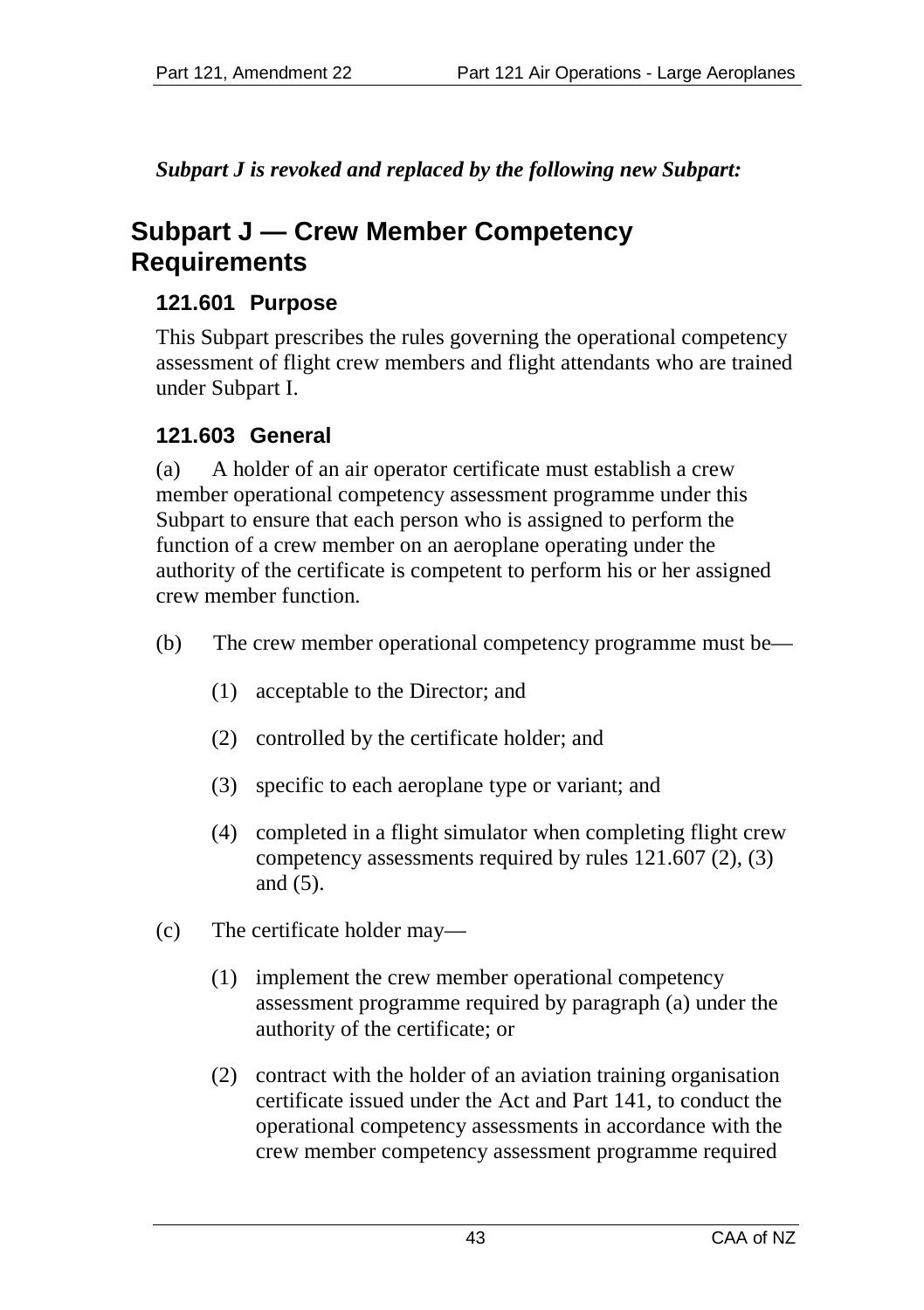by paragraph (a), if the aviation training organisation certificate authorises the holder to conduct the competency assessments; or

(3) for an operational competency assessment conducted outside New Zealand, contract with an organisation that meets an equivalent standard specified in Part 141 to conduct the assessment in accordance with the applicable requirements specified in the crew member competency programme required by paragraph (a).

(d) The certificate holder must ensure that the person responsible for the flight crew member competency assessment programme holds a flight examiner rating.

(e) Despite paragraph (b)(4), if a flight simulator is not available for the aeroplane type, the certificate holder may apply to the Director to amend the competency assessment programme for the aeroplane type to conduct the competency assessment without the use of a flight simulator.

(f) The certificate holder must ensure that a competency assessment referred to in paragraph (e) is completed in accordance with a safe flight practice guide that is acceptable to the Director.

#### **121.605 Operational competency assessment programme responsibilities**

(a) A holder of an air operator certificate must be ultimately responsible for the adequacy and implementation of the operational competency assessment programme required by rule 121.603.

(b) The certificate holder must ensure that a crew member who is subject to an operational competency assessment is assessed in accordance with the programme.

# **121.607 Flight crew competency assessments**

A holder of an air operator certificate must ensure that—

(1) each pilot acting as pilot-in-command of an aeroplane conducting an air operation under the authority of the certificate has, within the immediately preceding 12 months,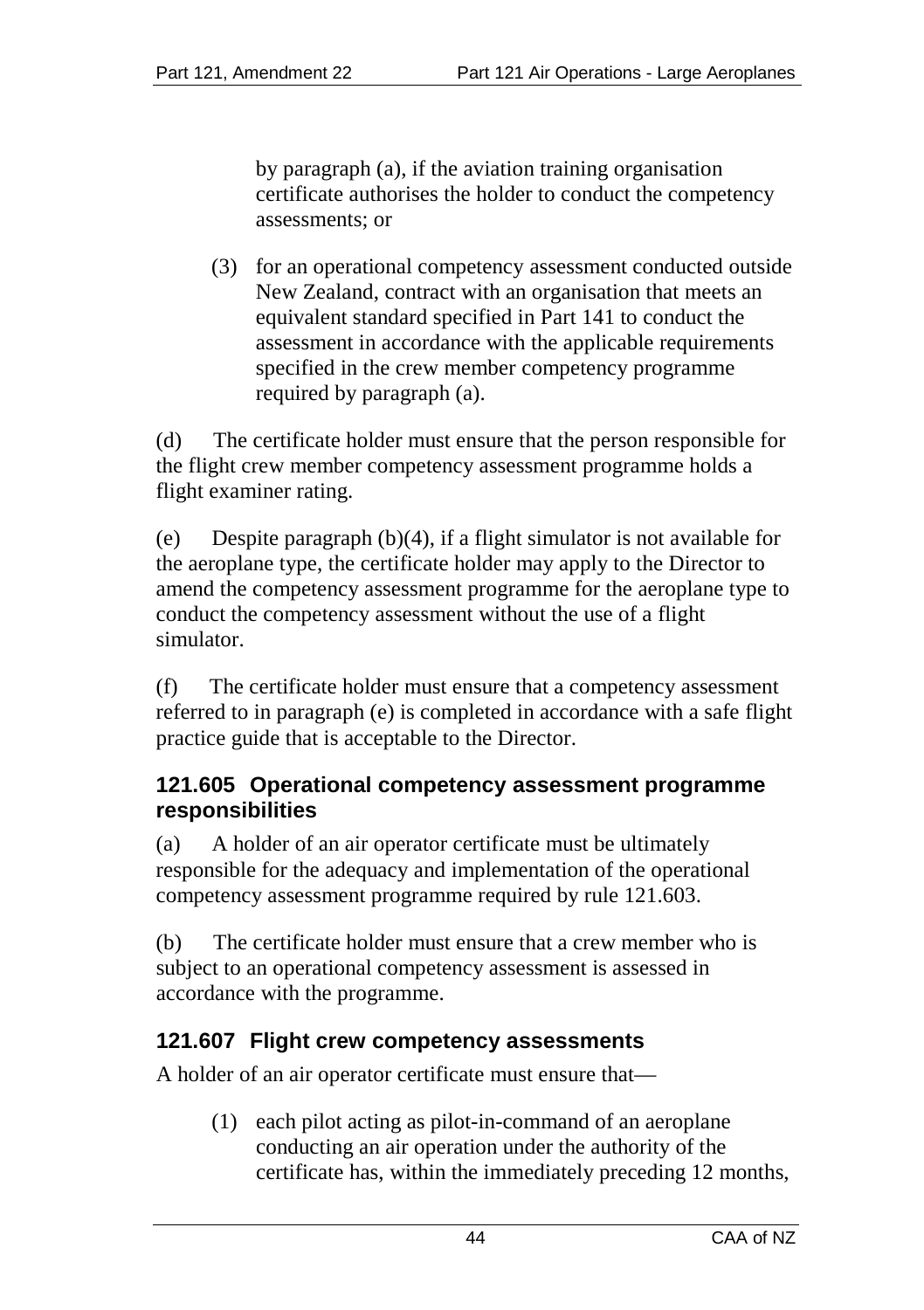passed a route check conducted in an aeroplane including an aerodrome proficiency check that is administered by a flight examiner and that—

- (i) consists of at least 1 flight over 1 route segment and 1 or more landings at aerodromes representative of the operations to be flown; and
- (ii) establishes that the pilot can satisfactorily perform the duties and responsibilities of a pilot-in-command of an aeroplane performing an air operation appropriate to the type of air operations authorised by the certificate holder's operations specifications; and
- (2) each pilot acting as a flight crew member of an aeroplane conducting an air operation under VFR has, within the immediately preceding 12 months, successfully completed a competency assessment administered by a flight examiner that covers procedures, including emergency procedures, human factors, crew resource management, and the pilot's flying skill for the aeroplane type normally used by the pilot to conduct an air operation under the authority of the certificate; and
- (3) each pilot acting as a flight crew member of an aeroplane conducting an air operation under IFR has, within the immediately preceding 6 months, successfully completed a competency assessment administered by a flight examiner that—
	- (i) covers procedures, including emergency procedures, appropriate to the equipment fitted to the aeroplane and to the type of operations to which the pilot is assigned by the certificate holder; and
	- (ii) includes human factors and crew resource management; and
- (4) each pilot acting as a flight crew member of an aeroplane conducting an air operation has, within the immediately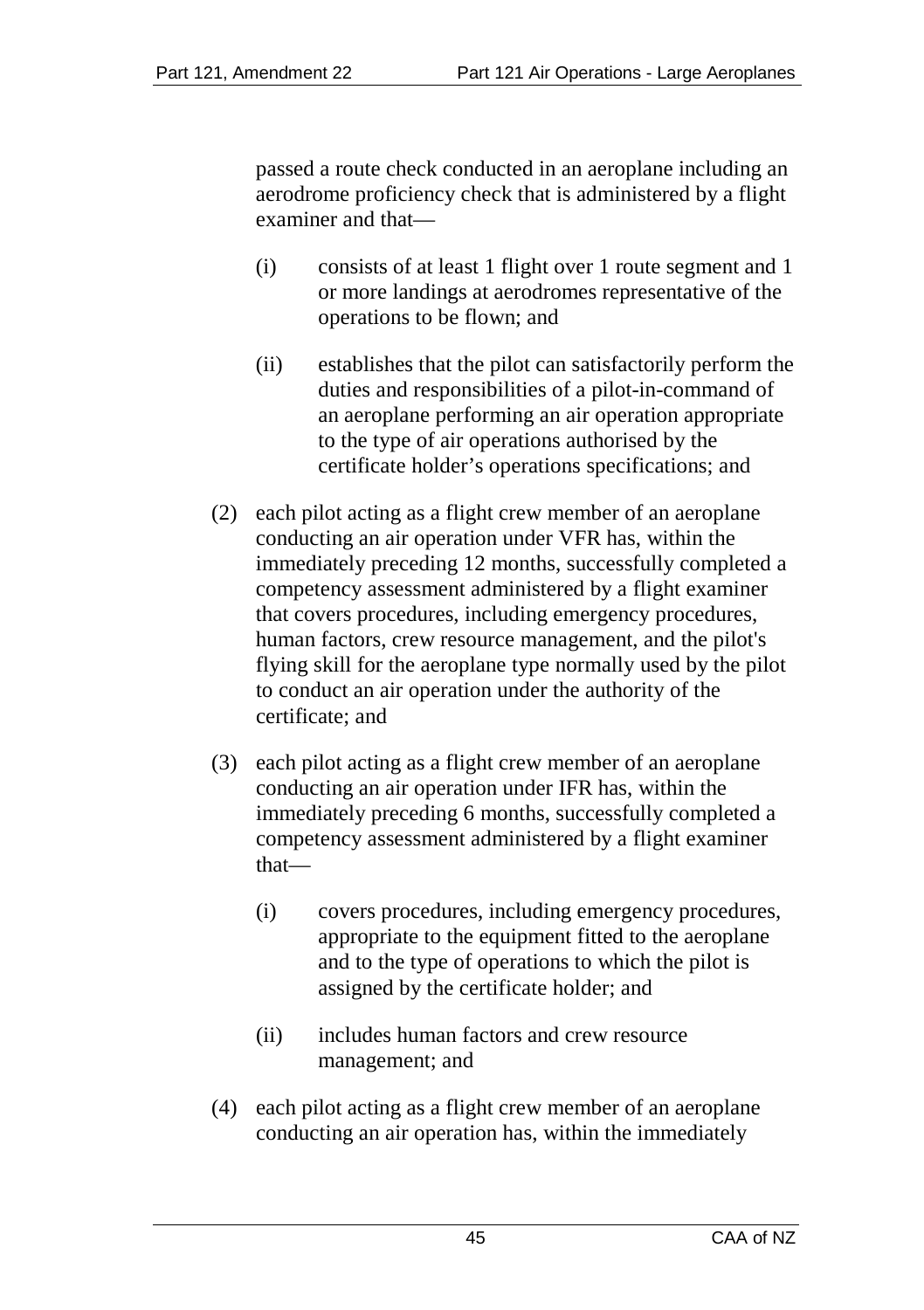preceding 12 months, successfully completed a written or oral test of the pilot's knowledge of the following:

- (i) the relevant Civil Aviation Rules:
- (ii) the certificate holder's operations specifications and exposition:
- (iii) the aeroplane systems, performance, operating procedures, and the content of the flight manual for each aeroplane type normally flown by the pilot:
- (iv) navigation, air traffic control, and meteorology:
- (v) special flight operations as appropriate to the type of operation normally conducted by the pilot:
- (vi) new equipment, procedures, and techniques:
- (vii) location and operation of emergency equipment fitted to an aeroplane of the type normally flown by the pilot; and
- (5) each flight engineer acting as a flight crew member of an aeroplane conducting an air operation has, within the immediately preceding 12 months, completed a competency assessment administered by a flight engineer examiner that covers procedures, including emergency procedures, human factors, and crew resource management appropriate to the equipment fitted to the aeroplane and to the type of operations to which the flight engineer is assigned by the certificate holder; and
- (6) each flight engineer acting as a flight crew member of an aeroplane conducting an air operation has, within the immediately preceding 12 months, successfully completed a written or oral test of the flight engineer's knowledge of the following:
	- (i) the relevant Civil Aviation Rules: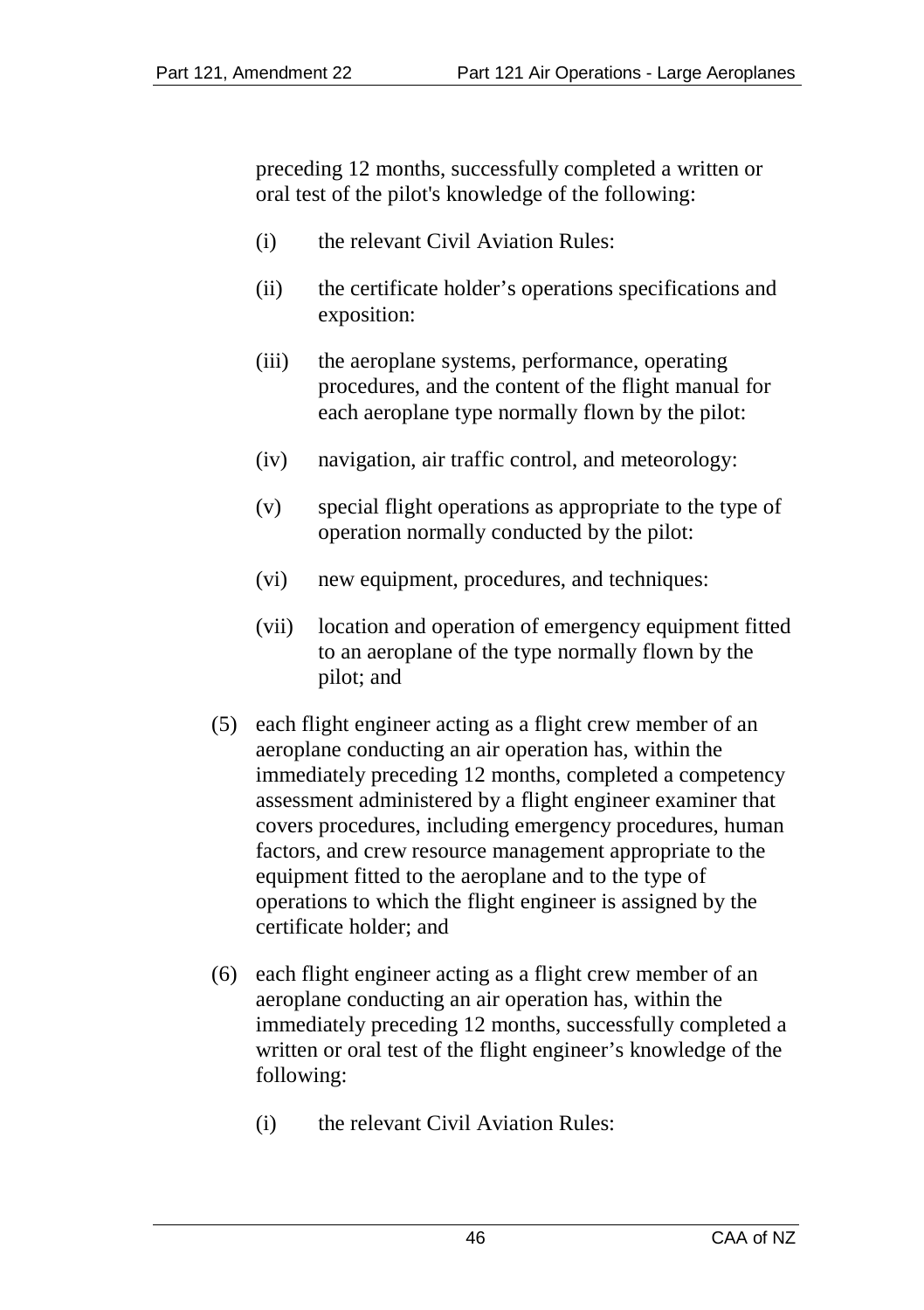- (ii) the certificate holder's operations specifications and exposition:
- (iii) the aeroplane systems, performance, operating procedures, and the content of the flight manual for each aeroplane type that the flight engineer is normally assigned to:
- (iv) special flight operations that are appropriate to the type of operation that the flight engineer is normally assigned to:
- (v) new equipment, procedures, and techniques.

# **121.609 Pilot instructor, Line supervisory pilot, Simulator instructor and Flight examiner competency assessments**

A holder of an air operator certificate must ensure that the pilot instructor, line supervisory pilot, simulator instructor and flight examiner receive instruction and maintain proficiency as appropriate in—

- (1) the methods of imparting instruction on how to operate, and how to ensure the safe operation of a particular aeroplane type; and
- (2) the methods for evaluating and assessing flight crew competency in the technical and non-technical aspects of aircraft operation including human factors and crew resource management; and
- (3) the methods of recovery from mishandled, non-normal, and emergency manoeuvres; and
- (4) the operation of the aeroplane used or flight simulator approved by the Director, and its equipment, including operational flight, procedures and manoeuvres under normal, non-normal, and emergency conditions.

#### **121.611 Flight attendant competency assessments**

A holder of an air operator certificate must ensure that each flight attendant acting as a crew member of an aeroplane conducting an air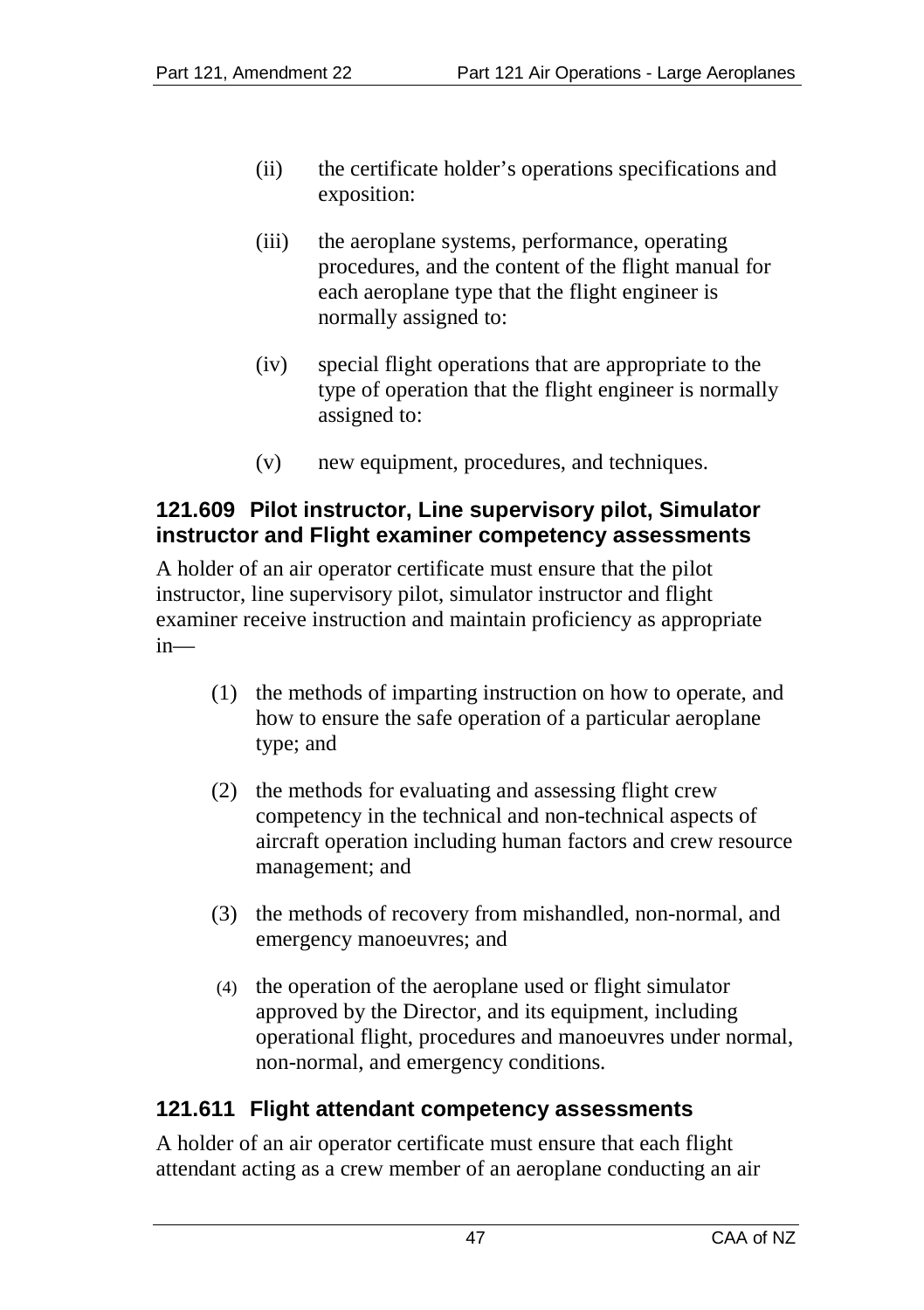operation has, within the immediately preceding 12 months, successfully completed a competency assessment, including a flight assessment administered by a flight attendant assessor who meets the requirements referred to in rule 121.527, which includes at least the following areas appropriate to the person's assigned duties and responsibilities:

- (1) the authority of the pilot-in-command:
- (2) passenger handling, including procedures to be followed in handling persons whose conduct might jeopardise safety:
- (3) crew member assignments, functions, and responsibilities during emergencies, including evacuation of persons who may need assistance:
- (4) human factors and crew resource management:
- (5) the briefing of passengers:
- (6) the use of cabin equipment and controls:
- (7) the location and operation of items of emergency equipment:
- (8) the location and operation of oxygen equipment:
- (9) the location and operation of every normal and emergency exit, including evacuation chutes and escape ropes:
- (10) the seating of a person who may need assistance:
- (11) first aid training in accordance with ICAO Doc 7192-AN/857 part E-1 Chapter 8; and
- (12) for a senior flight attendant and his or her deputy, ability to supervise a flight attendant carrying out his or her duties.

# **121.613 Competency and testing records**

A holder of an air operator certificate must maintain an accurate record of all the competency assessments, route checks, and tests undertaken by each of its crew members in accordance with the procedures established under rule 119.67.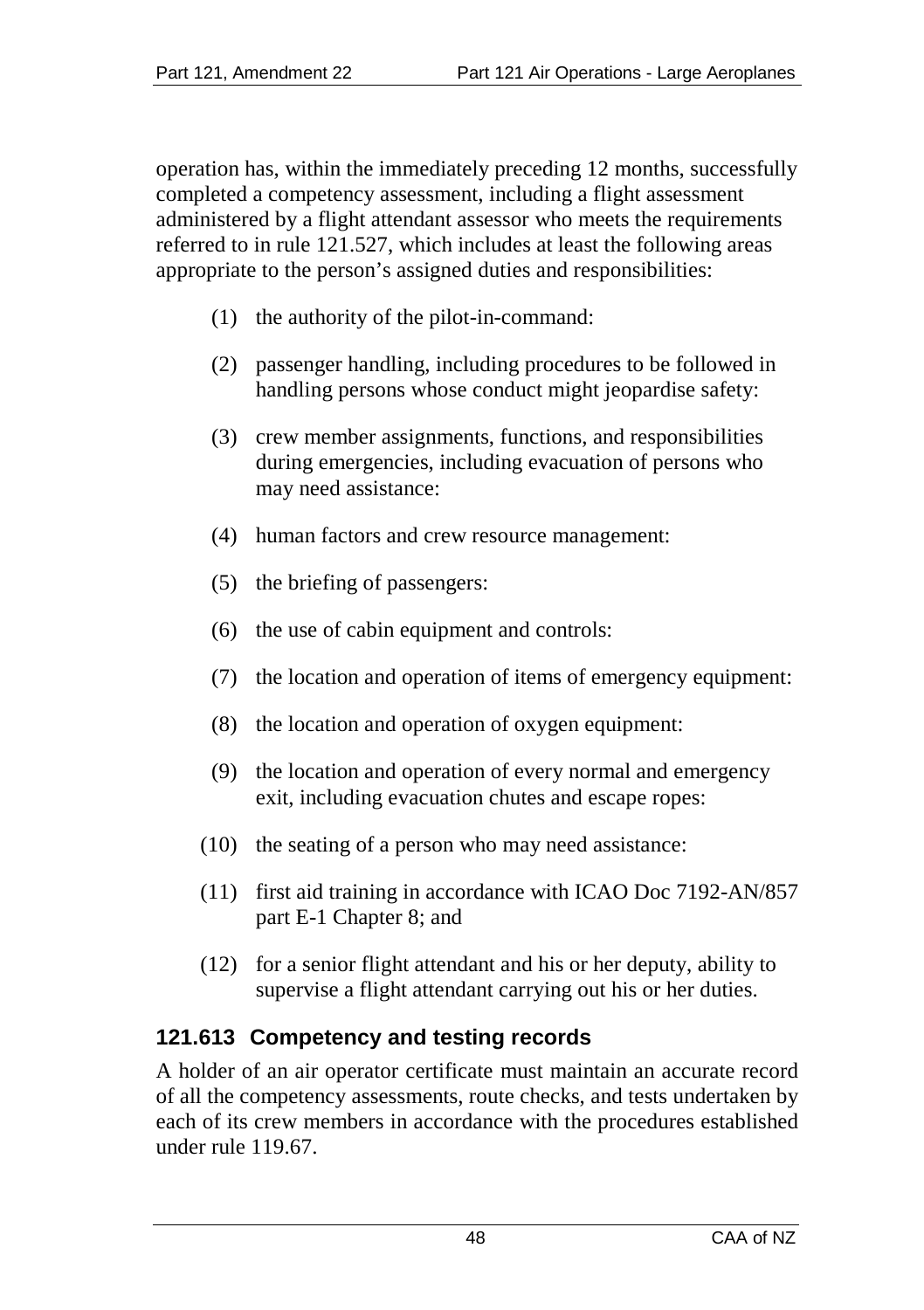#### **121.615 Transitional arrangements**

(a) Rules 121.607(3)(ii), 121.609(2), and 121.611(4) do not apply to the holder of an air operator certificate until 6 September 2014.

(b) Rule 121.607(2) does not apply to the holder of an air operator certificate until 6 September 2014, provided that the holder continues to comply with rule 121.607(2) that was in force on 5 September 2012.

(c) Rule 121.607(5) does not apply to the holder of an air operator certificate until 6 September 2014, provided that the holder continues to comply with rule 121.607(5)(i) that was in force on 5 September 2012.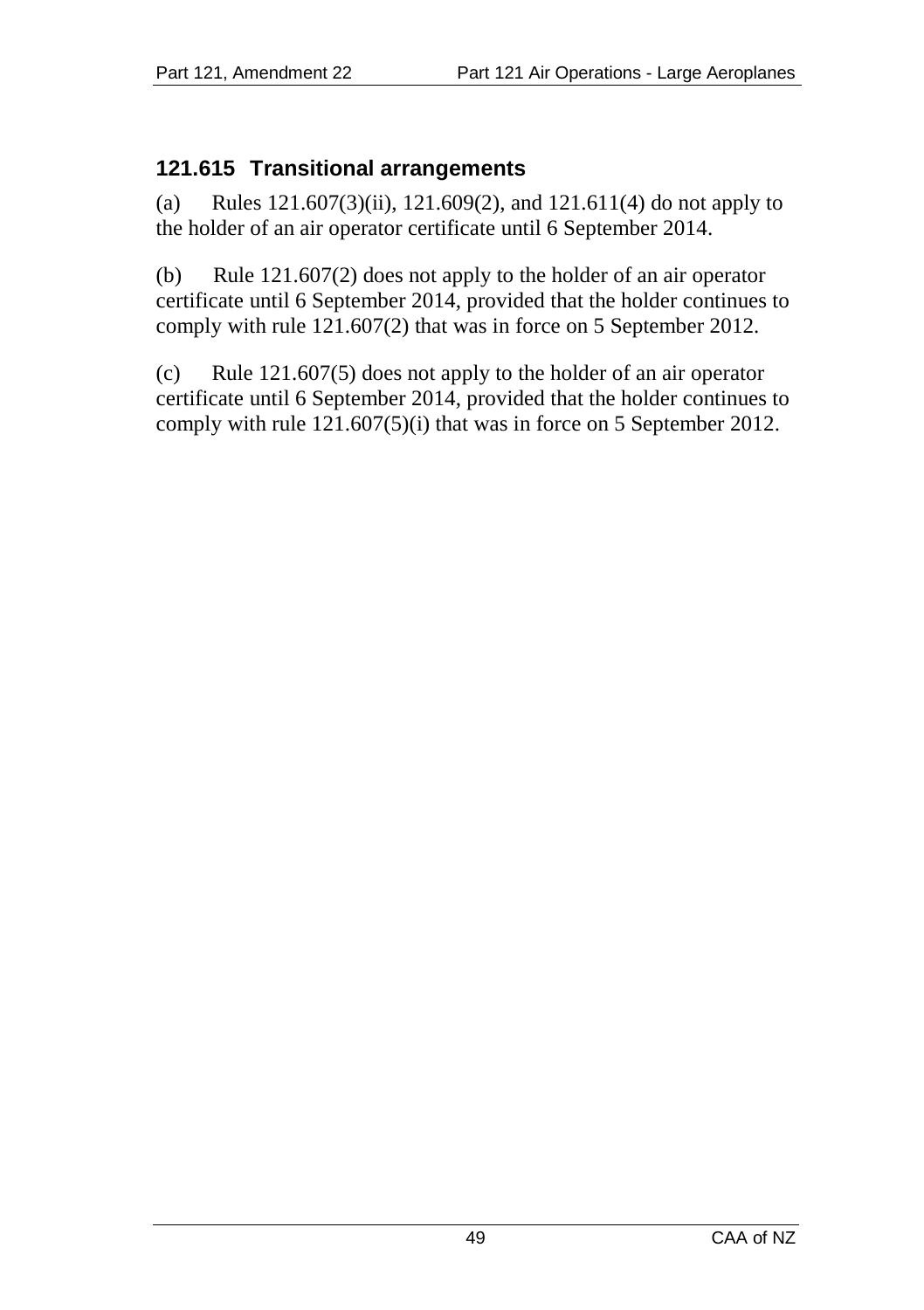# **Consultation Details**

*(This statement does not form part of the rules contained in Part 121. It provides details of the consultation undertaken in making the rules.)*

A Notice of Proposed Rulemaking, NPRM 10-03 *Part 121 Large Aeroplanes* containing the proposed rules was issued for public consultation under Docket 6/CAR/5 on 30 November 2010.

Two submissions comprising a total of 12 responses to the NPRM were received. They were from Air New Zealand, and Jetconnect.

# **Subject Area**

The submissions covered a number of technical subject areas as well as rule wordings with some overlap across some submissions.

#### **Rule 121.517 Line supervisory pilot experience requirements and rule 121.519 Pilot instructor experience requirements**

The submitter stated:

" $121.517(3)$ (ii) and  $121.519(3)$ (ii): Both rules initially require the possession of a Category D flight instructor rating or an airline flight instructor rating (refer [2]) in both rules. However in (3)(ii) of both rules only an airline flight instructor rating is mentioned. A Category D rating should also be included."

# **CAA Response**

*The CAA reviewed the submission and agreed, for clarity and consistency, that 'an airline flight instructor rating' needs to be added where a 'Category D Flight instructor' is used in the rule.*

#### **Rule 121.521 Flight examiner experience requirements**

The submitter stated:

" $121.521(1)$  and  $(3)(i)$  and  $(ii)$  and other rule parts 121.517 and 121.519) recognise that a Category D flight instructor rating or an airline flight instructor rating may be used. This rule should also include the words Category D flight instructor rating. Rule 121.517 and 121.519 also prefix Category D flight instructor rating with the word 'current' there are no currency requirements for a Category D."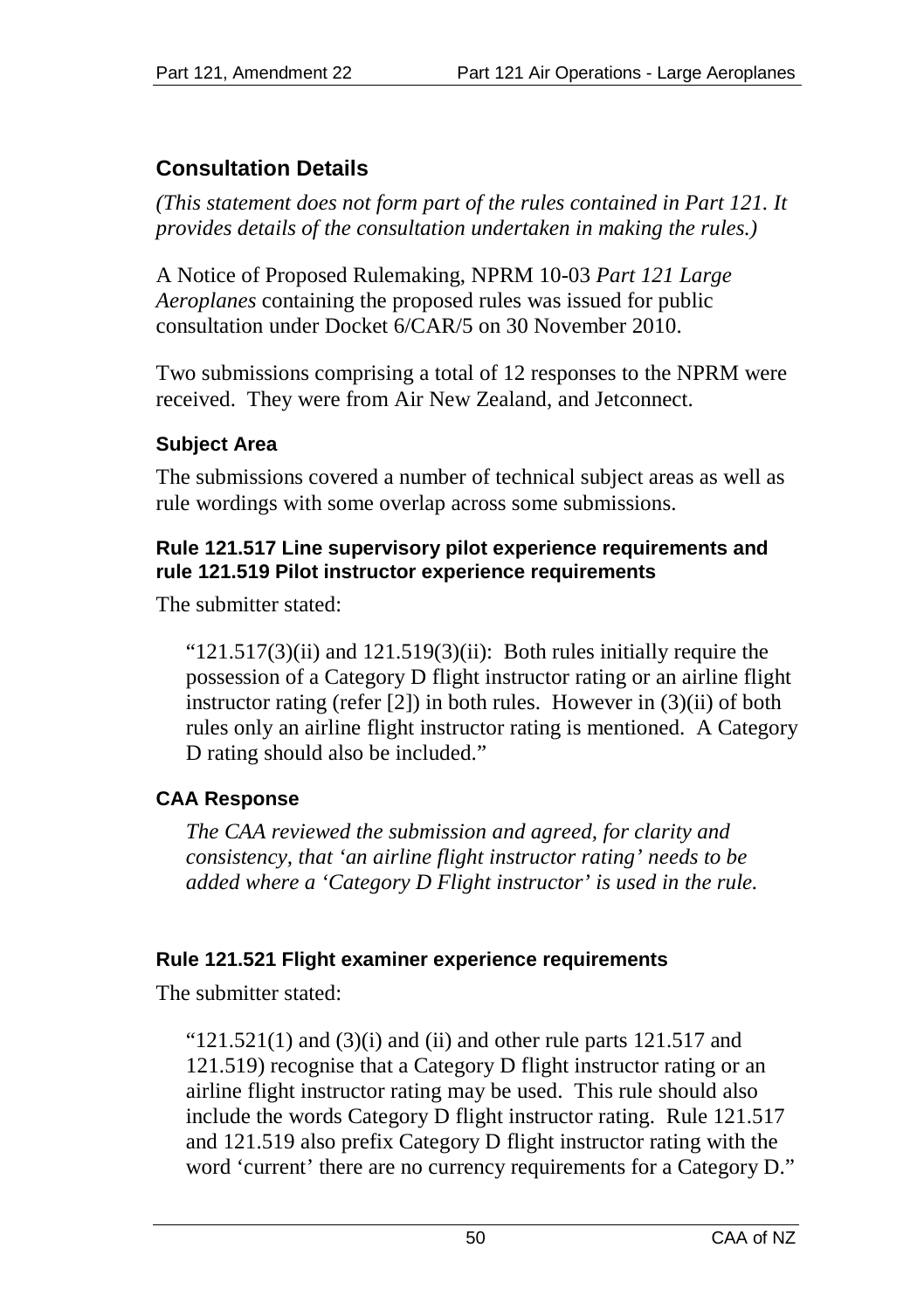# **CAA Response**

*The CAA agrees that the proposed rule lacks consistency and will add "Category D flight instructor rating" as an option to an airline flight instructor rating.*

*In addition, the CAA agrees that the use of the phrase "current on the aeroplane type" is not appropriate, and proposes to amend rule 121.527(b) as follows: 'is qualified in accordance with rule 121.575'.* 

#### **Rule 121.523 Simulator instructor and examiner experience requirements**

The submitter claims 5000 hours in air operations is excessively high for a simulator instructor and examiner flight experience as stipulated in the above proposed rule. The submitter stated:

"The possession or not of a medical certificate is not all that relevant for determining whether a person is qualified for instructor/examiner duties. It is also noted that the term 5000 hours in "air operations" is used whereas 121.517 and 121.519 use the terms 2000 or 3000 hours "flight time experience" as a pilot. I think we understand what the rule is trying to achieve but it would seem unlikely that a person who does not meet the requirements of 121.519 which requires 3000 hours flight time experience and 500 hours in the particular type or 100 hours as an instructor on another type under 121 would be able to meet the 5000 hours in Air Operations requirement. To gain 5000 hours in Air Operations as PIC or second in command would suggest that the person has worked for and gained Airline experience maybe in Part 121 or maybe under Part 125. To have gained 5000 hours in Air Operations a person would in almost certainly have surpass the 3000 hour and 500 hours of flight time experience on type requirement in 121.519. We would suggest that because there are so many variables to a person's background experience that may or may not make them suitable for Instructor/Examiner duties a hard and fast rule is not appropriate. We suggest that the Rule 121.523(c) be amended along the following lines.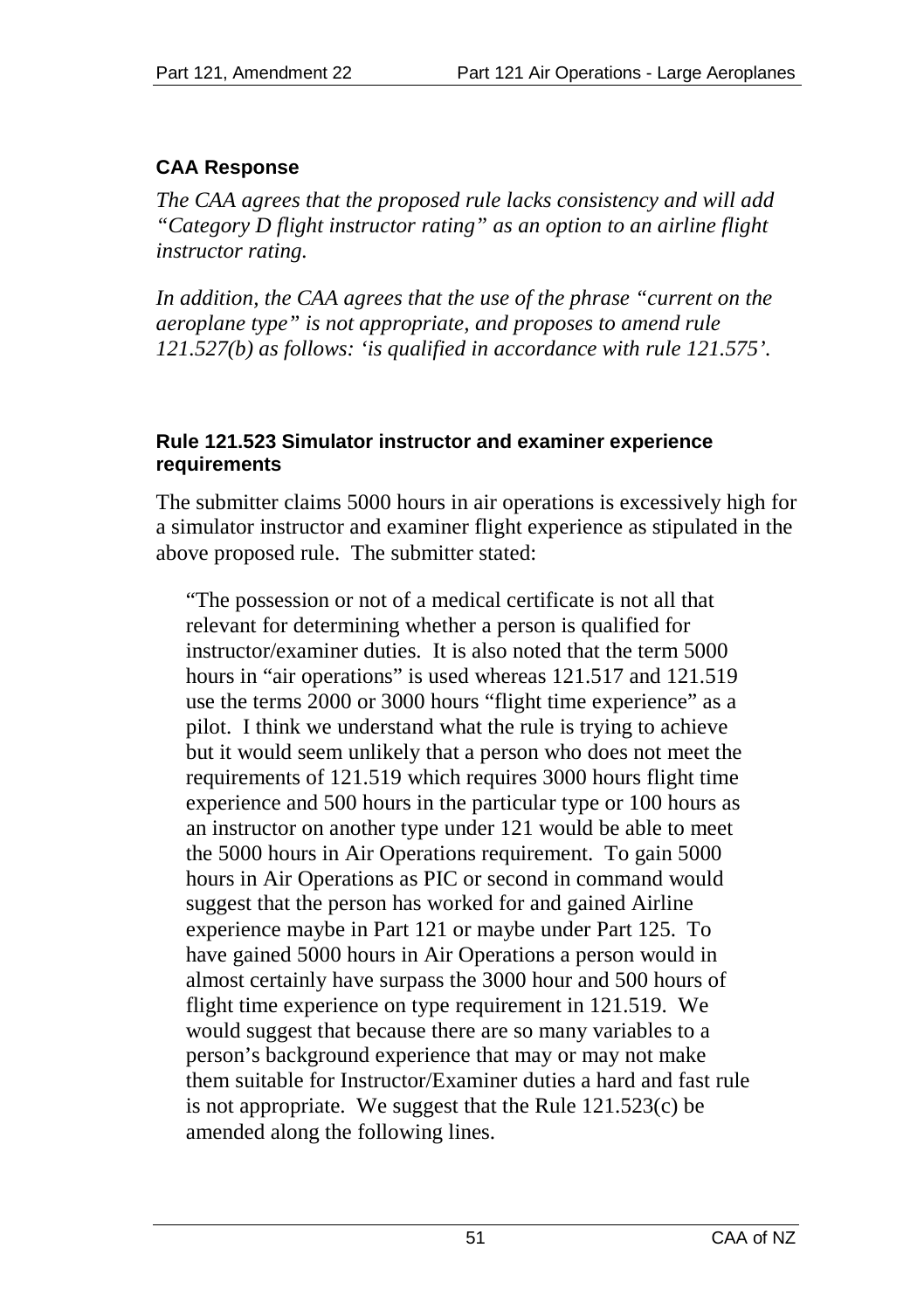121.523(c) "In spite of paragraph (a) the Director may, upon application, approve a pilot, who does not hold a medical certificate and who has not previously met the requirements of Rules 121.519 or 121.521 to exercise the functions of a pilot instructor or flight examiner in a flight simulator."

#### **CAA Response**

*After reviewing the submission regarding the requirement for "5000 flight time experience in air operations", the CAA will maintain this level of experience for the following reasons:*

*This is a unique situation where a pilot without any instructor or flight examiner experience has lost their medical and is being considered as a pilot instructor or a flight examiner in a flight simulator. If a pilot is unable to maintain currency in an aeroplane then they need to be able to fall back on reasonable experience in air operations supplemented with simulator and ground training. A pilot with less than the prescribed experience in air operations and without pilot instructor or flight examiner experience will not be effective in this role. The addition of this rule provides flexibility over existing rules while establishing a minimum baseline of experience.*

*In addition, the CAA agrees with the submission to include the phrase "upon application" and will amend the proposed rule 121.523(c) accordingly.*

#### **Rule 121.527 Flight attendant assessor experience requirements**

The submitter stated:

"The proposed rule 121.527(b uses the term "current on the aeroplane type" to my knowledge there is no stipulation anywhere in the rules as to what is considered to be current on type".

#### **CAA Response**

*The CAA agrees that the use of the phrase "current on the aeroplane type" is not appropriate and will amend rule 121.527(b) to clarify that a flight attendant assessor has prescribed flight attendant operating experience in accordance with proposed rule 121.575'.*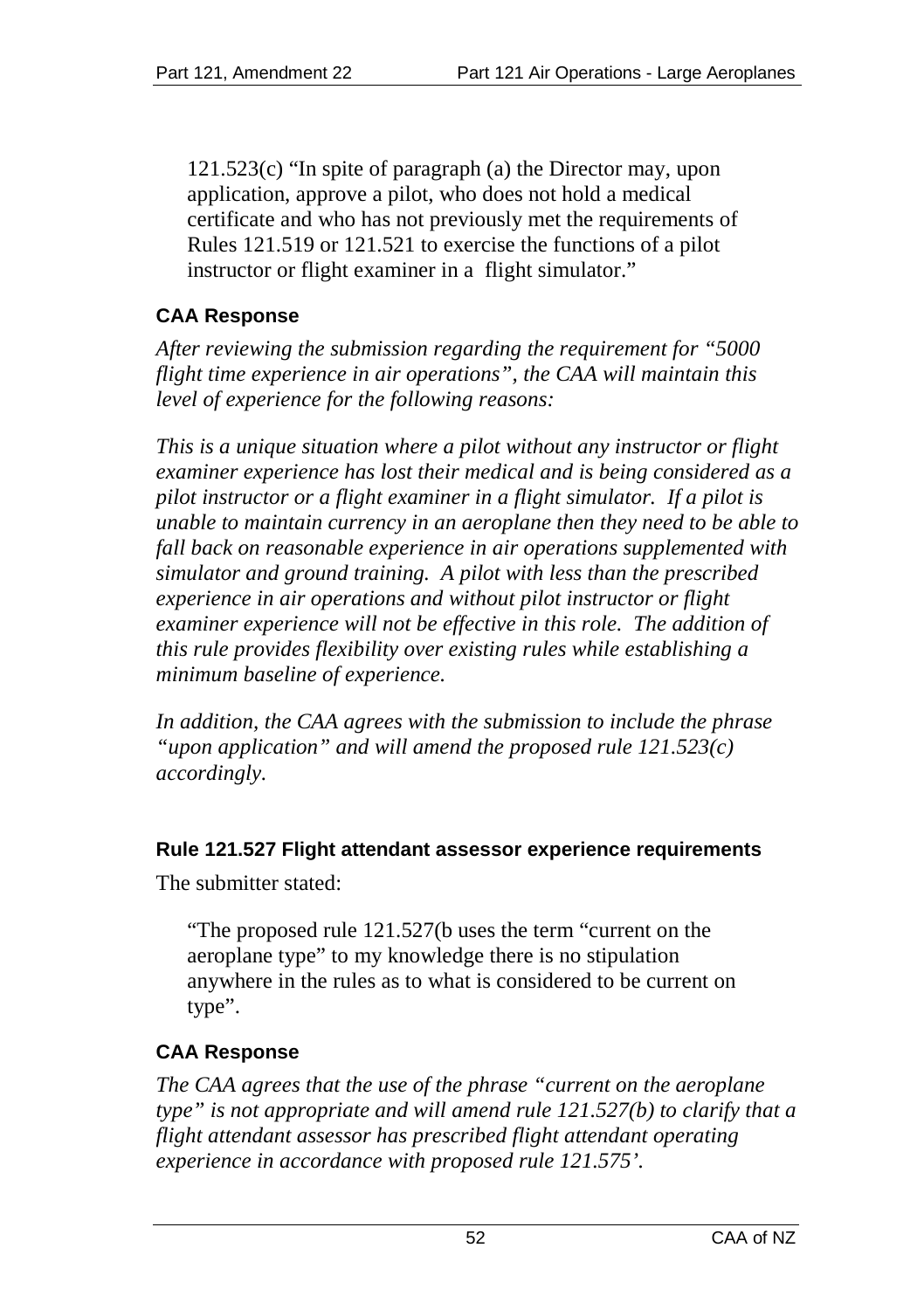#### **Rule 121.529 Ground instructor experience requirements**

The submitter claimed the use of the term "holds appropriate qualifications" is vague and needs to be stated in the rule to indicate what the phrase means. The submitter stated:

"The rule uses the phrase "holds appropriate qualifications" it needs to be stated in the rule what "appropriate qualifications" are as do other rules for instructors/examiners etc."

# **CAA Response**

*The CAA reviewed the proposed rule and will clarify the qualifications required which are training in instructional techniques, human factors, and comprehensive training course in the subject matter area in which instruction is being provided.*

*The CAA will amend the proposed rule accordingly.*

#### **Rule 121.533 Pilot operating limitations**

The submitter provided input for proposed rule 121.533 *Pilot operating limitations*. The submitter claimed a pilot, after a successful completion of a route check preceding pilot line training, should be able to conduct take-offs and landings with certain restrictions in order to complete consolidation. Upon satisfactory completion of such route check, the pilot should then be able to conduct take-offs and landings between route check and 100 hours or 75 operating cycles on the aeroplane type to complete consolidation. The submitter stated:

"121.533 require any pilot, other than the PIC, can only complete the take-off and landing if they are with a trainer or after they have completed line training as well as consolidation. Under the new rule the consolidation can be flown with line PICs so (unless with a trainer) the other pilots cannot do the take-off or landing during the period between route check and 100 hours or 75 sectors) on type. I'm not convinced this is the intent of consolidation. If a pilot has been assessed competent on a route check as Pilot Flying during take-off and landing he/she should be able (with certain restrictions, perhaps as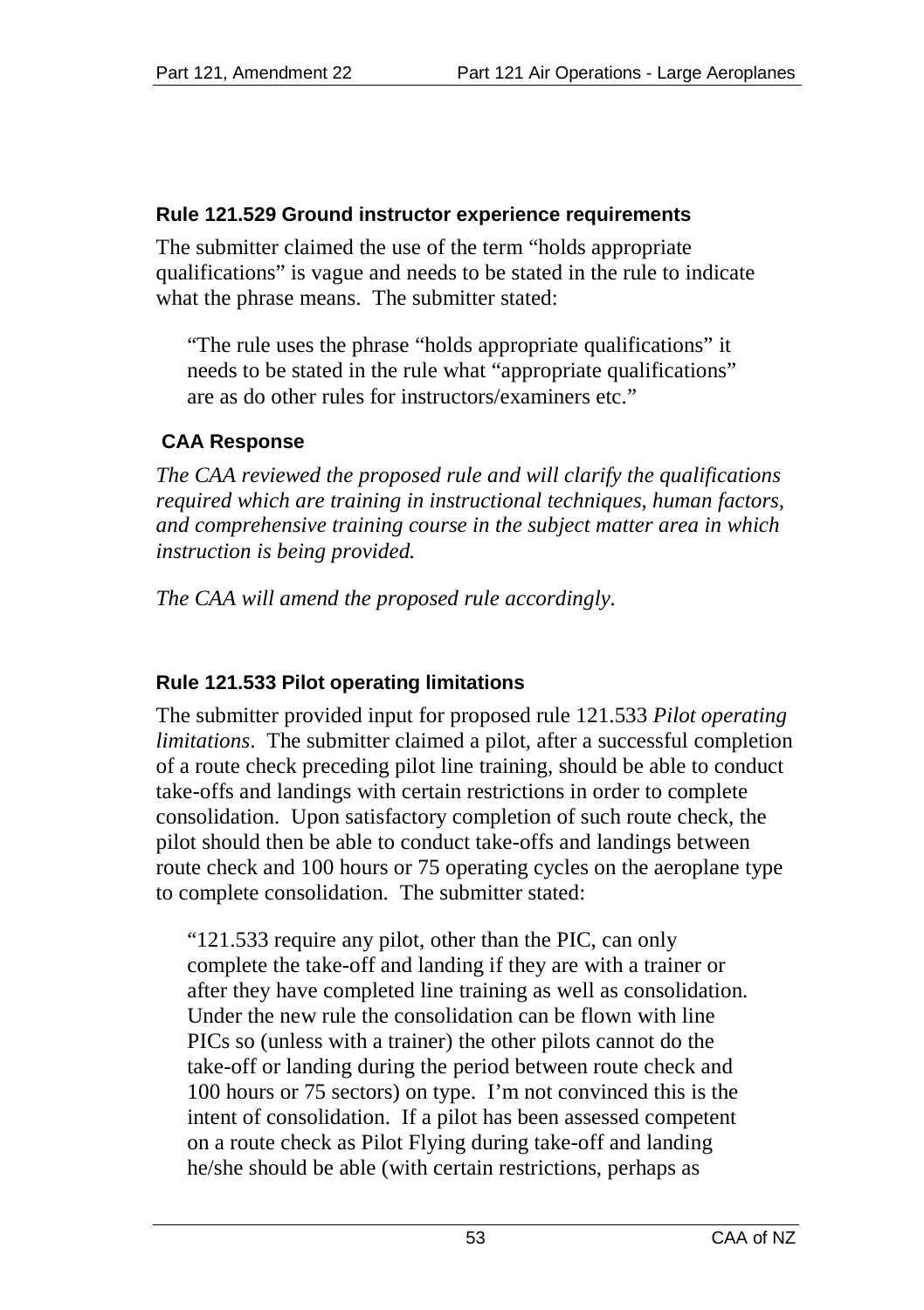currently required) to complete take-offs and landings during consolidation.

# **CAA Response**

*The CAA recognises the conduct of take-offs and landings are an important part of consolidation and that they must be performed while completing consolidation to complete the required 100 hours or 75 operating cycles on the aeroplane type. However, in order to mitigate the risk associated with a pilot new to an aircraft type, certain restrictions need to be applied to a pilot when conducting the take-offs and landings during consolidation. In the case of a pilot completing consolidation following and introduction training segment, take-offs and landings must be conducted under the supervision of an instructor or line supervisory pilot. In the case of a pilot completing consolidation following a transition or upgrade segment, take-offs and landings must be conducted under the supervision of a pilot-in-command who meets the experience requirements as specified in rule 121.531. Such restrictions will need to be reflected in the certificate holder's exposition.*

*The CAA will amend the proposed rule accordingly.*

#### **Rule 121.537 Flight crew conducting Category II or III precision approach and reduced minima take-off**

The submitter stated that the proposed rule 121.537 only permits the pilot-in-command (PIC) to be the pilot flying during a reduced visibility take-off. It then appears to state that a non-qualified second-incommand (SIC) can conduct the take-off, provided they have been qualified in the simulator and the PIC is an instructor.

The submitter claimed that provided the SIC has been qualified in the simulator either pilot should be allowed to conduct a reduced visibility take-off, as is currently permitted in the existing rule.

#### **CAA Response**

*The proposed rule has been amended to allow a pilot acting as secondin-command to conduct a Category II or III approach or reduced visibility take-off as pilot flying provided this pilot is appropriately*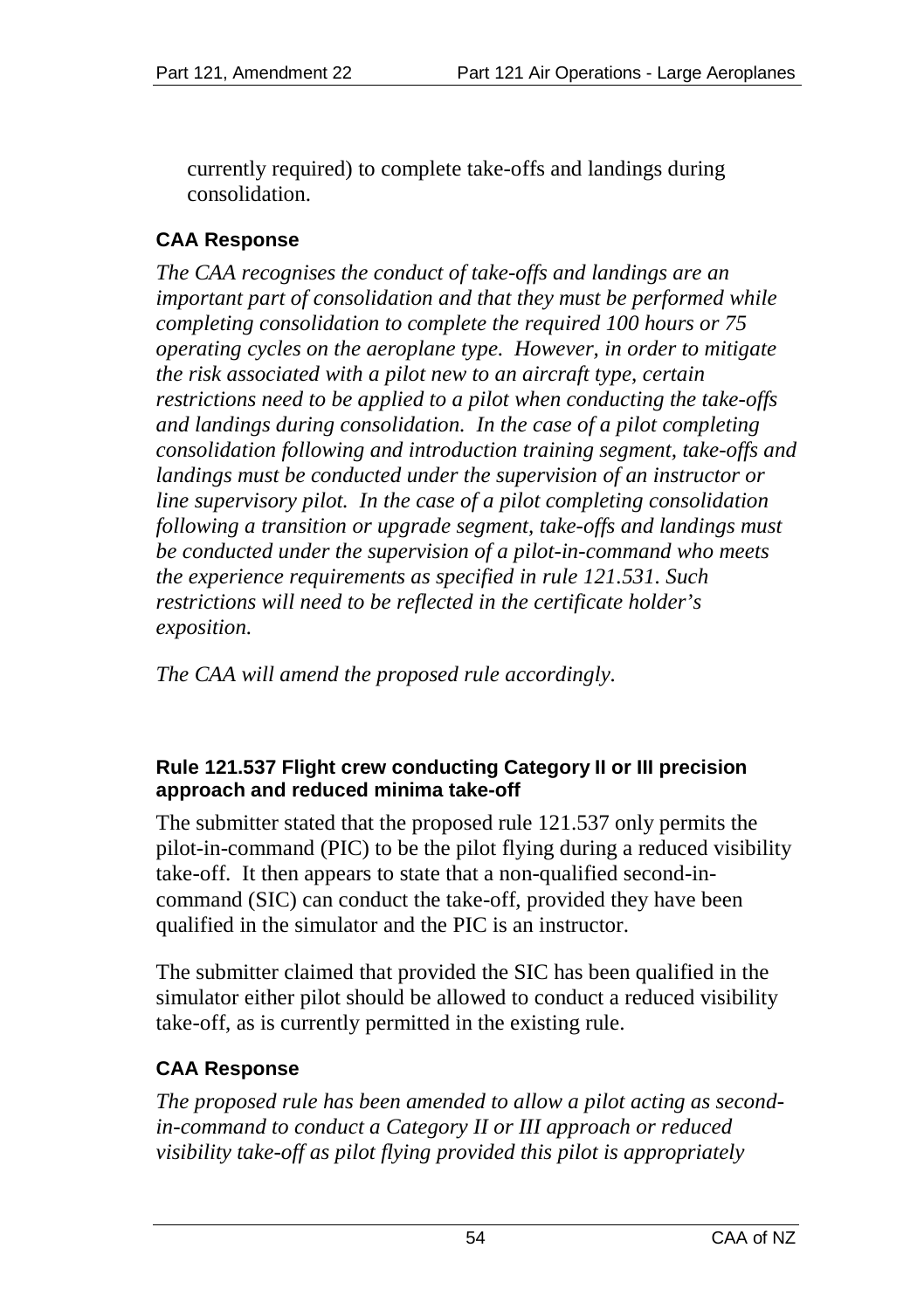*trained and qualified as pilot flying and the pilot-in-command is appropriately trained and qualified as pilot non-flying for the applicable procedure to be flown. The proposed rule also provides flexibility that is not included in the current rule. The proposed rule allows a pilot to conduct a Category II or III approach or reduced visibility take-off as pilot flying or pilot non-flying provided the pilot-in-command is a line supervisory pilot, pilot instructor, or flight examiner. In this case, the pilot must still be qualified for the particular approach procedure or departure, but may not have received training for the specific role of pilot flying or pilot non-flying, as applicable.*

#### **Rule 121.565 Flight crew training equipment**

The submitter stated:

"Rule  $121.565(c)(3)$  is introducing a previously unused term of 'flight crew supervisor' the wording should perhaps be "logged by the appropriate Instructor or Examiner".

## **CAA Response**

*The CAA reviewed wording in the proposed rule and, for consistency, will replace 'flight crew supervisor' with 'pilot instructor or flight examiner'.*

*The CAA supports the submission and will amend the proposed rule accordingly.*

#### **Rule 121.567 Pilot Line Training**

The submitter stated that for a new pilot, a competency check as opposed to a route check should be conducted upon completion of pilot consolidation. Such competency check will ensure a pilot is ready for unrestricted duties in line operations while under the supervision of a qualified instructor.

The submitter stated:

"It is not realistic to conduct a route check on a pilot who is undergoing introduction training immediately following the completion of the line training segment. The line check for introduction candidates needs to be conducted following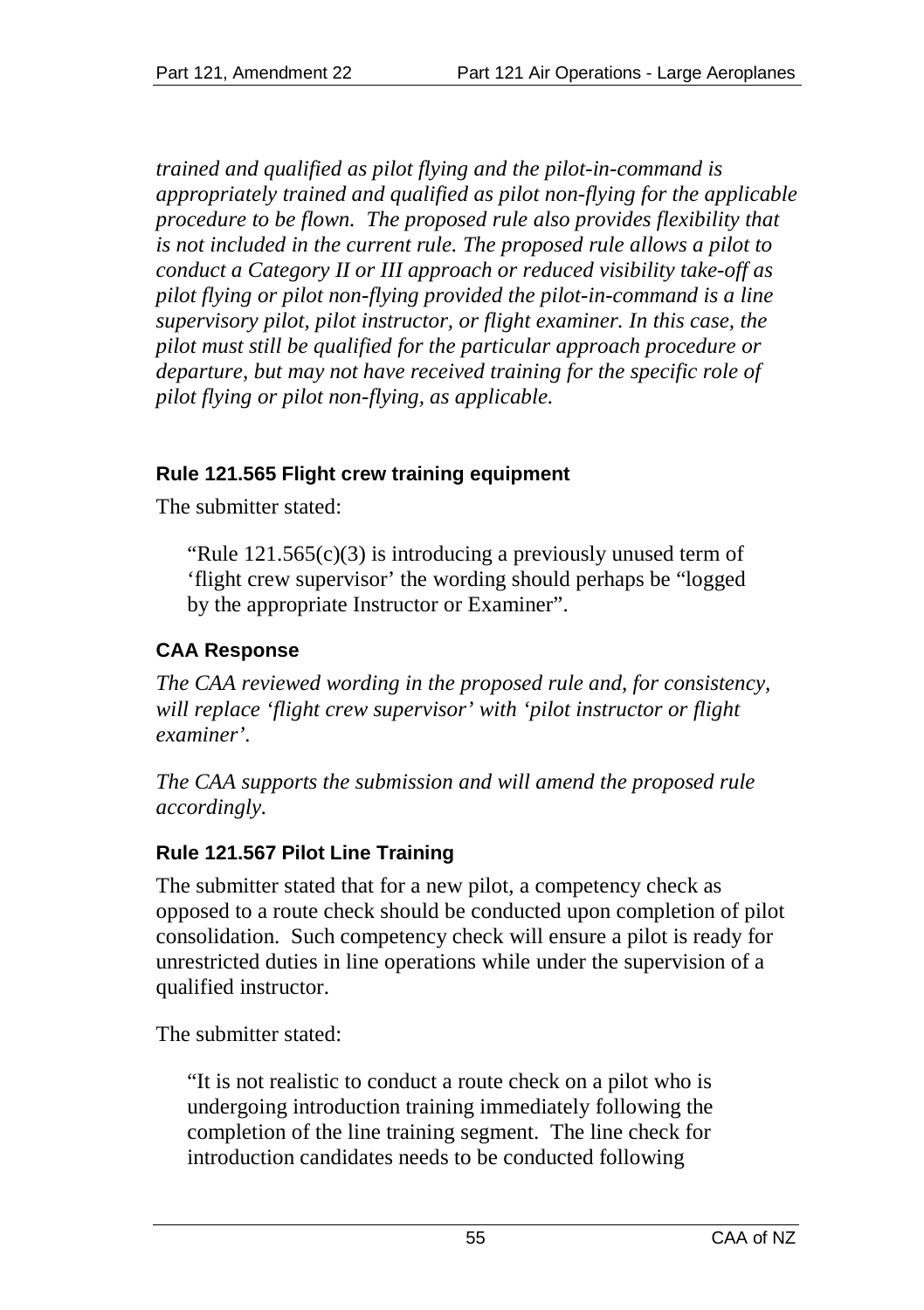completion of the pilot's consolidation. The consolidation phase is all about preparing a pilot (particularly an introduction candidate) to be released to unrestricted line operations whilst under the supervision of an instructor. The line check at the completion of the consolidation phase is a check of competency that they are ready for unrestricted line operations. A route check following the transition or upgrade segments is realistic as the pilot is already within the particular airlines system and therefore has a lot less to "take on board" than a person off the street completing introduction training."

#### **CAA Response**

*The CAA agrees with the submission regarding the timing of the route check. The proposed rule will be amended to show that the route check for a pilot undergoing introduction training must be conducted following completion of consolidation, and the route check for a pilot undergoing transition or upgrade training must be conducted following pilot line training. The proposed rules will also be amended to clarify that an operational competency check (OCA) must be completed in a flight simulator prior to pilot line training. This is to ensure that a pilot has demonstrated competence to a flight examiner prior to acting as a crew member in air operations.* 

*The CAA will amend rule 121.567 (a) to indicate the correct timing of the operational competency assessment, and will also amend rule 121.569(a) to indicate the timing of the route check.* 

*In addition, the CAA will amend rule 121.567(e) to indicate the requirement for competency assessment and route check for a cruise relief pilot under training.*

#### **Rule 121.569 Pilot consolidation**

The submitter asserted the phrase "or operating cycles" needs to be included in paragraph (b)(3). This is because international airlines tend to use the hours option whereas regional airlines tend to use the operating cycles option.

#### **CAA Response**

*The CAA agrees with this submission and will amend proposed rule 121.569(3) to include 'or operating cycles'.*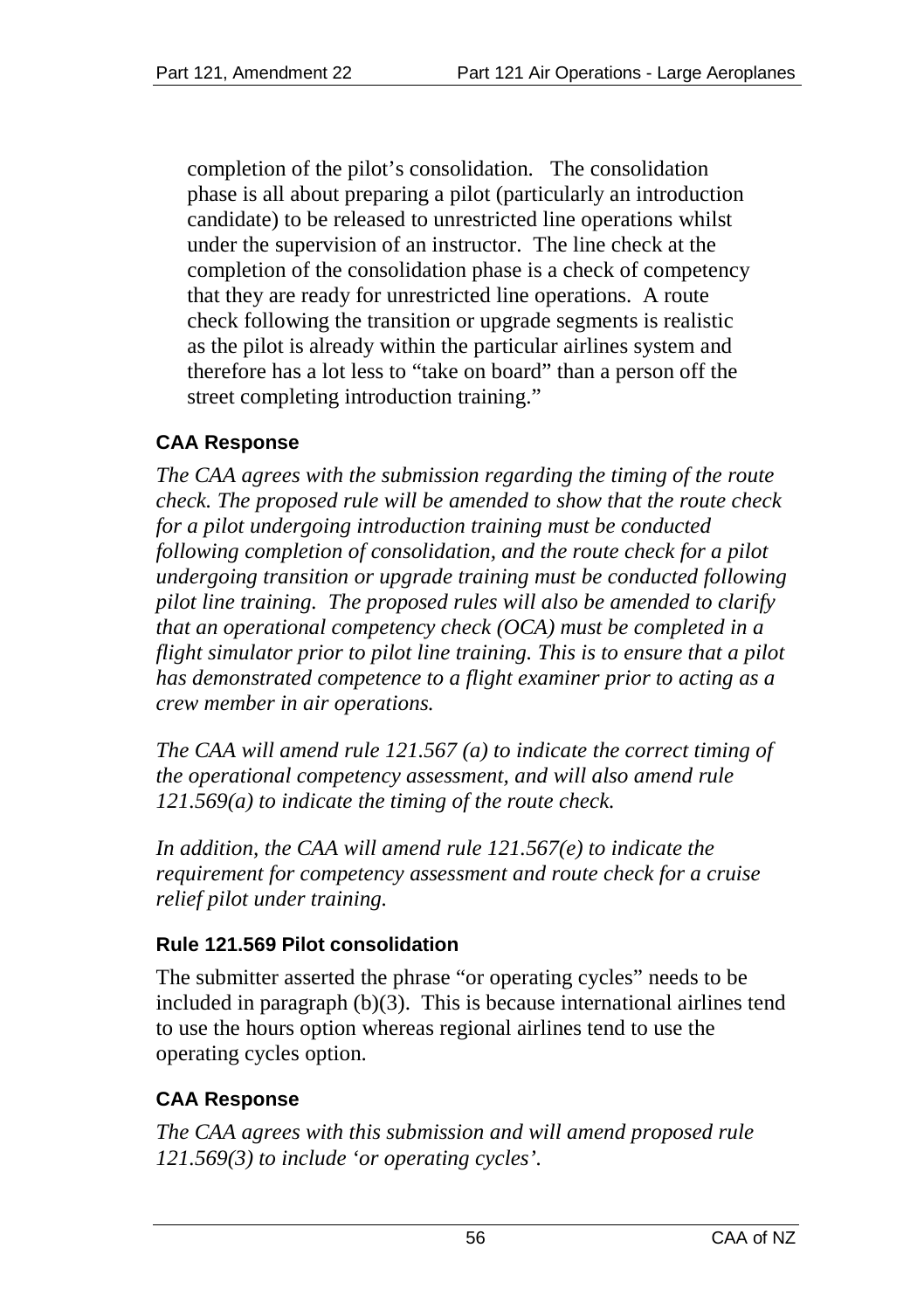#### **Rule 121.569 Pilot consolidation, and Rule 121.531 Flight crew member pairing limitations**

The submitter stated reference for requiring no trainer after route check should also be included in proposed Rule 121.531.

"Flight crew member pairing limitations" to ensure the requirements during pairing restrictions are also required during consolidation. This would remove the potential where inexperienced pilots could be crewed together during consolidation".

# *CAA Response*

*After reviewing the above proposed rules, the CAA agrees and will amend proposed rule 121.569(b)(5) to include pairing limitations in the proposed pilot consolidation rule.*

#### **Rule 121.553(g) Crew member training programme**

The submitter stated:

"Is it the intent of this paragraph that the Senior Person - Training be qualified as a flight attendant trainer, or would an appropriately qualified delegate that reports directly to the Senior Person - Training satisfy the requirement?' As Jetconnect Senior Person - Training, my portfolio covers pilots and flight attendants. I hold a current flight examiner rating and have a cabin crew Learning and Development Manager reporting to me who holds a Company flight attendant trainer qualification."